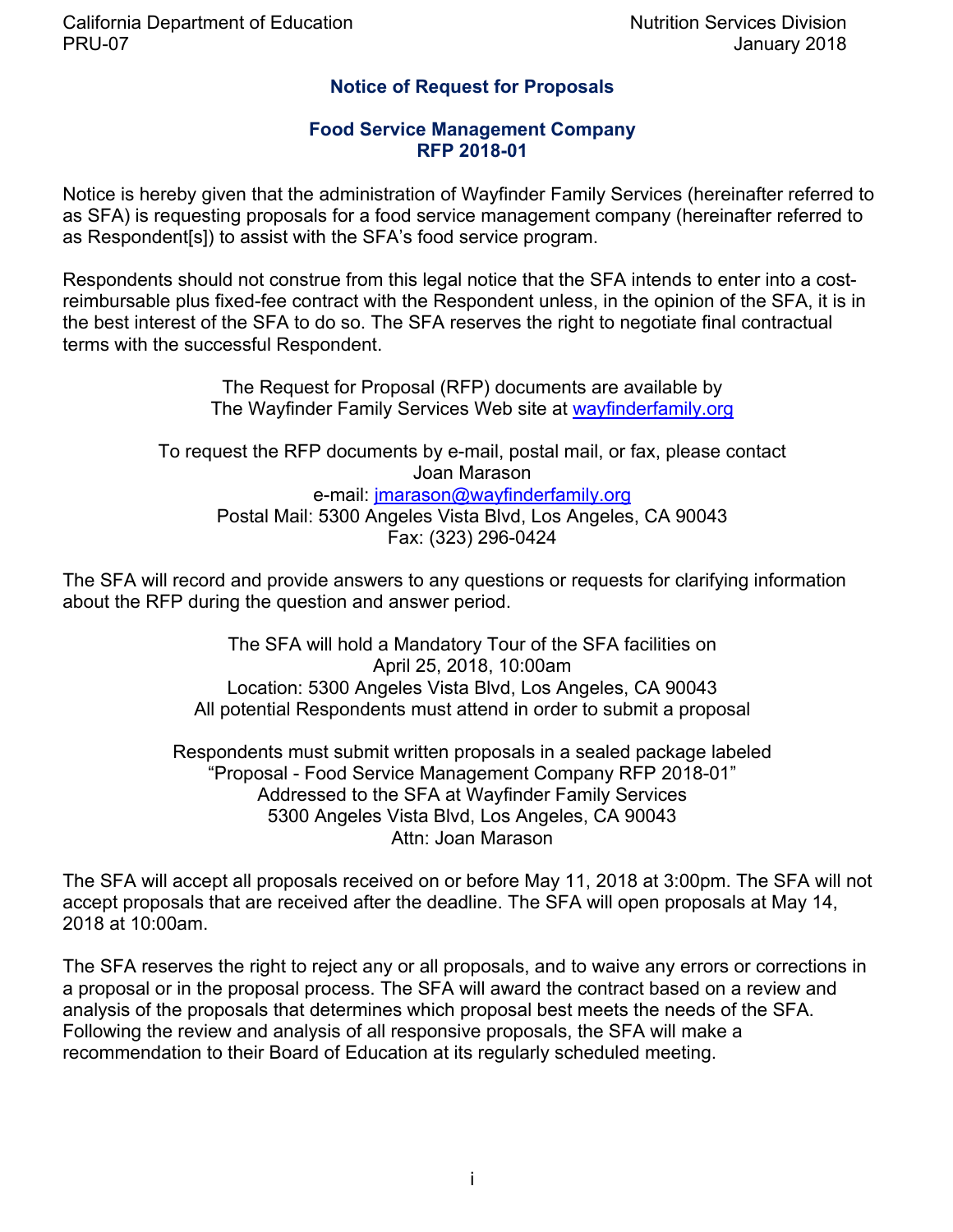

# **REQUEST FOR PROPOSAL FOOD SERVICE MANAGEMENT COMPANY**

# CONTACT INFORMATION

RFP 2018-01

by

Wayfinder Family Services FOOD SERVICE PROGRAM

# ADDRESS ALL PROPOSALS TO:

Joan Marason Administrative Services and Training Manager

5300 Angeles Vista Blvd, Los Angeles, CA 90043

Telephone: (323) 295-4555 Ext 257

e-mail: jmarason@wayfinderfamily.org

Fax: (323) 296-0424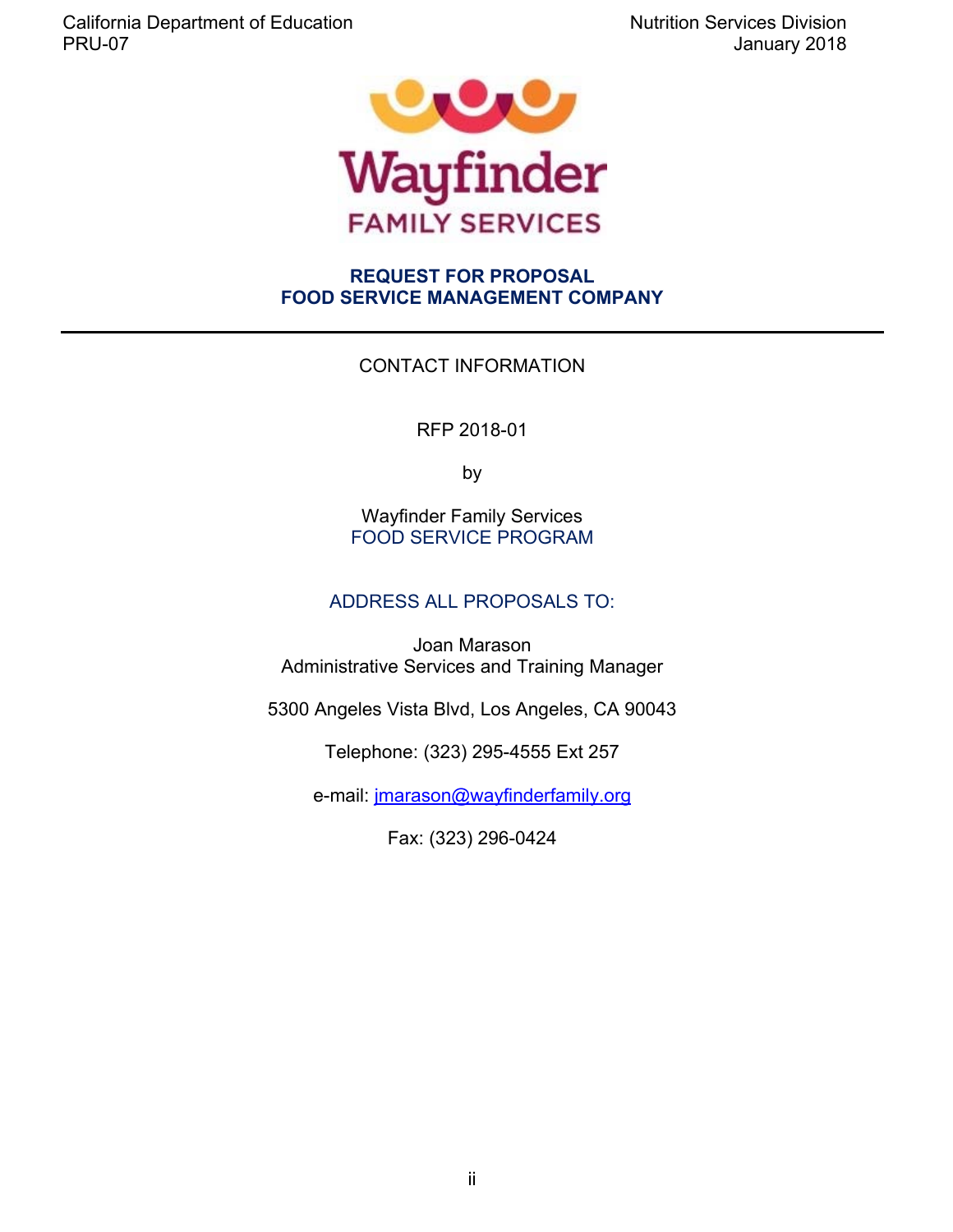

# **Request for Proposal**

# **Table of Contents**

| ATTACHMENT I: CERTIFICATIONS REGARDING LOBBYING, DEBARMENT, SUSPENSION, |
|-------------------------------------------------------------------------|
| ATTACHMENT J: CERTIFICATE OF INDEPENDENT PRICE DETERMINATION 24         |
|                                                                         |
| EXHIBIT 1: MODEL COST REIMBURSEMENT PLUS FIXED-PRICE CONTRACT I         |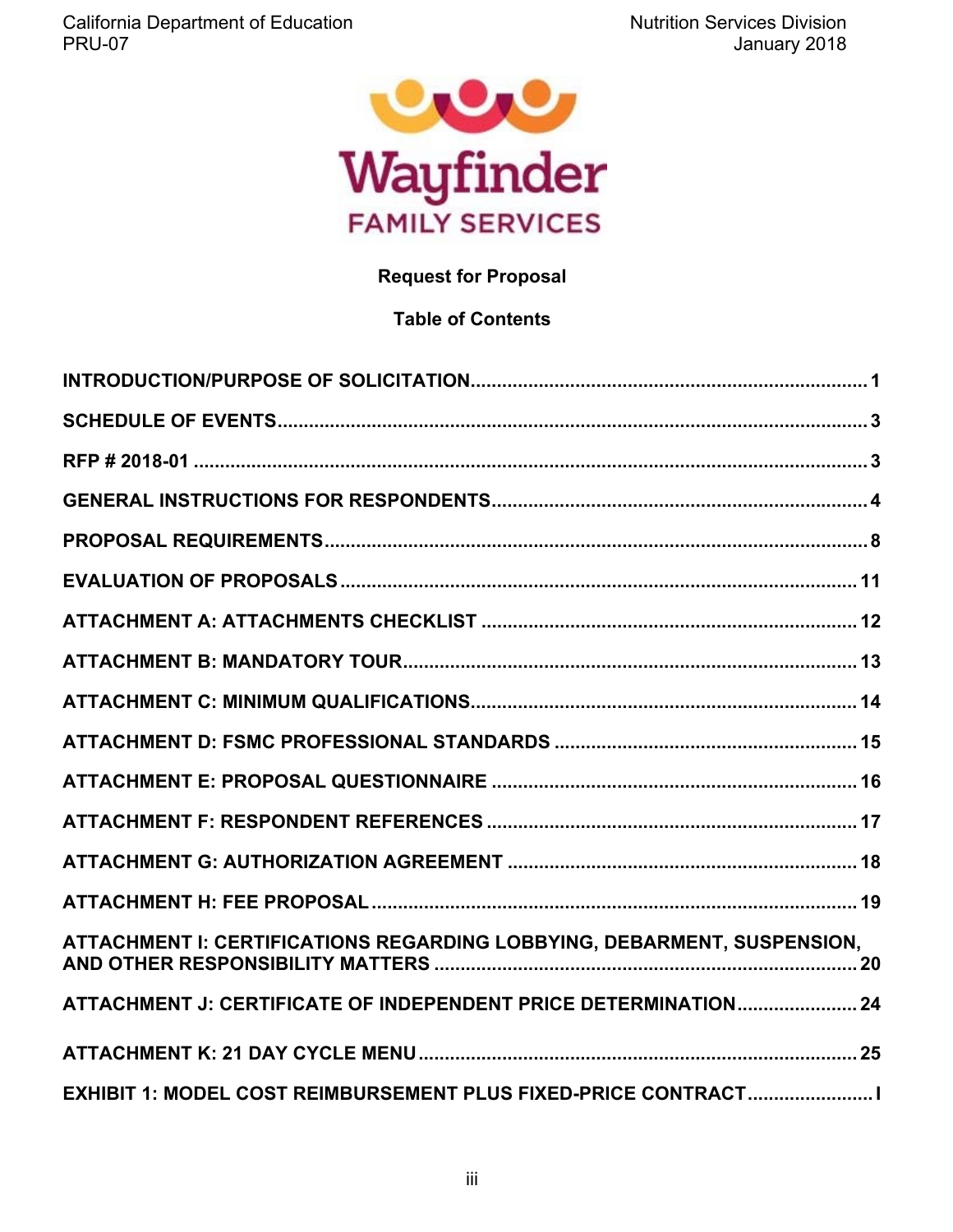# **Introduction/Purpose of Solicitation**

The purpose of this Request for Proposal (RFP) is to enter into a cost-reimbursement plus fixedprice contract with a food service management company (FSMC) that will provide Wayfinder Family Services (hereinafter referred to as the school food authority [SFA]) with food service management assistance for their food service operation. The FSMC will provide services to the SFA as described in the Scope of Work in the Model Cost-Reimbursement Plus Fixed-Price Contract.

The SFA's food service goals are to provide nutritious, high-quality meals to students and participants in operating the National School Lunch Program, School Breakfast Program and Meal Supplements, to accommodate special diets where medically necessary, improve the nutritional quality of meals, and maintain a financially viable food service program. General food service goals are to:

- Provide an appealing and nutritionally sound program for students as economically as possible
- Stimulate both student and adult participation in the program through improved relations with students, staff, and the community by creating awareness of the direct correlation between adequate nutrition for students and their ability to learn
- Increase participation at all levels of the food service program by improving meal quality, seeking student and parent input, offering menu variations, and improving planning
- Maintain reasonable prices for students and adults participating in the food service program
- Maintain student and staff morale at a high level

SFAs shall conduct all procurement transactions in a manner that provides maximum open and free competition consistent with Title 2, *Code of Federal Regulations* (2 *CFR*), Part 200.319(a)(1- 7). The SFA must share with every Respondent all information necessary for submitting a competitive proposal. The release of this RFP, evaluation of Respondents, and award of a contract will use competitive bidding standards established in all applicable California state and federal statutes and regulations.

Outlined below are competitive bidding basic standards:

- The purpose of soliciting competitive proposals is to secure public objectives in the most effective manner and avoid the possibilities of graft, fraud, collusion, etc.
- The SFA released this RFP to benefit the SFA and not the Respondents.
- Fulfillment of RFP specifications is based on full and fair competition and acceptance by the SFA of the most responsive and responsible Respondent to the SFA's requirements, as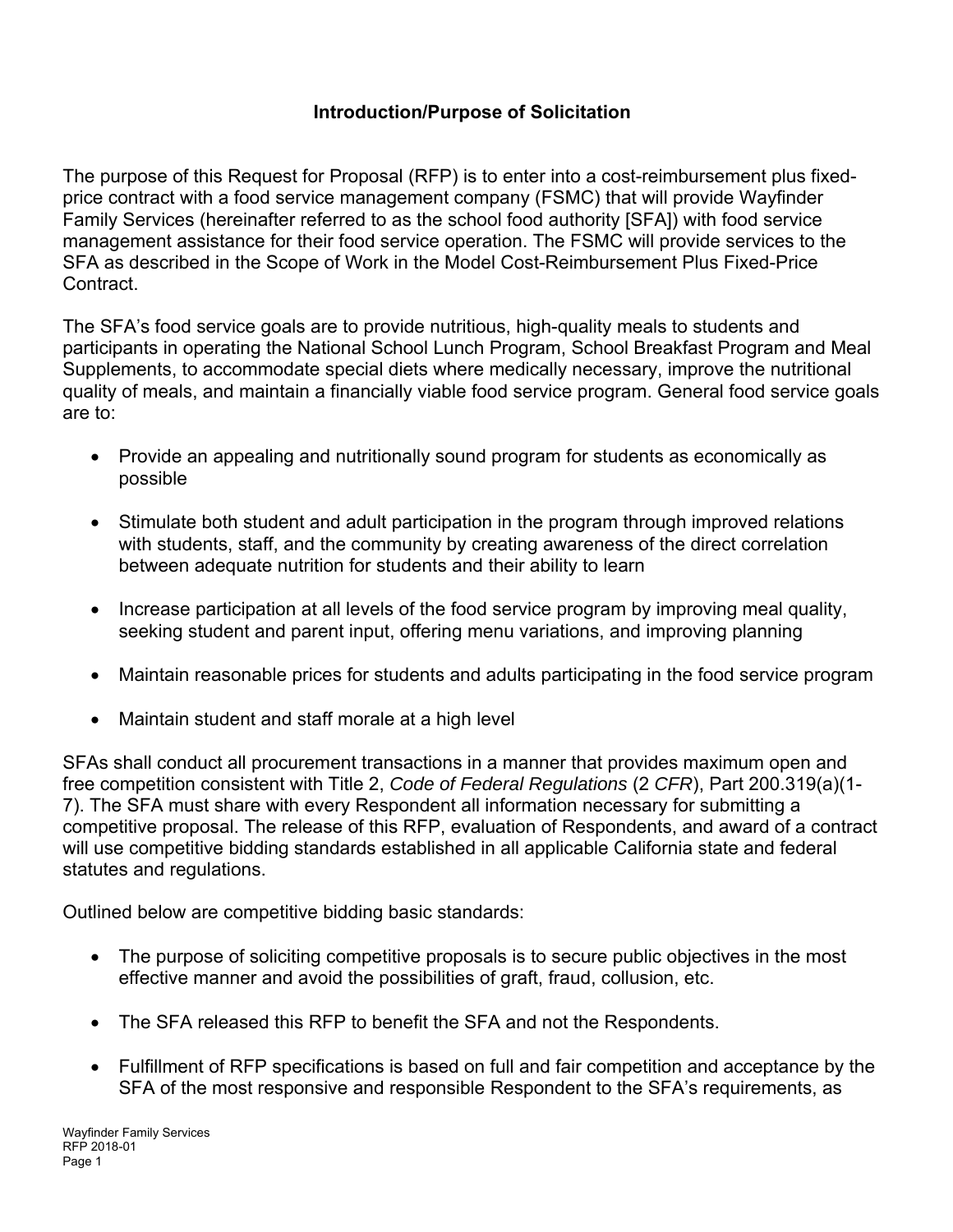determined by the SFA when evaluating proposals based on the criteria contained in the RFP.

 The RFP must provide a basis for full and fair competition among Respondents to a common standard, free of restrictions that tend to stifle competition.

The above four points are for illustrative purposes only, and do not include all California state and federal requirements to achieve competitive bidding.

To respond to this RFP, interested FSMCs must present evidence of experience, ability, and financial standing necessary to meet the requirements stated in this RFP. The SFA will measure this evidence by scoring the proposals, using a point system that will rank each proposal from highest to lowest, to determine which proposals they will consider for the award of a contract.

To be competitive in this solicitation, the Respondent must:

- Carefully read the entire RFP, attachments, exhibits, addenda, and SFA responses to questions before submitting a proposal
- Ask appropriate questions or request clarification before the deadline in the RFP
- Submit all required responses by the required deadlines
- Follow all instructions and requirements of the RFP thoroughly and appropriately

If a Respondent discovers any ambiguity, conflict, discrepancy, omission, or other errors in this RFP, the Respondent shall immediately notify the SFA of the error in writing and request clarification or a modification of the RFP. If the Respondent fails to notify the SFA of the error prior to the date for submission of proposals, and is awarded the contract, the Respondent shall not be entitled to additional compensation or time by reason of the error or its later correction.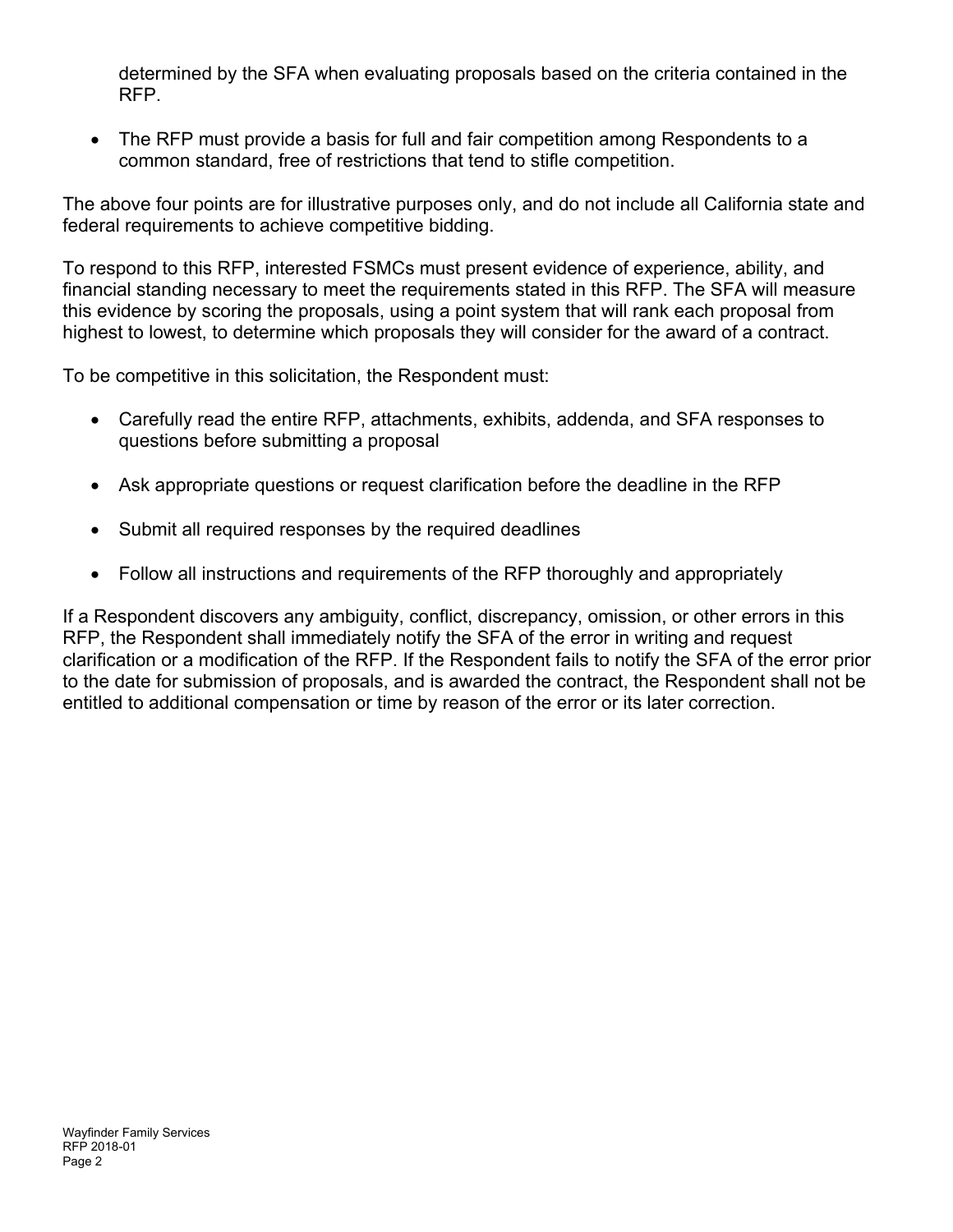

# **Schedule of Events for RFP # 2018-01**

|                                                |                                                                                                                | January 2018             |
|------------------------------------------------|----------------------------------------------------------------------------------------------------------------|--------------------------|
|                                                | Monday                                                                                                         | April 16, 2018           |
| <b>First Public Notice</b>                     | Monday                                                                                                         | April 16, 2018           |
| <b>Second Public Notice</b>                    | Monday                                                                                                         | April 23, 2018           |
| <b>Mandatory Tour</b>                          | Wednesday                                                                                                      | April 25, 2018, 10:00 am |
| <b>Respondent Question Submission Deadline</b> | Wednesday                                                                                                      | May 2, 2018, 3:00 pm     |
| <b>SFA Provides Answers</b>                    | Monday                                                                                                         | May 7, 2018, 3:00 pm     |
|                                                | Friday                                                                                                         | May 11, 2018, 3:00 pm    |
| <b>Proposals Opened</b>                        | Monday                                                                                                         | May 14, 2018, 10:00 am   |
| <b>Proposals Evaluated</b>                     | Friday                                                                                                         | May 18, 2018             |
| Administration Meeting - Proposal Approval     |                                                                                                                | May 23, 2018             |
| <b>Anticipated Contract Award Date</b>         | Friday                                                                                                         | May 25, 2018, 10:00 am   |
|                                                | • Administration Meeting - RFP Approval<br><b>Release of RFP</b><br>Deadline for Submission of Sealed Proposal |                          |

The SFA will make every effort to adhere to the schedule. However, the SFA reserves the right to amend the schedule, as necessary, and will post a notice of said amendment wayfinderfamily.org

All interested Respondents must attend the Mandatory Tour. The SFA will reject proposals from Respondents that do not attend. (Attachment A)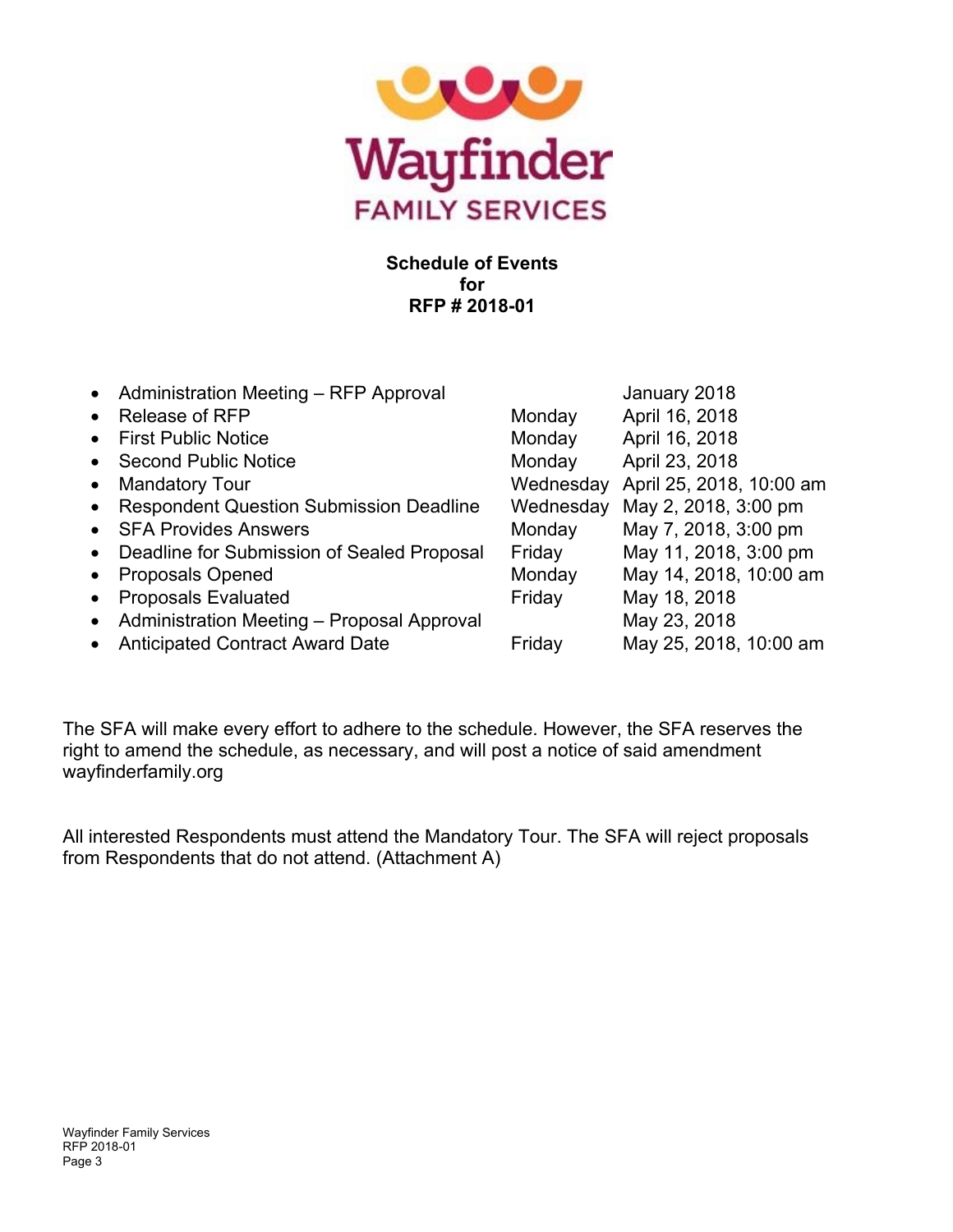- 1. Prepare proposals simply and economically. Provide a straightforward concise description of the Respondent's capability to satisfy the SFA's requirements. Emphasis should be placed on completeness and clarity of content.
- 2. Submit proposals for the performance of all the services described within this RFP. The SFA will not consider any deviation from these specifications and will reject such proposals.
- 3. The SFA may reject a proposal if the proposal is conditional or incomplete, deemed nonresponsive, or if it contains any alterations of form or other irregularities of any kind. The SFA may reject any or all proposals or waive any immaterial deviation in a proposal. The SFA's waiver of an immaterial deviation shall in no way modify the RFP document or excuse the Respondent from full compliance with all other requirements if awarded the contract.
- 4. Respondents are responsible for the costs of developing proposals, and shall not charge the SFA for any preparation costs.
- 5. The SFA asks Respondents that do not intend to submit a proposal to notify the SFA in writing.
- 6. Respondents may modify their proposal after submission by withdrawing the original proposal and resubmitting a new proposal prior to the submission deadline. The SFA will not consider proposal modifications offered in any other manner, either oral or written.
- 7. The Respondent shall provide payment terms within their proposal.
- 8. The Respondent shall maintain records to support the SFA's Claim for Reimbursement.
- 9. The Respondent shall secure State or local health certification for any facility outside the school in which it prepares meals. The Respondent shall maintain this certification for the duration of the contract.
- 10. The SFA participates in meal programs that require the use the nonprofit food service funds, to the maximum extent practicable, to buy domestic commodities or products for Program meals. A 'domestic commodity or product' is defined as one that is either produced in the U.S. or is processed in the U.S. substantially (51% or more by weight or volume) using agricultural commodities that are produced in the U.S. as provided in 7 CFR 210.21(d) and 220.16[d]).
- 11. The Respondent will document why a non-domestic food is being substituted for domestic foods. The documentation is intended to indicate if the alternative food is due to the cost of domestic is significant higher than non-domestic foods and/or the domestic foods is not produce or manufactured in sufficient and reasonable available quantities of a satisfactory quantity. The Respondent will provide documentation justifying their use of exceptions to the Buy American Provision.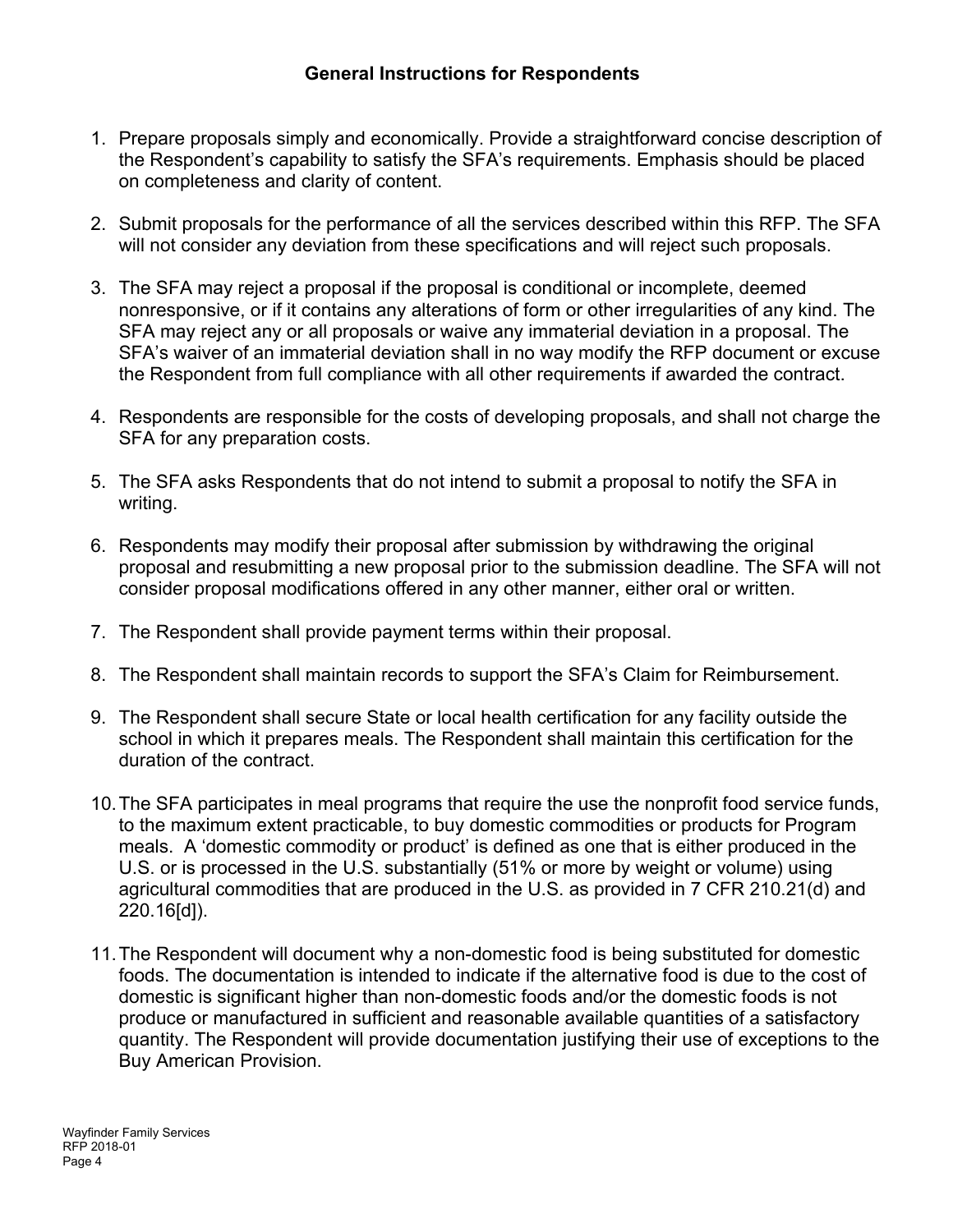- 12. The Respondent will provide certification of domestic origin for products which do not have country of origin labels. If the percentage is less than 51% then the Respondent will notify the SFA of the non-domesticity of the process end product.
- 13. The Respondent will provide certification of domestic origin for products which do not have country of origin labels.
- 14. The Respondent will not, directly or indirectly restricting the sale or marketing of fluid milk at any time or in any place on school premises or at any school-sponsored event. [7 *CFR*, Section 210.21(e)]
- 15. The Respondent shall include a 21 Day Cycle menu. (7 *CFR*, Section 210.10)
- 16. The Respondent shall include meal pattern requirements for after school snacks, as per 7 *CFR*, Section 210.10?
- 17. The Respondent shall include meal pattern requirements for breakfast, as per 7 *CFR*, Section 220.8?
- 18. The Respondent must credit the recipient agency for the value of all donated foods received for use in the recipient agency's meal service in the school year or fiscal year (including both entitlement and bonus foods), and including the value of donated foods contained in processed end products. [7 *CFR*, Section 250.51(a)]
- 19. The Respondent will provide the method and frequency by which the crediting will occur and document that the value of all donated foods will be credited. [7 *CFR*, Section 250.51(b)]
- 20. The Respondent will provide the method of determining the donated food values to be used in crediting. [7 *CFR*, Section 250.51(c)]
- 21. The Respondent shall agree to penalties for nonperformance. [7 *CFR*, Section 210.16(b)(2)]
- 22. Small Businesses and Minority Business (a) The non-Federal entity must take all necessary affirmative steps to assure that minority businesses, women's business enterprises, and labor surplus area firms are used when possible. (b) Affirmative steps must include: (1) Placing qualified small and minority businesses and women's business enterprises on solicitation lists; (2) Assuring that small and minority businesses, and women's business enterprises are solicited whenever they are potential sources; (3) Dividing total requirements, when economically feasible, into smaller tasks or quantities to permit maximum participation by small and minority businesses, and women's business enterprises; (4) Establishing delivery schedules, where the requirement permits, which encourage participation by small and minority businesses, and women's business enterprises; (5) Using the services and assistance, as appropriate, of such organizations as the Small Business Administration and the Minority Business Development Agency of the Department of Commerce; and (6) Requiring the prime contractor, if subcontracts are to be let, to take the affirmative steps listed in paragraphs (1) through (5) of this section. (Title 2, *Code of Federal Regulations*, Section 200.321(a)(b)(1-6))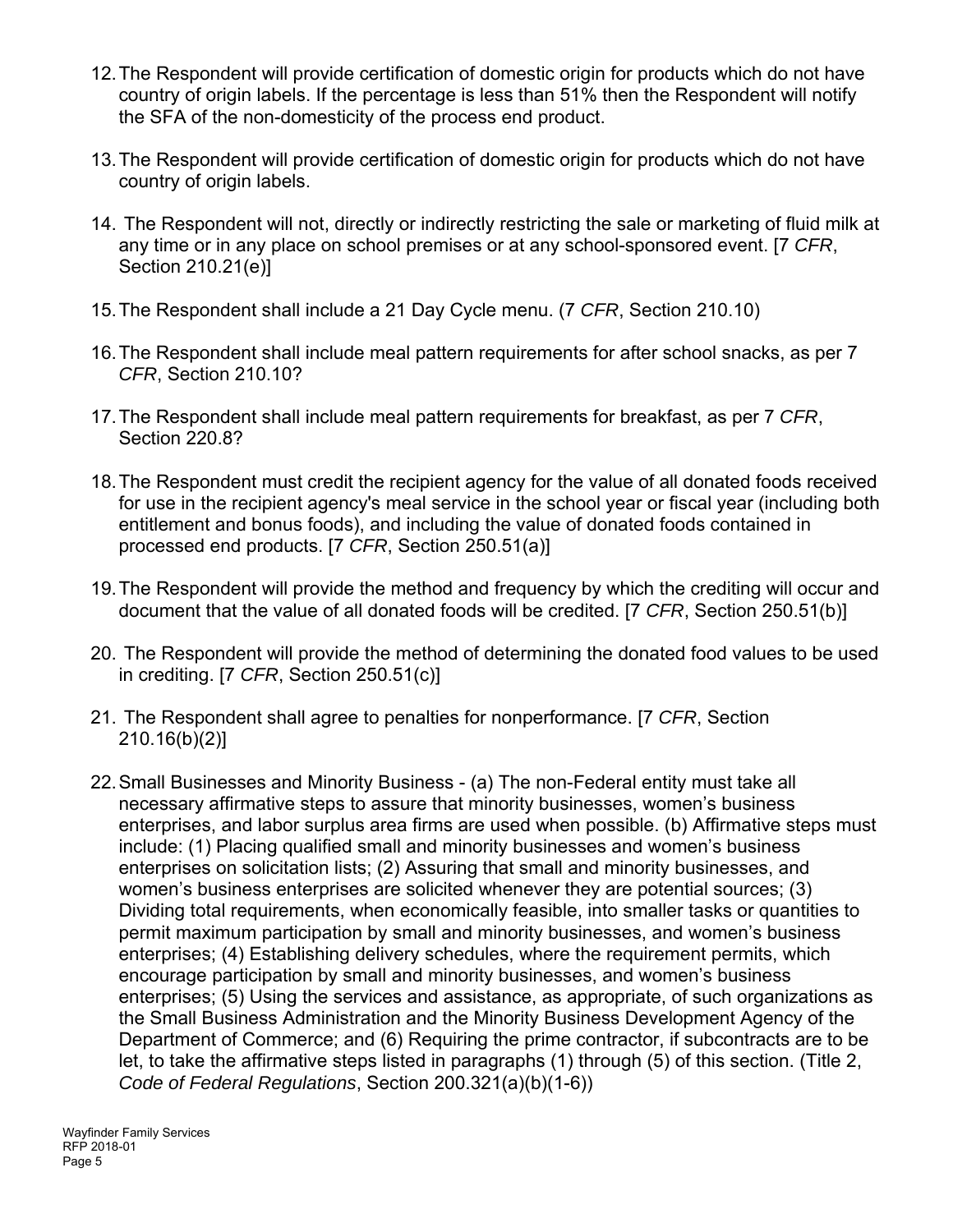- 23. Respondents may withdraw their proposal by submitting a written withdrawal request to the SFA, signed by the Respondent or their authorized agent, through the contact person named in the "Contact Information" provided on page iv of this RFP. Thereafter, a Respondent may submit a new proposal prior to the proposal submission deadline. Respondents may not withdraw their proposal without cause after the proposal submission deadline.
- 24. The SFA may modify the RFP prior to the date given for submission of proposals by posting an addendum on wayfinderfamily.org. The SFA will notify Respondents so they can obtain any addenda from the SFA's Web site, or request it by e-mail, postal mail, or fax.
- 25. The SFA reserves the right to reject all proposals for reasonable cause. If the costs of all proposals are excessive, the SFA is not required to award a contract.
- 26. The SFA will not consider more than one proposal from an individual, firm, partnership, corporation, or association under the same or different names. Reasonable grounds for believing that any Respondent has submitted more than one proposal for work contemplated herein will cause the SFA to reject all proposals submitted by the Respondent. If there is reason to believe that collusion exists among the Respondents, the SFA will not consider any of the participants of such collusion in this or future solicitations.
- 27. The SFA will not consider a joint proposal submitted by two or more entities.
- 28. Additional charges for regular or express delivery, drayage, parcel post, packing, cartage, insurance, license fees, permits, or for any other purpose shall be included (and separately identified) in the proposal.
- 29. All proposals shall include the forms provided as attachments to this RFP. Respondents may copy these forms. A proposal is considered responsive if it follows the required format, includes all attachments, and meets all deadlines and other requirements outlined in this RFP.
- 30. The SFA shall not accept proposals after the submission deadline specified in the RFP and shall return the unopened proposals to the respective Respondents. The SFA will not consider late proposals under any circumstances.
- 31. Respondents are responsible for examining the entire RFP package, seeking clarification for any item or requirement that may not be clear to them, and checking all responses in their proposal for accuracy before submitting it.
- 32. Respondents may submit their questions regarding the information presented in this RFP to Joan Marason in writing by postal mail at 5300 Angeles Vista Blvd., Los Angeles, CA 90043, e-mail at jmarason@wayfinderfamily.org, or fax at (323) 296-0424, no later than May 2, 2018, 3:00pm. The SFA will answer all questions received by the deadline in writing without exposing the query source. This will be the sole process for asking and answering questions regarding this RFP. Respondents may not contact SFA employees directly to ask questions.
- 33. SFA representatives reserve the right to inspect a Respondent's other food service operations prior to any award of a contract.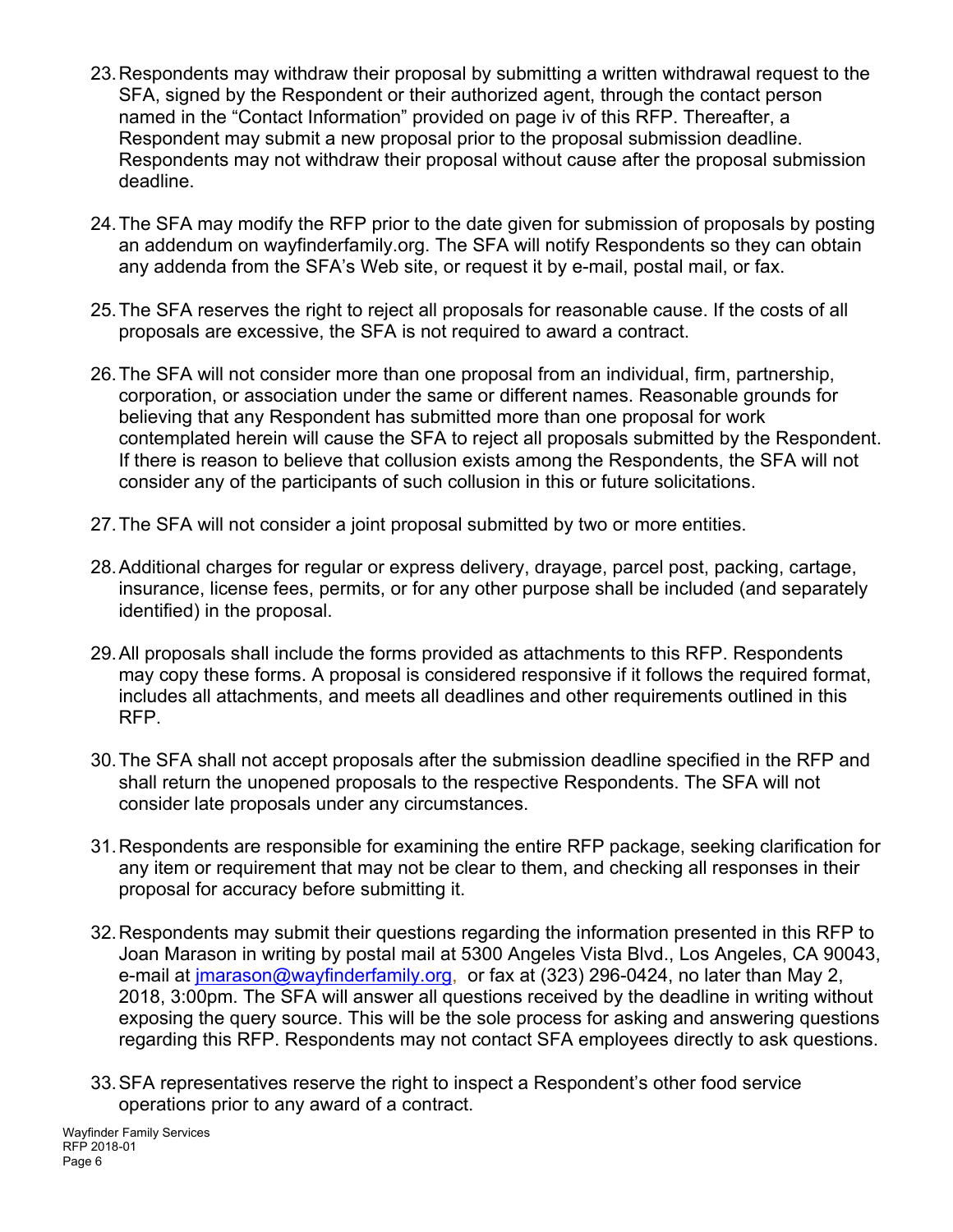- 34. The SFA reserves the right to negotiate the final terms and conditions of the contract, which may differ from those contained in the proposal, provided the SFA considers such negotiation to be in its best interest. Any change in the terms and conditions must not create a material change, which is any alteration or modification to the original terms stated in the RFP that would have resulted in different proposals from all respondents. A material change will require the SFA to rebid the contract.
- 35. Interested Respondents are required to inspect the SFA's premises prior to submitting a proposal in order to determine all requirements associated with the proposed contract. The inspection of premises will occur during the Mandatory Tour.
- 36. Respondents shall submit one paper copy and one copy in digital format (e.g., CD, DVD, flash drive, etc.).
	- a. The paper copy must contain the original signature of the individual(s) authorized to bind the Respondent contractually and be labeled "Master Copy."
	- b. The Respondent must ensure the digital copy is complete and inclusive of all materials contained in the paper copy, including any required signatures. If there is an inconsistency between the paper and digital copies, the paper copy will take precedence.
	- c. The sealed proposal envelopes must be marked legibly with the SFA's RFP number and title, and the SFA name and address, as shown in the following example:

Proposal—Food Service Management Company

FSMC Name Submitting RFP

RFP # 2018-01

Food Service Management Company

Wayfinder Family Services

Attn: Joan Marason

5300 Angeles Vista Blvd Los Angeles, CA 90043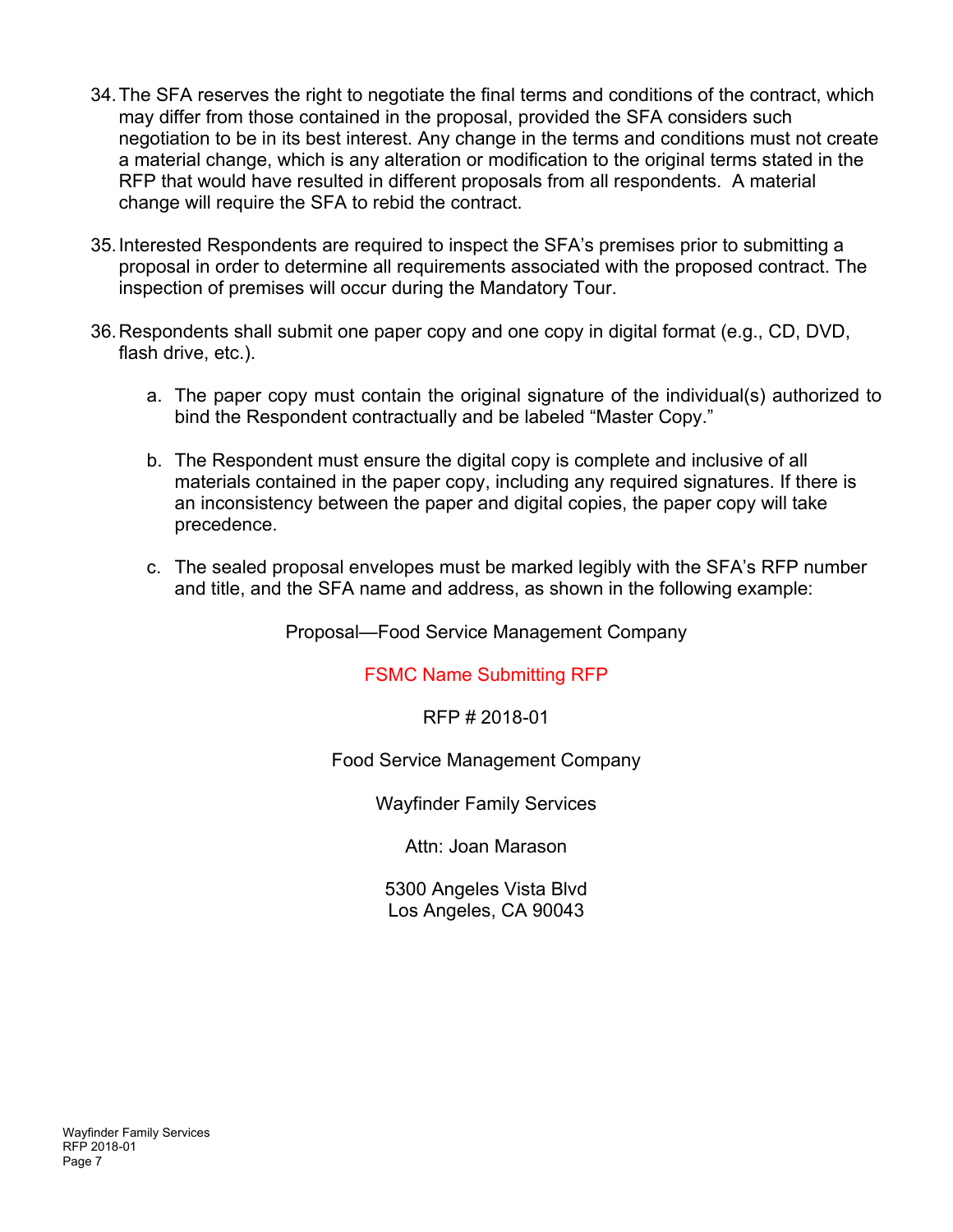To be eligible for evaluation, a proposal must adhere strictly to the format set forth below; failure to do so may result in disqualification. Respondents must complete, label, and separate each section, and number all pages. The content and sequence of the proposal will be as follows:

# **Section 1 - Administrative Requirements**

# **A. Cover Letter**

Only the individual(s) authorized to bind the Respondent contractually may sign the cover letter, which shall be a part of the proposal package. If the cover letter is unsigned, the SFA will reject the proposal. The SFA may reject the proposal if the Respondent fails to include the following required information:

- Name and address of responding company
- Organizational structure of the responding company (e.g., corporation, partnership, etc.)
- Respondent's Federal Employee Identification Number and Corporate Identification Number, if applicable
- Name, title phone number, fax number, and e-mail address of the representative who will be designated as the primary liaison to the SFA
- Name, title, phone number, and e-mail address of the representative(s) authorized to bind the Respondent in a contract if different from the primary liaison
- A statement expressing the Respondent's willingness to perform the services described in this RFP
- A statement expressing the Respondent's ability to perform the services required in the Scope of Work, including availability of staff and other required resources to meet all deliverables as described in this RFP
- A statement regarding the Respondent's proprietary information; if applicable, the Respondent must clearly mark in the upper right-hand corner those pages to be considered proprietary (**Note**: the Respondent cannot consider the entire proposal to be proprietary)
- The following certification:

By signing this cover letter, I (we) certify that the information contained in this proposal is accurate and that all attachments required to be submitted as part of the proposal are certified to be true and binding upon our company.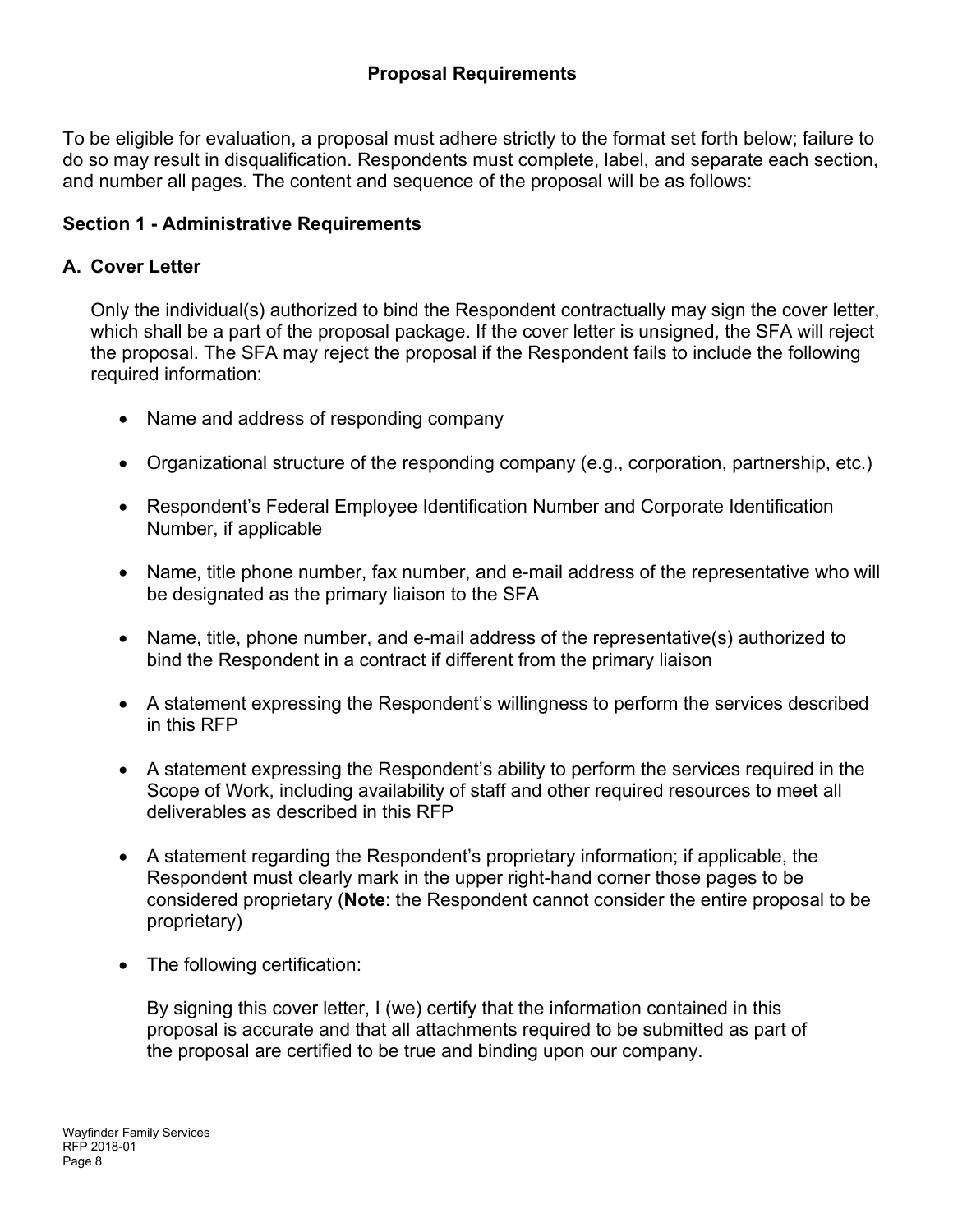#### **B. Table of Contents**

Immediately following the cover letter, include a comprehensive Table of Contents that lists all submitted proposal sections, subsections, attachments, and materials.

#### **Section 2 – Required Attachments**

#### **A. Attachment Checklist**

The Respondent shall include all documents identified in the Attachments Checklist (Attachment A). The SFA may reject proposals that do not include the proper required attachments.

#### **B. Mandatory Tour**

The SFA will host a mandatory tour on Wednesday, April 25, 2018 at 10:00am. The tour will include an escorted tour. The tour schedule includes the sites. Prospective Respondents may not contact any sites or employees outside of the scheduled visit. The SFA requests that Respondents do not take pictures during the tour as the SFA has not obtained releases from parents, students, and employees.

#### **C. Minimum Qualifications**

The SFA will only consider Respondents that **meet all minimum qualifications** (as listed on Attachment C).

#### **D. FSMC Professional Standards**

Establishes minimum professional standards for school nutrition personnel who manage and operate the National School Lunch and School Breakfast Programs (as listed on Attachment D).

#### **E. Proposal Questionnaire**

The Proposal Questionnaire (Attachment D) is intended to provide the SFA with specific information concerning the Respondent's capability to provide services as described in this RFP. Respondents should limit their responses to the number of pages noted in the questionnaire and answer each question in the same order.

#### **F. Respondent References**

Respondents must provide three references on the Respondent References form (Attachment E). The SFA reserves the right to contact any of the references listed, and retains the right to conduct reference checks with individuals and entities beyond those listed.

#### **G. Authorization Agreement**

Wayfinder Family Services RFP 2018-01 Page 9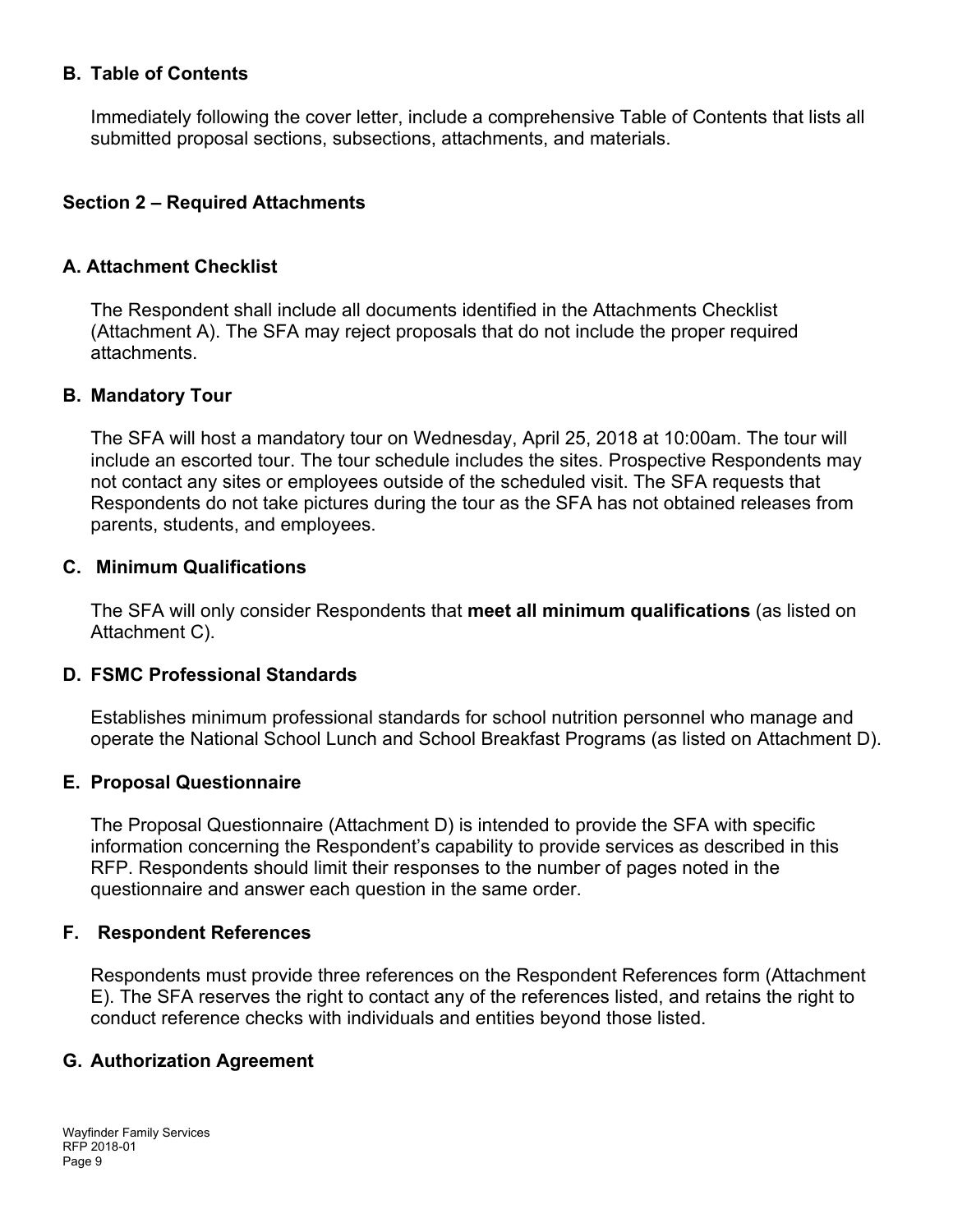The Respondent or their authorized representative must sign the Authorization Agreement (Attachment F) and return it with the proposal package.

### **H. Fee Proposal**

The Respondent must complete the Fee Proposal (Attachment G) and return it with the proposal package.

### **I. Certifications**

The Respondent must complete the certifications (Attachments I) and return them with the proposal package.

## **J. Certificate of Price Determination**

The Respondent must complete the certifications (Attachments I) and return them with the proposal package.

## **K. 21 Day Cycle Menu**

The Respondent must submit a 21 Day Cycle menu with the proposal package.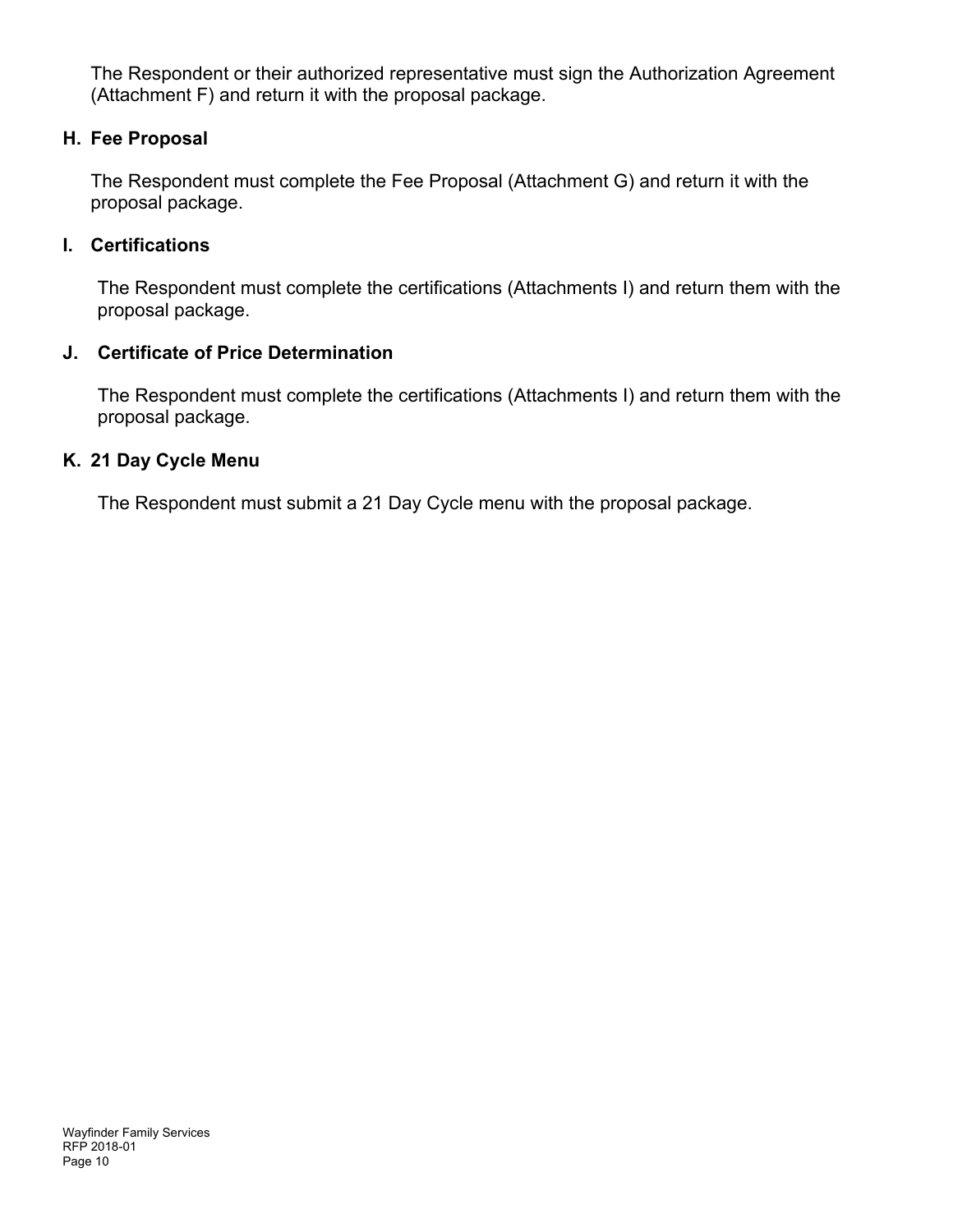Proposals will be opened on or after the date and time specified in the Schedule of Events. During the evaluation process, the SFA may ask Respondents to clarify information in the proposals, but Respondents may not change their proposals.

An error in the proposal may cause the SFA to reject that proposal; however, the SFA may, at its sole discretion, retain the proposal and make certain corrections. When determining if a correction will be made, the SFA will consider the conformance of the proposal to the format and content required by the RFP and that the Respondent's intent is clearly established based on review of the whole proposal. Based on that established intent, the SFA may choose to correct errors such as obvious grammatical or punctuation errors and arithmetic errors. The Master Copy of the proposal shall have priority over additional proposal copies.

The SFA will open proposals to determine if they contain all the required information in accordance with this RFP. The SFA will evaluate qualifying proposals using the following criteria:

| <b>CRITERIA</b>                                                                                                                                                                                                                                                                                                  | <b>MAXIMUM POINTS</b> |
|------------------------------------------------------------------------------------------------------------------------------------------------------------------------------------------------------------------------------------------------------------------------------------------------------------------|-----------------------|
| Administrative Requirements: did the Respondent include all<br>required information in accordance with the General<br>Instructions and Proposal Requirements?                                                                                                                                                    | 5 points maximum      |
| Experience with School Breakfast and National School Lunch<br>Programs.                                                                                                                                                                                                                                          | 20 points maximum     |
| Based on the Proposal Questionnaire responses and the<br>Cover Letter, the Respondent demonstrates a complete<br>understanding of the SFA's food service program and its<br>service requirements, as described in the RFP and the Scope<br>of Work, and can perform those services to the SFA's<br>satisfaction. | 20 points maximum     |
| The financial stability of the Respondent.                                                                                                                                                                                                                                                                       | 10 points maximum     |
| Corporate capability and experience as measured by<br>performance record, years in the industry, relevant<br>experience, number of SFAs served, client retention and<br>satisfaction, and references.                                                                                                            | 15 points maximum     |
| Cost                                                                                                                                                                                                                                                                                                             | 30 points maximum     |
| <b>TOTAL POINTS</b>                                                                                                                                                                                                                                                                                              | 100 points maximum    |

The SFA will score and rank selected proposals by assigning a score between zero and the maximum score to each proposal criterion. The SFA will recommend awarding the contract to the most responsive and responsible Respondent with the highest total proposal score.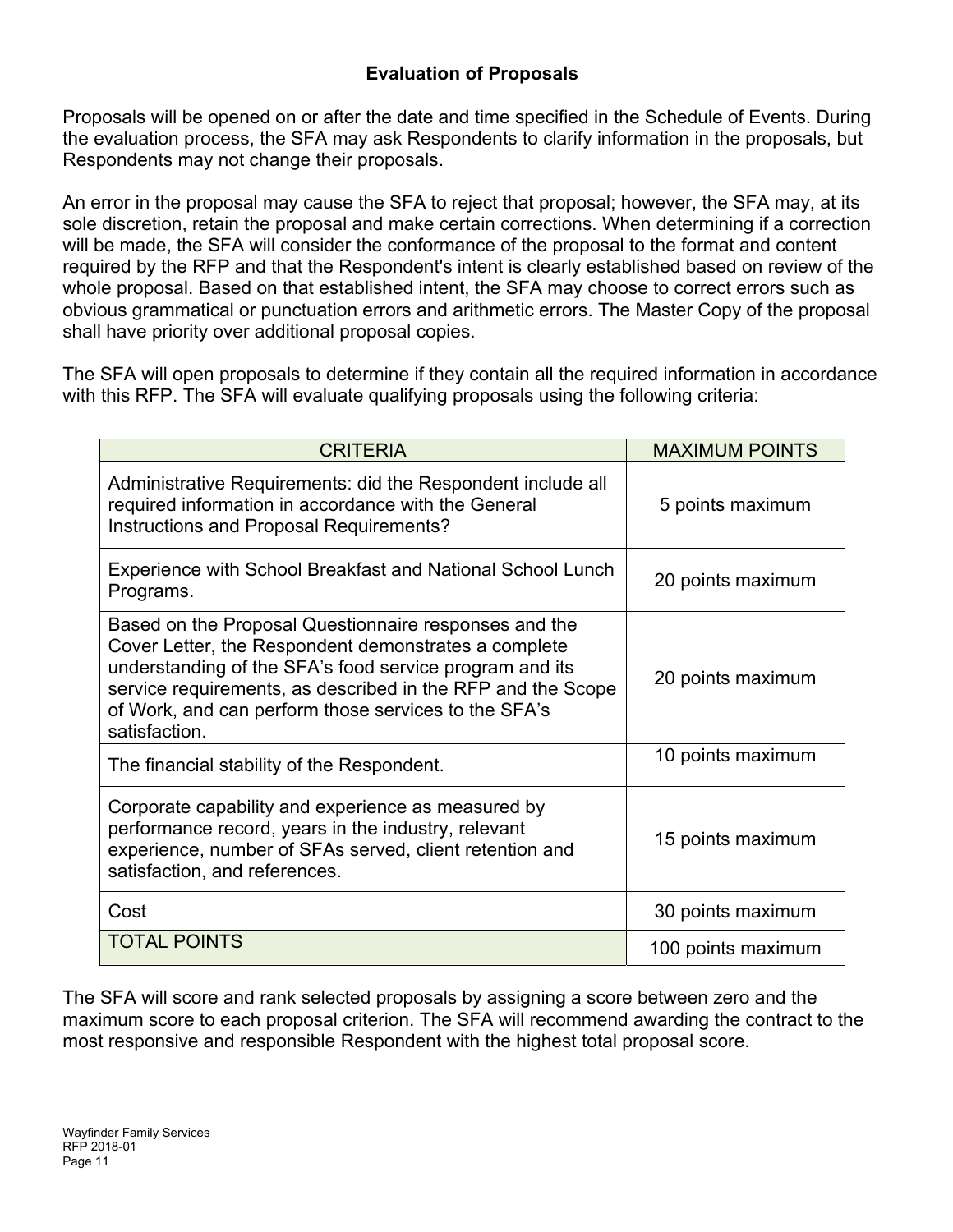# **Attachment A: Attachments Checklist**

 $\mathcal{L}_\text{max}$  , and the set of the set of the set of the set of the set of the set of the set of the set of the set of the set of the set of the set of the set of the set of the set of the set of the set of the set of the Respondent Company Name

Please complete this checklist to confirm that the items listed below have been included in your proposal. Place a checkmark or "x" next to each item submitted to the SFA. For your proposal to be considered, all required attachments must be returned, including this checklist. Submit one copy of your proposal in a sealed package.

| Attachment | <b>Attachment Name</b>                                                                                            |
|------------|-------------------------------------------------------------------------------------------------------------------|
|            | <b>Attachments Checklist</b>                                                                                      |
| B          | <b>Mandatory Tour</b>                                                                                             |
|            | <b>Minimum Qualifications</b>                                                                                     |
|            | <b>FSMC Professional Standards</b>                                                                                |
| Е          | <b>Proposal Questionnaire</b>                                                                                     |
|            | <b>Respondent References</b>                                                                                      |
| G          | <b>Authorization Agreement</b>                                                                                    |
| Н          | Fee Proposal                                                                                                      |
|            | Certifications Regarding Lobbying Activities,<br>Debarment, Suspension and Other Responsibility<br><b>Matters</b> |
|            | Certificate of Independent Price Determination                                                                    |
| K          | 21 Day Cycle Menu (Include)                                                                                       |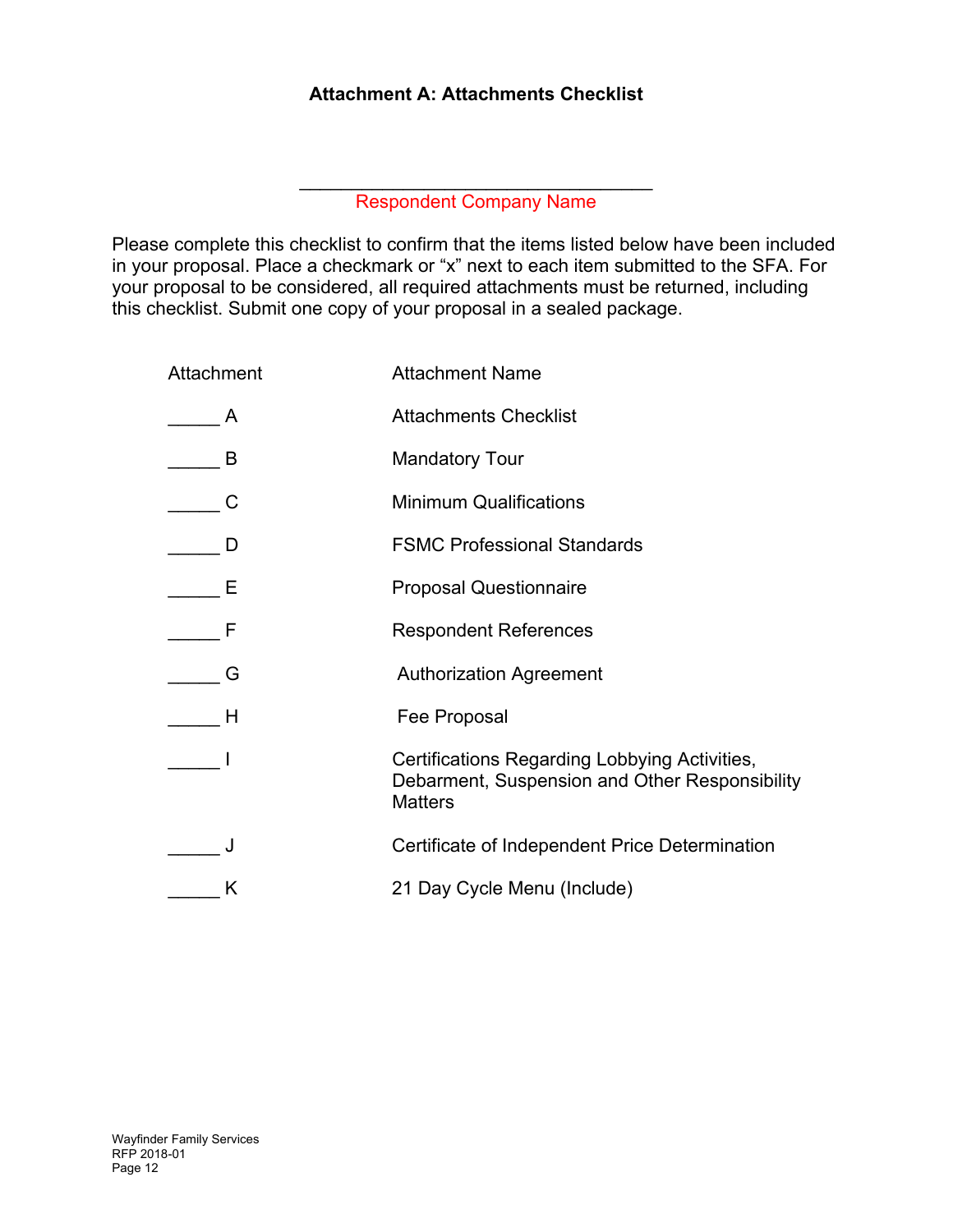# **Attachment B: Mandatory Tour**

The Mandatory Tour will include an escorted tour.

- The tour schedule includes the sites listed below.
- Prospective Respondents may not contact any sites or employees outside of the scheduled visit.
- The SFA requests that Respondents do not take pictures during the tour as the SFA has not obtained releases from parents, students, and employees.

# TOUR SCHEDULE

Tour begins on Wednesday, April 25, 2018 at 10:00am Where: 5300 Angeles Vista Blvd., Los Angeles, CA 90043

The SFA thanks all Respondents for abiding by our request to keep the disruption caused by the visit to a minimum.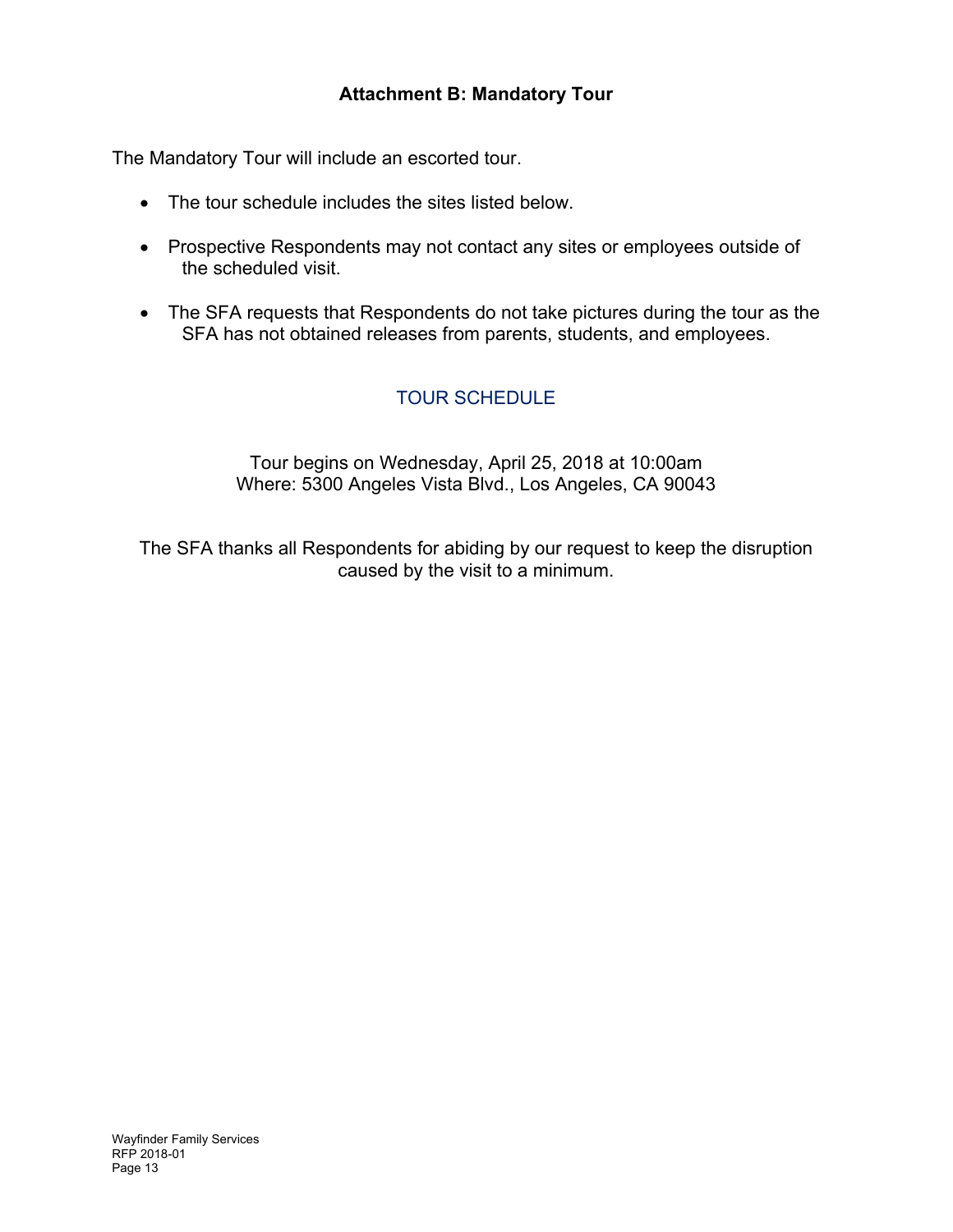# **Attachment C: Minimum Qualifications**

A Respondent must meet all of the following minimum qualifications to the SFA's satisfaction to be given further consideration. Failure to satisfy any of the minimum qualifications may result in the immediate rejection of the proposal.

As of May 11, 2018, both the Respondent's company and its key personnel meet all of the following minimum qualifications:

1. The Respondent has at least five years of experience with food service programs.

Yes No

2. The Respondent has the resources and ability to provide 146,000 meals per fiscal year.

Yes No

3. The Respondent has knowledge and experience with the School Breakfast Program, National School Lunch Program and Afterschool Meal Supplements.

Yes No

4. The Respondent has professional references that demonstrate and evidence the ability to perform the required services.

Yes No No

5. The Respondent is licensed to do business in the state of California.

Yes \_\_\_\_\_\_\_\_ No \_\_\_\_\_\_\_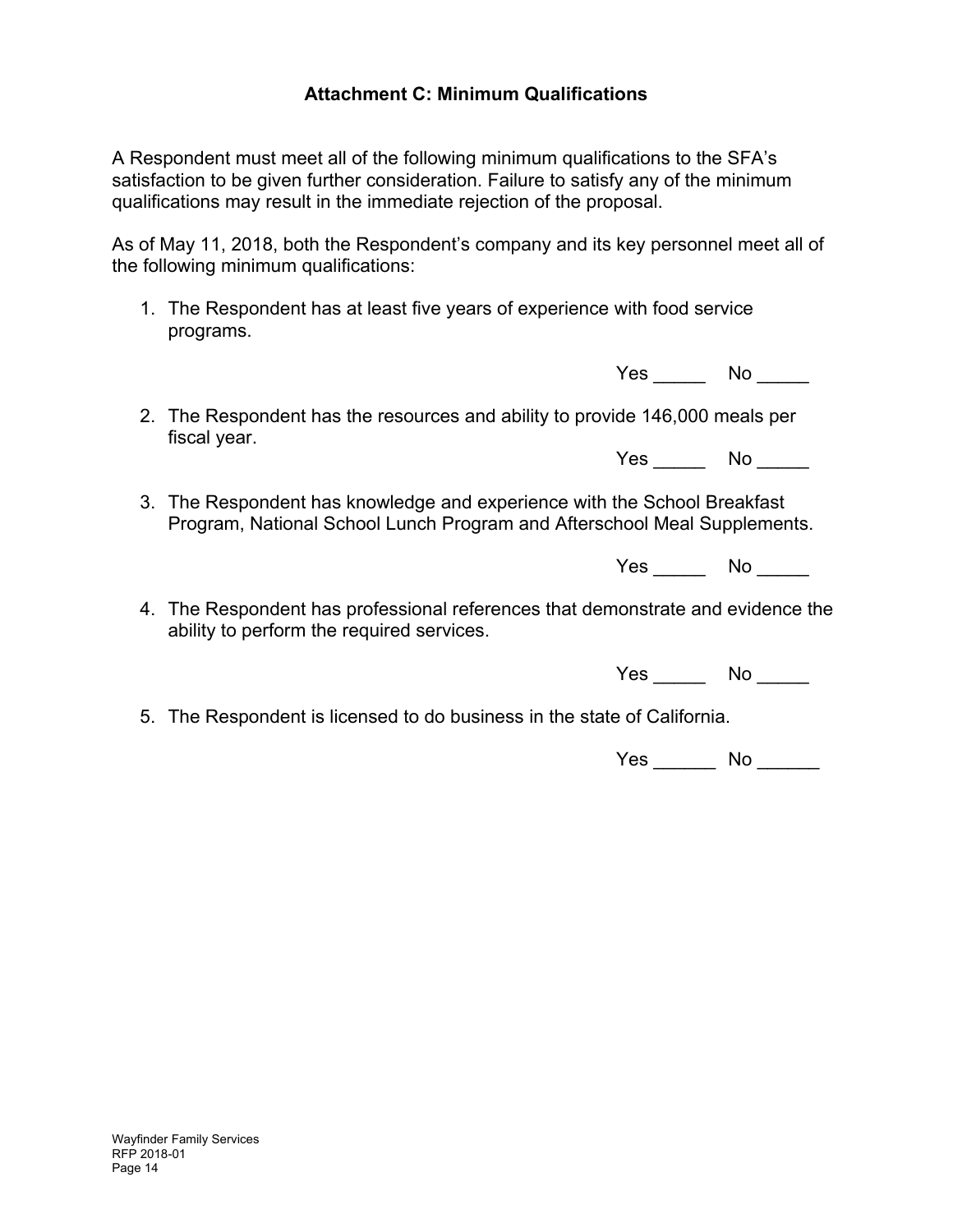# **Attachment D: FSMC Professional Standards**

# **FSMC Employees Professional Standards**

Federal Register Vol. 80, No. 40, dated March 2, 2015, referred to as the "Final Rule," establishes minimum professional standards for school nutrition personnel who manage and operate the National School Lunch and School Breakfast Programs. In the Final Rule, the following definitions are established:

- 1. **School Nutrition Program Director**. The school nutrition program director is any individual directly responsible for the management of the day-to-day operation of school food service for all participating schools under the jurisdiction of the school food authority.
- 2. **School Nutrition Program Manager**. The school nutrition manager is any individual directly responsible for the management of the day-to-day operation of school food service for a participating school(s).
- 3. **School Nutrition Program Staff**. School nutrition program staff are those individuals, without managerial responsibilities, involved in day-to-day operations of school food service for a participating school(s).

The Final Rule establishes that these definitions apply to the function/role rather than the specific title within the school food service structure, and that the definitions apply whether or not the school food service is operated by an FSMC. Therefore, as of the effective date of this contract, the minimum professional standards established by the Final Rule, and described therein, shall apply to FSMC staff performing any of the duties described above.

The FSMC shall only place staff for work in the school district that meet the minimum professional standards outlined in 7 *CFR,* Section 210.30, which can be viewed at the following Web page:

http://www.fns.usda.gov/sites/default/files/cn/profstandards\_flyer.pdf.

- The SFA shall ensure that all staff the FSMC proposes for placement meet the minimum professional standards.
- The FSMC shall ensure their employees take the required annual training as outlined in the professional standards and provide certification of such training to the SFA. The FSMC shall remove from the SFA premises any staff who fail to take the required annual training.
- The FSMC shall provide the SFA with a list of proposed employees and evidence that they meet the professional standards.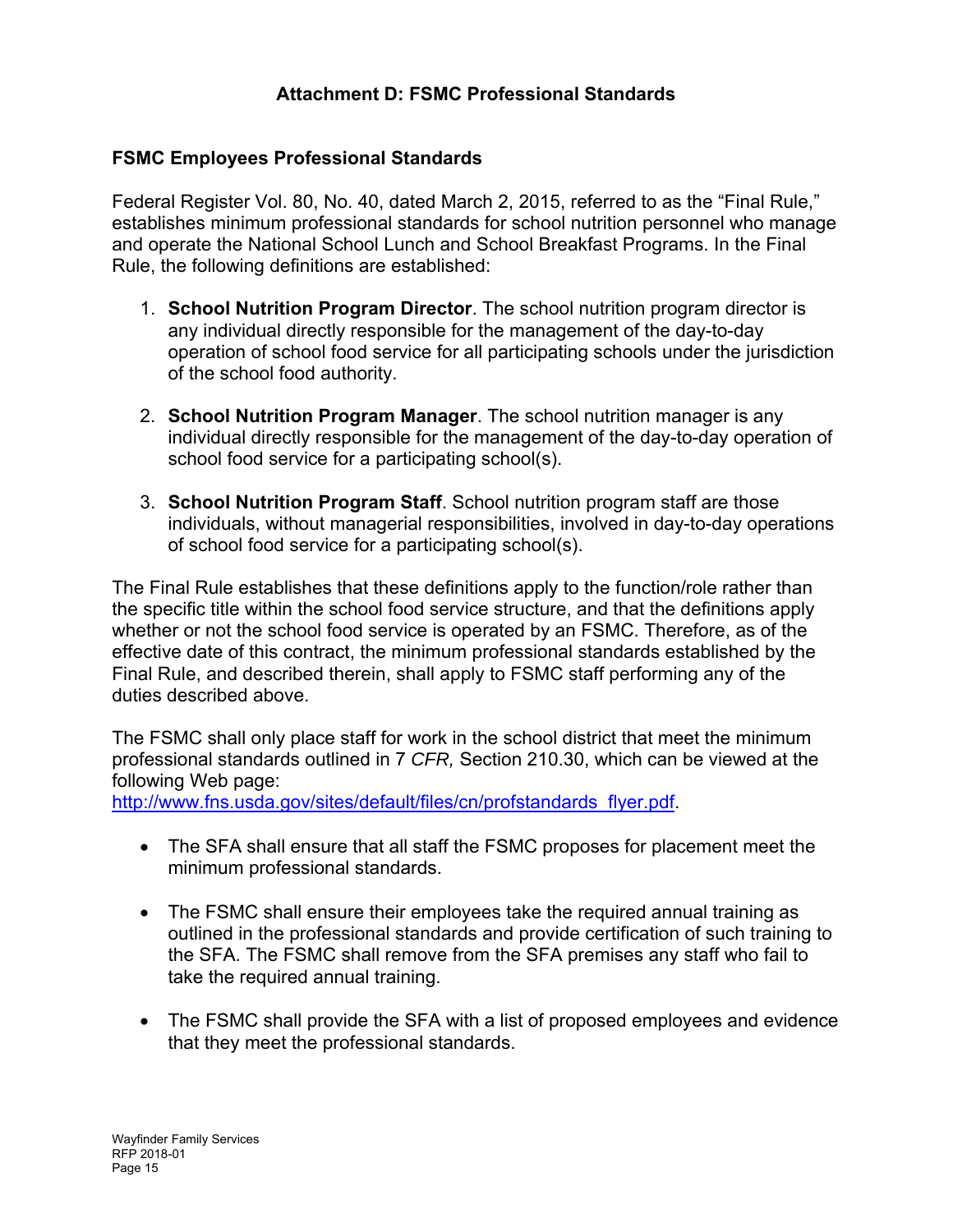# **Attachment E: Proposal Questionnaire**

This proposal questionnaire is intended to provide the SFA with specific information concerning the Respondent's capability to provide services as described in the RFP. Please be as concise as possible and limit your responses **to no more than two pages per question, unless instructed otherwise. Type each question in the same order as listed in the questionnaire.** 

- 1. Provide a general description of your company's qualifications and experience relevant to the minimum qualifications in Attachment C, along with any necessary substantiating information. Limit your responses to information about your company's capabilities.
- 2. Provide a statement indicating the year your company was founded; what the primary business(es) of the company is(are); the length of time the company has been providing food service management services (consulting, food purchase, etc.) and related services as described in this RFP. In addition, provide the duration and extent of experience the company has with similar SFA food management services.
- 3. Provide a general description of how your company will be able to provide the experience, ability, and financial standing necessary to meet the requirements set forth in this RFP.
- 4. Provide a complete list of SFAs that have discontinued or terminated your company's services in the last five years and the reason(s) why.
- 5. Provide an organization chart for your company, a description of the lines of communication, and the responsibilities at each corporate level.
- 6. Provide a complete balance sheet or annual report (verified by a certified public accountant) for the last three years of operation.
- 7. Provide a description of promotional and marketing materials you will use to attract students to the program.
- 8. Provide a recommended transition plan that describes the steps the Respondent will take to begin providing the services described in this RFP.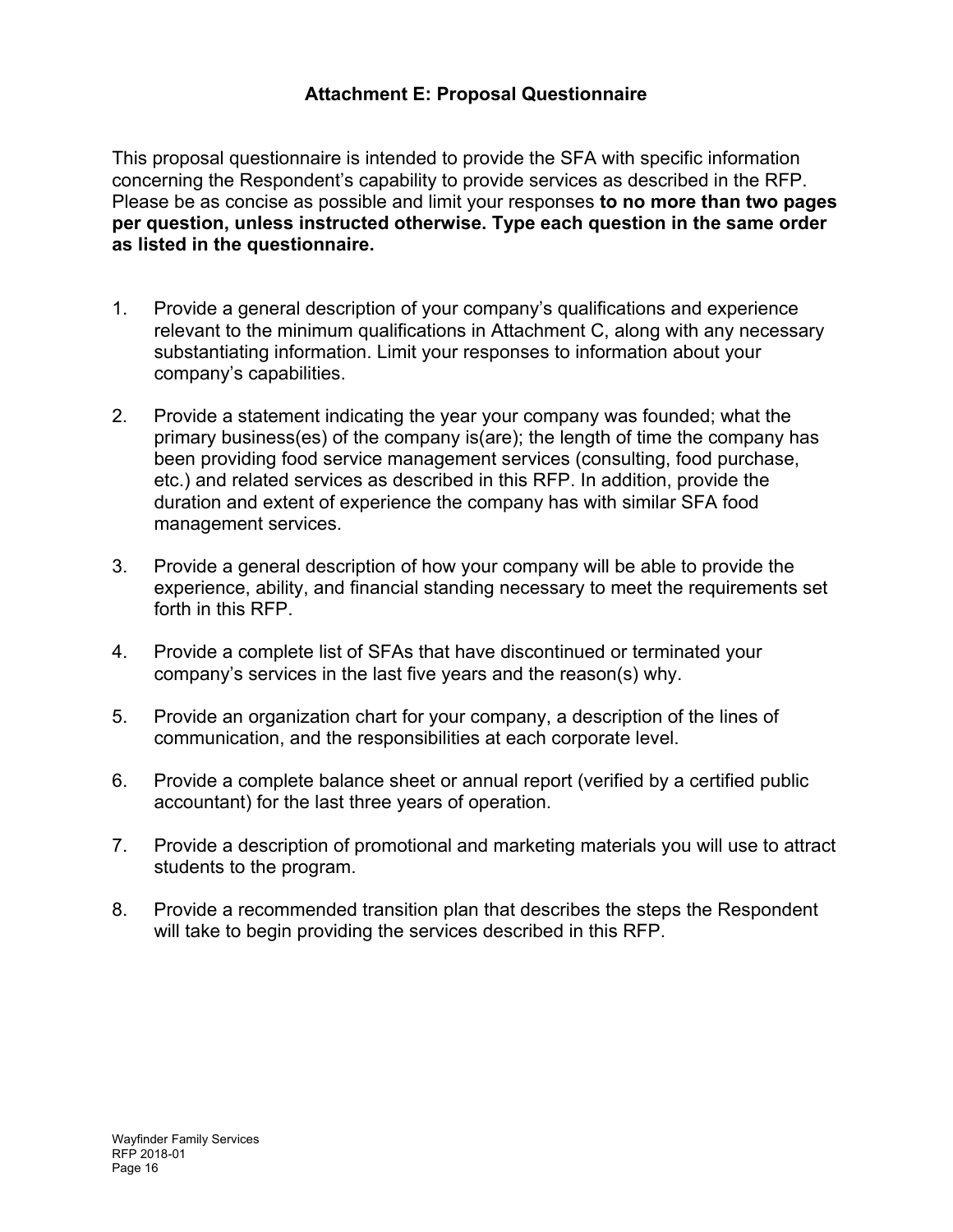# **Attachment F: Respondent References**

List three references to which the Respondent has provided food service management services within the past five years.

Failure to complete and return this Attachment will cause your proposal to be rejected.

| Reference 1                                   |                      |                             |  |
|-----------------------------------------------|----------------------|-----------------------------|--|
| Name of Reference                             |                      |                             |  |
| <b>Street Address</b>                         |                      |                             |  |
| City                                          | State                | Zip Code                    |  |
| <b>Contact Person</b>                         | <b>Contact Title</b> | <b>Contact Phone Number</b> |  |
| <b>Brief Description of Services Provided</b> |                      |                             |  |
| Dates of Service                              |                      |                             |  |
| Reference 2                                   |                      |                             |  |
| Name of Reference                             |                      |                             |  |
| <b>Street Address</b>                         |                      |                             |  |
| City                                          | State                | Zip Code                    |  |
| <b>Contact Person</b>                         | <b>Contact Title</b> | <b>Contact Phone Number</b> |  |
| <b>Brief Description of Services Provided</b> |                      |                             |  |
| Dates of Service                              |                      |                             |  |
| Reference 3                                   |                      |                             |  |
| Name of Reference                             |                      |                             |  |
| <b>Street Address</b>                         |                      |                             |  |
| City                                          | State                | Zip Code                    |  |
| <b>Contact Person</b>                         | <b>Contact Title</b> | <b>Contact Phone Number</b> |  |
| <b>Brief Description of Services Provided</b> |                      |                             |  |
| Dates of Service                              |                      |                             |  |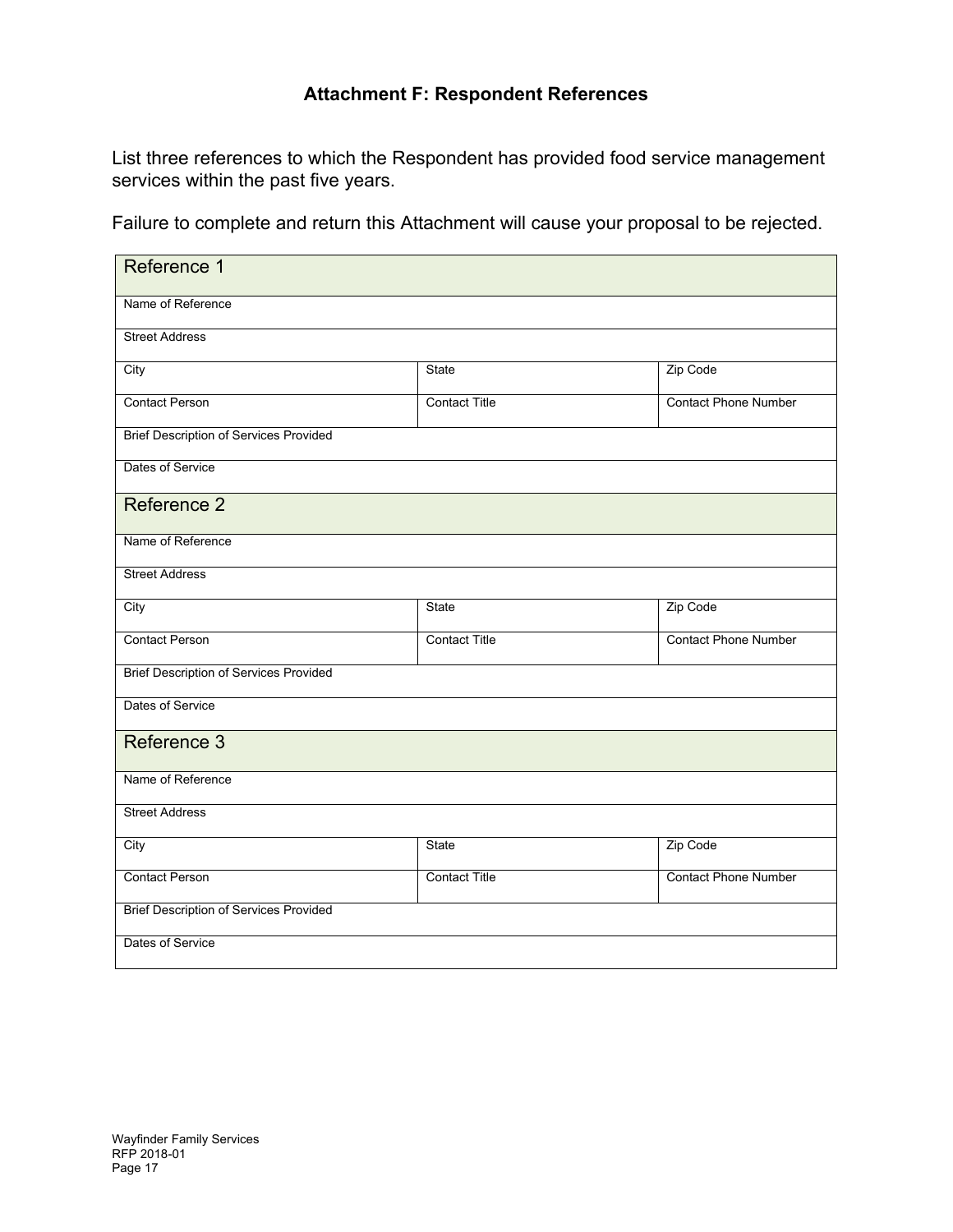# **Attachment G: Authorization Agreement**

#### Request for Proposal for Food Service Management Company RFP Number: 2018-01

We, **[FSMC Name]**, by our signature on this document certify the following:

- 1. That we will operate in accordance with all applicable California state and federal laws, regulations, and statutes.
- 2. That the terms, conditions, warranties, and representations made within this RFP and our proposal shall be binding upon us and shall be considered a part of the contract as if incorporated therein.
- 3. That the proposal submitted is a firm and irrevocable offer good for one year.
- 4. That we have carefully examined all terms and conditions set forth in the Model Reimbursed-Cost Plus Fixed-Price Contract issued by Wayfinder Family Services.
- 5. That we have made examinations and verifications, and are fully conversant with all conditions under which services are to be performed for Wayfinder Family Services.
- 6. That negligence in the preparation or presentation of, errors in, or omissions from proposals shall not relieve us from fulfillment of any and all obligations and requirements in the resulting contract.

| <b>Signature of Authorized Representative</b> |  |  |  |  |
|-----------------------------------------------|--|--|--|--|
|                                               |  |  |  |  |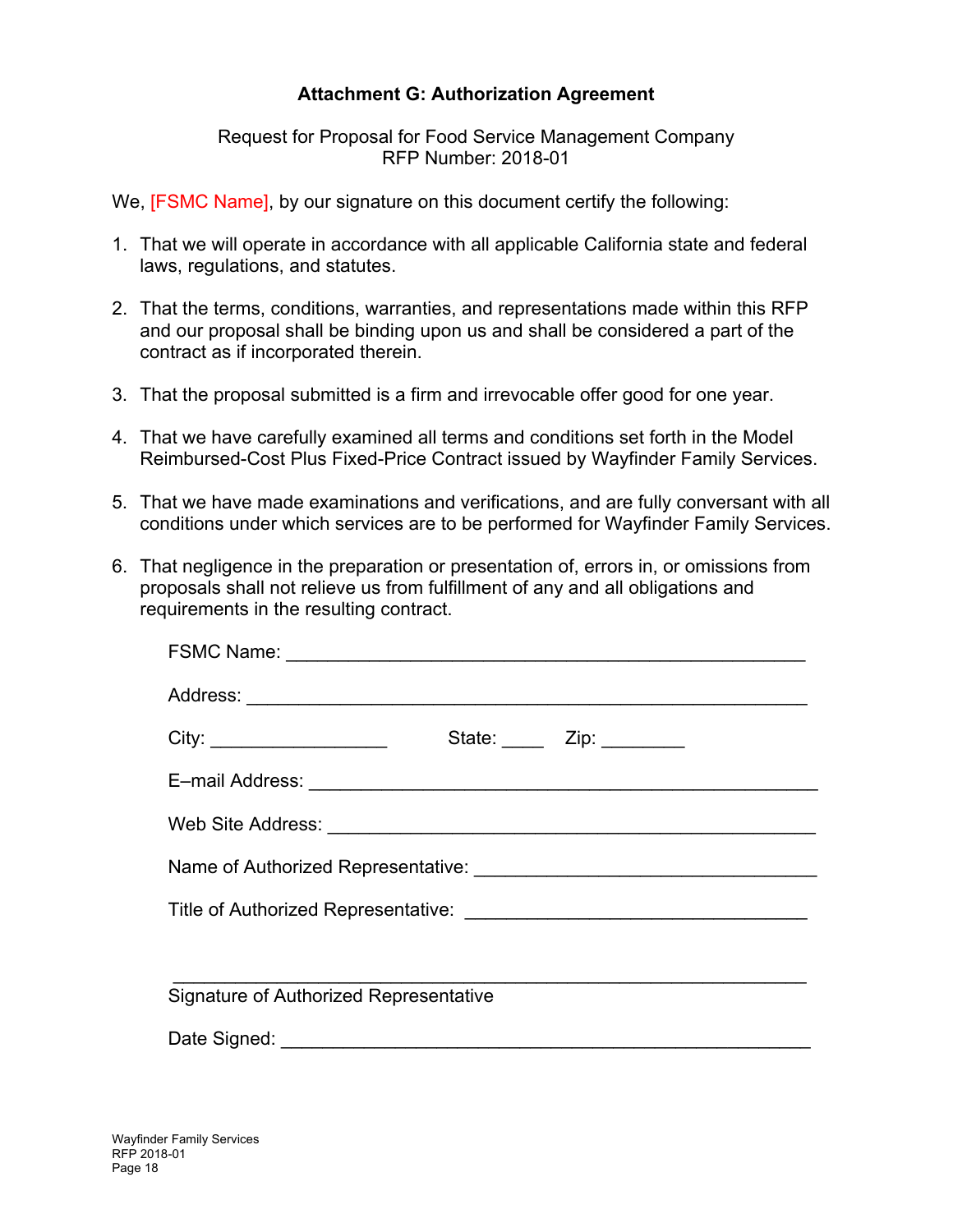# **Attachment H: Fee Proposal**

All costs are based on average daily participation of 400 meals served 365 days per year.

#### **COST BREAKDOWN**

#### **Respondent Instructions**

 $\Rightarrow$  Provide a breakdown of all costs included in the cost-reimbursement plus fixed-fee, including personnel costs.

Base all food costs **on the attached 21-day cycle menu**.

#### **Clearly identify all costs**

| Item# | <b>Description</b><br>(Include All Goods and Services included in the reimbursed cost) |                    |
|-------|----------------------------------------------------------------------------------------|--------------------|
| 1.    | <b>Total Food Cost</b>                                                                 | \$                 |
| 2.    | <b>Total Labor Cost</b>                                                                | ጦ<br>ъĐ            |
| 3.    | <b>Total Direct Cost</b>                                                               | ጥ<br>ъĐ            |
| 4.    | <b>Other Cost</b>                                                                      | σ<br>Œ             |
|       | <b>Sub Total</b>                                                                       | \$                 |
|       | <b>Fixed Fees</b>                                                                      | <b>Annual Cost</b> |
| 5.    | Management Fee                                                                         | Œ                  |
| 6.    | <b>Consultant Fee</b>                                                                  | S                  |
|       | <b>Sub Total</b>                                                                       | \$                 |
|       | <b>GRAND TOTAL</b>                                                                     |                    |

#### **COST PER MEAL**

#### **Respondent Instructions:**

Provide the cost per meal; base all food costs **on the attached 21-day cycle menu**.

 $\Rightarrow$  Prices must not include values for USDA Foods and must include all meal programs applicable.

| 1. LINE ITEM                         | 2. UNITS | 3. RATE | 4. TOTAL |
|--------------------------------------|----------|---------|----------|
| <b>Breakfast</b>                     | 33,950   | \$      | \$       |
| Lunch                                | 33,950   | \$      | \$       |
| <b>Snacks</b>                        | 23,100   | \$      | \$       |
| Non-reimbursable<br><b>Breakfast</b> | 14,481   | \$      | \$       |
| Non-reimbursable<br>Lunch            | 17,091   | \$      | \$       |
| Non-reimbursable<br><b>Dinner</b>    | 38,991   | \$      | \$       |
| Non-reimbursable<br><b>Snacks</b>    | 49,430   | \$      | \$       |
| <b>TOTAL</b>                         |          | \$      | \$       |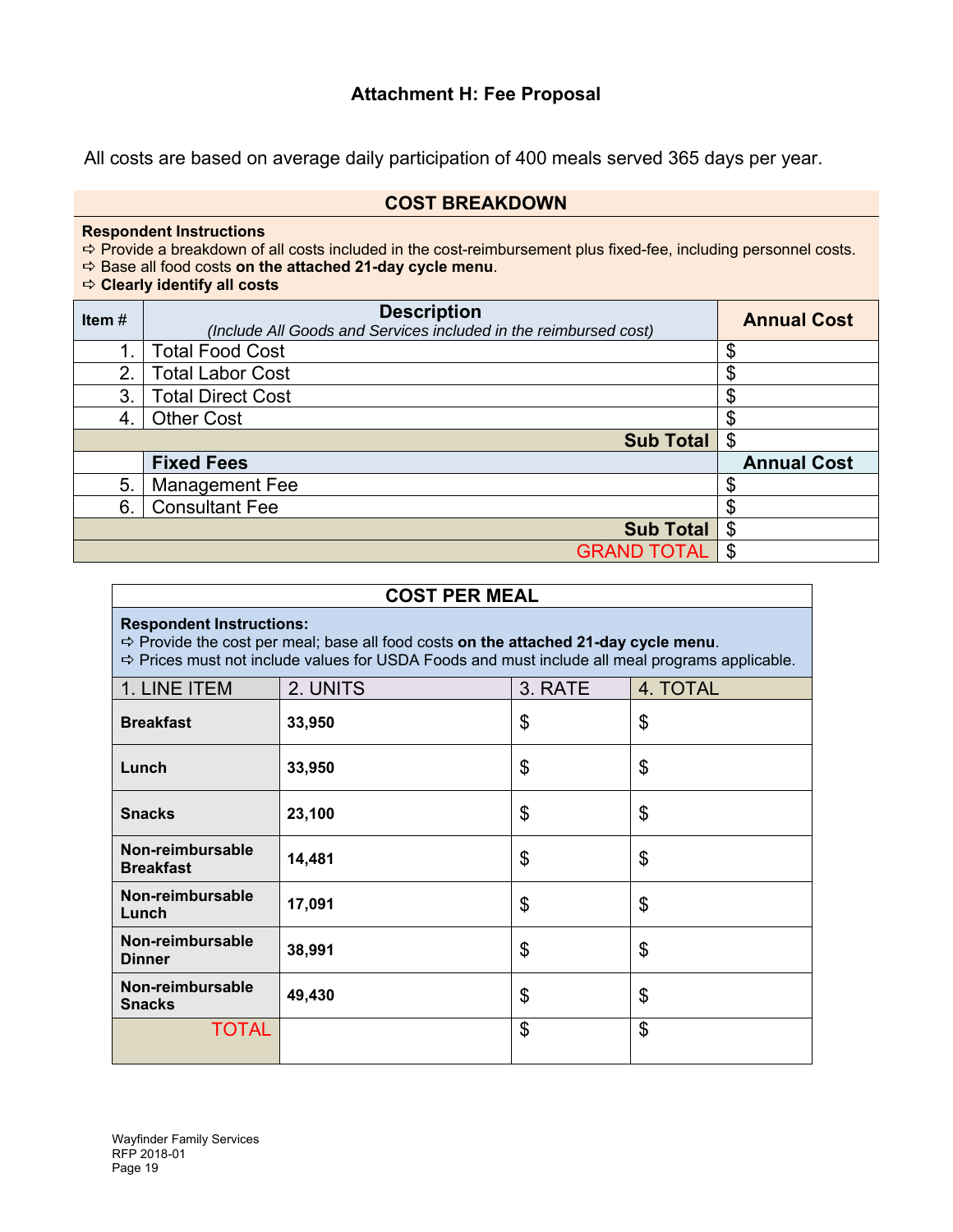# **Attachment I: Certifications Regarding Lobbying, Debarment, Suspension, and Other Responsibility Matters**

Applicants should refer to the regulations cited below to determine the certification to which they are required to attest. Applicants should also review the instructions for certification included in the regulations before completing this form. Signature of this form provides for compliance with certification requirements under 7 *CFR,* Part 3018, "New Restrictions on Lobbying," 7 *CFR*, Part 3017, "Government-wide Debarment and Suspension (Nonprocurement)," and 7 *CFR,* Part 3021, "Government-wide Requirements for Drug-Free Workplace (Grants)." The certification shall be treated as a material representation of fact upon which reliance will be placed when the SFA determines to award the covered transaction, grant, or cooperative agreement.

# LOBBYING

As required by Title 31, *U.S. Code* (31 *U.S.C.*) Section 1352, and implemented at 7 *CFR,* Part 3018, for a person entering into a grant or cooperative agreement over \$100,000, as defined at 7 *CFR,* Section 3018.105, the applicant certifies that:

- a) No federal appropriated funds have been paid or will be paid, by or on behalf of the undersigned, to any person for influencing or attempting to influence an officer or employee of any agency, a Member of Congress, an officer or employee of Congress, or an employee of a Member of Congress in connection with the making of any federal grant, the entering into of any cooperative agreement, and the extension, continuation, renewal, amendment, or modification of any federal grant or cooperative agreement;
- b) If any funds other than federal appropriated funds have been paid or will be paid to any person for influencing or attempting to influence an officer or employee of any agency, a Member of Congress, an officer or employee of Congress, or an employee of a Member of Congress in connection with this federal grant or cooperative agreement, the undersigned shall complete and submit Standard Form - LLL, "Disclosure Form to Report Lobbying," in accordance with these instructions; and
- c) The undersigned shall require that the language of this certification be included in the award documents for all subawards at all tiers (including subgrants, contracts under grants and cooperative agreements, and subcontracts) and that all subrecipients shall certify and disclose accordingly.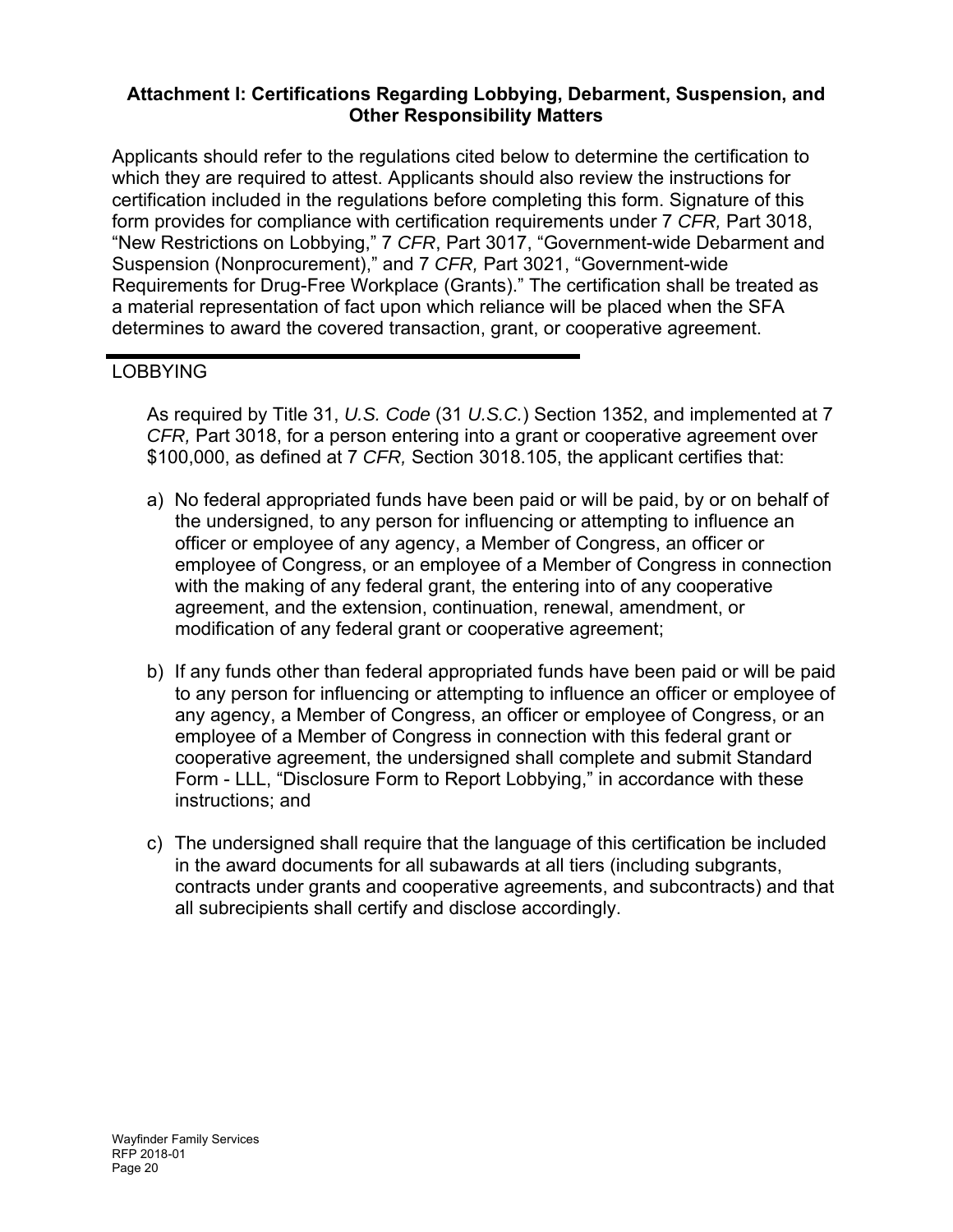# **Disclosure of Lobbying Activities and Instructions**

Complete this form to disclose lobbying activities pursuant to 31*U.S.C.* 1352 (See next page for public burden disclosure)

Approved by OMB

| 1. Type of Federal Action:                                                                                                       | 2. Status of Federal Action: |        | 3. Report Type:                   |                                                           |       |
|----------------------------------------------------------------------------------------------------------------------------------|------------------------------|--------|-----------------------------------|-----------------------------------------------------------|-------|
| a. Contract                                                                                                                      | a. Bid/Offer/Application     |        | a. Initial filing                 |                                                           |       |
| b. Grant                                                                                                                         | b. Initial Award             |        | b. Material change                |                                                           |       |
| c. Cooperative agreement                                                                                                         | c. Post-Award                |        | For Material Change Only:         |                                                           |       |
| d. Loan                                                                                                                          |                              |        | Year                              | Quarter___                                                |       |
| e. Loan guarantee                                                                                                                |                              |        | Date of last report               |                                                           |       |
| f. Loan insurance                                                                                                                |                              |        |                                   |                                                           |       |
|                                                                                                                                  |                              |        |                                   |                                                           |       |
| 4. Name and Address of Reporting Entity:                                                                                         |                              |        |                                   | 5. If Reporting Entity in No. 4 is Subawardee, Enter Name |       |
| Prime                                                                                                                            | Subawardee                   |        | and Address of Prime:             |                                                           |       |
|                                                                                                                                  | Tier, if known               |        |                                   |                                                           |       |
|                                                                                                                                  |                              |        |                                   |                                                           |       |
|                                                                                                                                  |                              |        |                                   |                                                           |       |
|                                                                                                                                  |                              |        |                                   |                                                           |       |
|                                                                                                                                  |                              |        | Congressional District, if known: |                                                           |       |
|                                                                                                                                  |                              |        |                                   |                                                           |       |
| Congressional District, if known:                                                                                                |                              |        |                                   |                                                           |       |
| 6. Federal Department/Agency:                                                                                                    |                              |        |                                   | 7. Federal Program Name/Description:                      |       |
|                                                                                                                                  |                              |        |                                   |                                                           |       |
|                                                                                                                                  |                              |        |                                   |                                                           |       |
|                                                                                                                                  |                              |        | CFDA Number, if applicable:       |                                                           |       |
|                                                                                                                                  |                              |        |                                   |                                                           |       |
|                                                                                                                                  |                              |        |                                   |                                                           |       |
| 8. Federal Action Number, if known:                                                                                              |                              |        | 9. Award Amount, if known:        |                                                           |       |
|                                                                                                                                  |                              |        |                                   |                                                           |       |
|                                                                                                                                  |                              | \$     |                                   |                                                           |       |
|                                                                                                                                  |                              |        |                                   |                                                           |       |
| 10. a. Name and Address of Lobbying Registrant                                                                                   |                              |        |                                   | b. Individuals Performing Services (including address if  |       |
| (if individual, last name, first name, MI):                                                                                      |                              |        |                                   | different from No. 10a) (last name, first name, MI)       |       |
|                                                                                                                                  |                              |        |                                   |                                                           |       |
|                                                                                                                                  |                              |        |                                   |                                                           |       |
|                                                                                                                                  |                              |        |                                   |                                                           |       |
|                                                                                                                                  |                              |        |                                   |                                                           |       |
|                                                                                                                                  |                              |        |                                   |                                                           |       |
|                                                                                                                                  |                              |        |                                   |                                                           |       |
| 11. Information requested through this form is authorized by Title                                                               |                              |        | Signature:                        |                                                           |       |
| 31 U.S.C. Section 1352. This disclosure of lobbying activities                                                                   |                              |        |                                   |                                                           |       |
| is a material representation of fact upon which reliance was                                                                     |                              |        |                                   |                                                           |       |
| placed by the tier above when this transaction was made or                                                                       |                              |        | Print Name:                       |                                                           |       |
| entered into. This disclosure is required pursuant to 31 U.S.C.<br>1352. This information will be reported to the Congress semi- |                              |        |                                   |                                                           |       |
| annually and will be available for public inspection. Any person                                                                 |                              | Title: |                                   |                                                           |       |
| who fails to file the required disclosure shall be subject to a                                                                  |                              |        |                                   |                                                           |       |
| civil penalty of not less than \$10,000 and not more than                                                                        |                              |        |                                   |                                                           |       |
| \$100,000 for each such failure.                                                                                                 |                              |        | Telephone No:                     |                                                           | Date: |
|                                                                                                                                  |                              |        |                                   |                                                           |       |
| FEDERAL USE ONLY:                                                                                                                |                              |        |                                   | Authorized for Local Reproduction                         |       |
|                                                                                                                                  |                              |        |                                   | Standard Form (SF-LLL (Rev. 7-97)                         |       |
|                                                                                                                                  |                              |        |                                   |                                                           |       |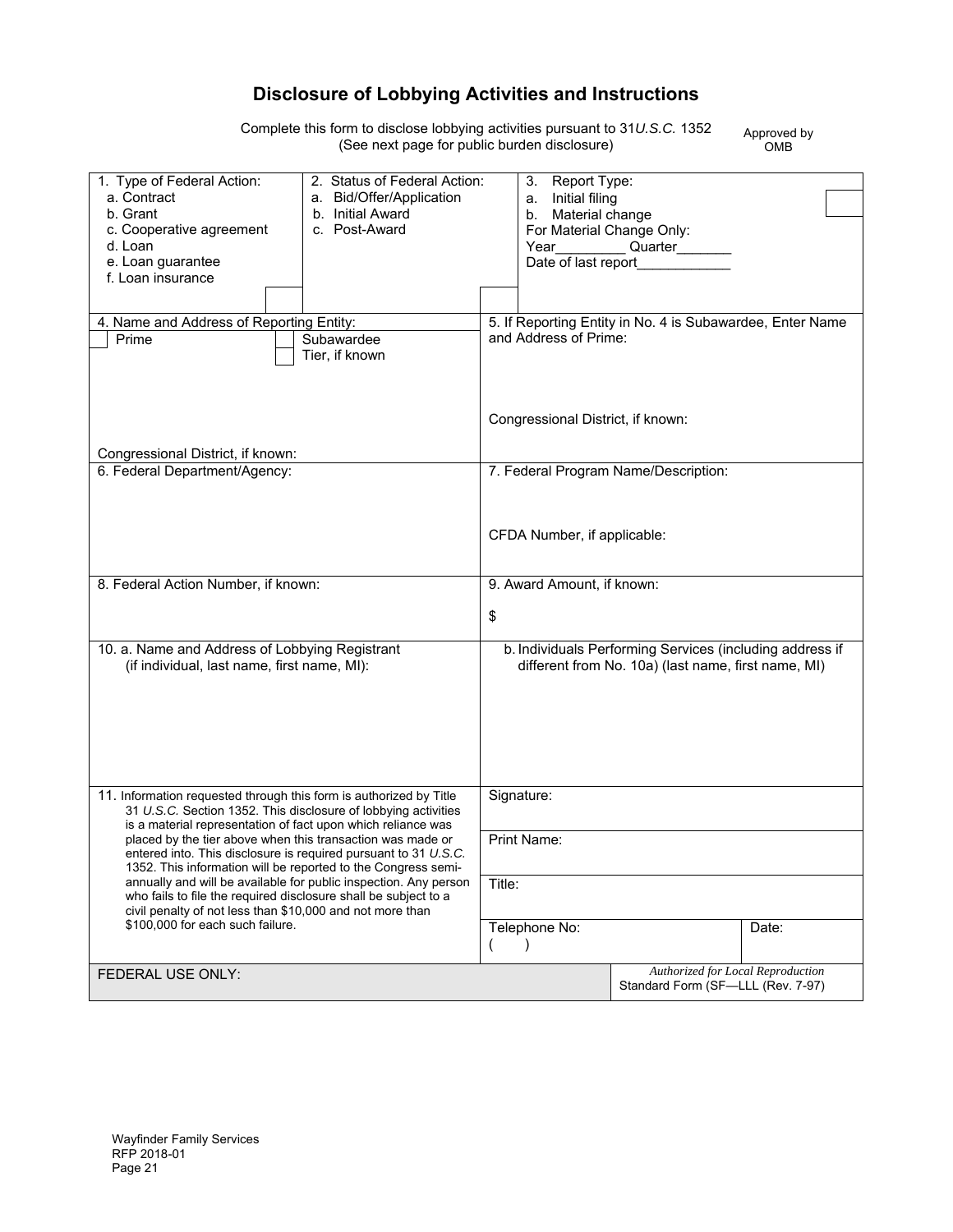#### **INSTRUCTIONS Disclosure of Lobbying Activities (SF-LLL)**

This disclosure form shall be completed by the reporting entity, whether subawardee or prime federal recipient, at the initiation or receipt of a covered federal action, or a material change to a previous filing, pursuant to 31 *U.S.C*. Section 1352. The filing of a form is required for each payment or agreement to make payment to any lobbying entity for influencing or attempting to influence an officer or employee of any agency, a Member of Congress, an officer or employee of Congress, or an employee of a Member of Congress in connection with a covered federal action. Complete all items that apply for both the initial filing and material change report. Refer to the implementing guidance published by the Office of Management and Budget (OMB) for additional information.

- 1. Identify the type of covered federal action for which lobbying activity is and/or has been secured to influence the outcome of a covered federal action.
- 2. Identify the status of the covered federal action.
- 3. Identify the appropriate classification of this report. If this is a follow-up report caused by a material change to the information previously reported, enter the year and quarter in which the change occurred. Enter the date of the last previously submitted report by this reporting entity for this covered federal action.
- 4. Enter the full name, address, city, state, and zip code of the reporting entity. Include Congressional District, if known. Check the appropriate classification of the reporting entity that designates if it is, or expects to be, a prime or subaward recipient. Identify the tier of the subawardee, e.g., the first subawardee of the prime is the first tier. Subawards include but are not limited to subcontracts, subgrants, and contract awards under grants.
- 5. If the organization filing the report in item 4 checks "Subawardee," then enter the full name, address, city, state, and zip code of the prime federal recipient. Include Congressional District, if known.
- 6. Enter the name of the federal agency making the award or loan commitment. Include at least one organizational level below agency name, if known. For example, U.S. Department of Agriculture, Food and Nutrition Service.
- 7. Enter the federal program name or description for the covered federal action (Item 1). If known, enter the full Catalog of Federal Domestic Assistance (CFDA) number for grants, cooperative agreements, loans, and loan commitments.
- 8. Enter the most appropriate federal identifying number available for the federal action identified in item 1 (e.g., RFP number; Invitation for Bid (IFB) number; grant announcement number; the contract, grant, or loan award number; the application/proposal control number assigned by the federal agency). Include prefixes, e.g., "RFP-DE-90-001."
- 9. For a covered federal action where there has been an award or loan commitment by the federal agency, enter the federal amount of the award/loan commitment for the prime entity identified in item 4 or 5.
- 10. (a) Enter the full name, address, city, state, and zip code of the lobbying registrant under the Lobbying Disclosure Act of 1995 engaged by the reporting entity identified in item 4 to influence the covered federal action.

(b) Enter the full names of the individual(s) performing services, and include full address if different from 10(a). Enter last name, first name, and middle initial (MI).

11. The certifying official shall sign and date the form, print his/her name, title, and phone number.

cording to the Paperwork Reduction Act, as amended, no persons are required to respond to a collection of information unless it displays a valid OMB Control Number. The valid OMB control number for this information collection is OMB No. 0348-0046. Public reporting burden for this collection of information is estimated to average 10 minutes per response, including time for reviewing instructions, searching existing data sources, gathering and maintaining the data needed, and completing and reviewing the collection of information. Send comments regarding the burden estimate or any other aspect of this collection of information, including suggestions for reducing this burden, to the Office of Management and Budget, Paperwork Reduction Project (0348-0046), Washington, DC 20503.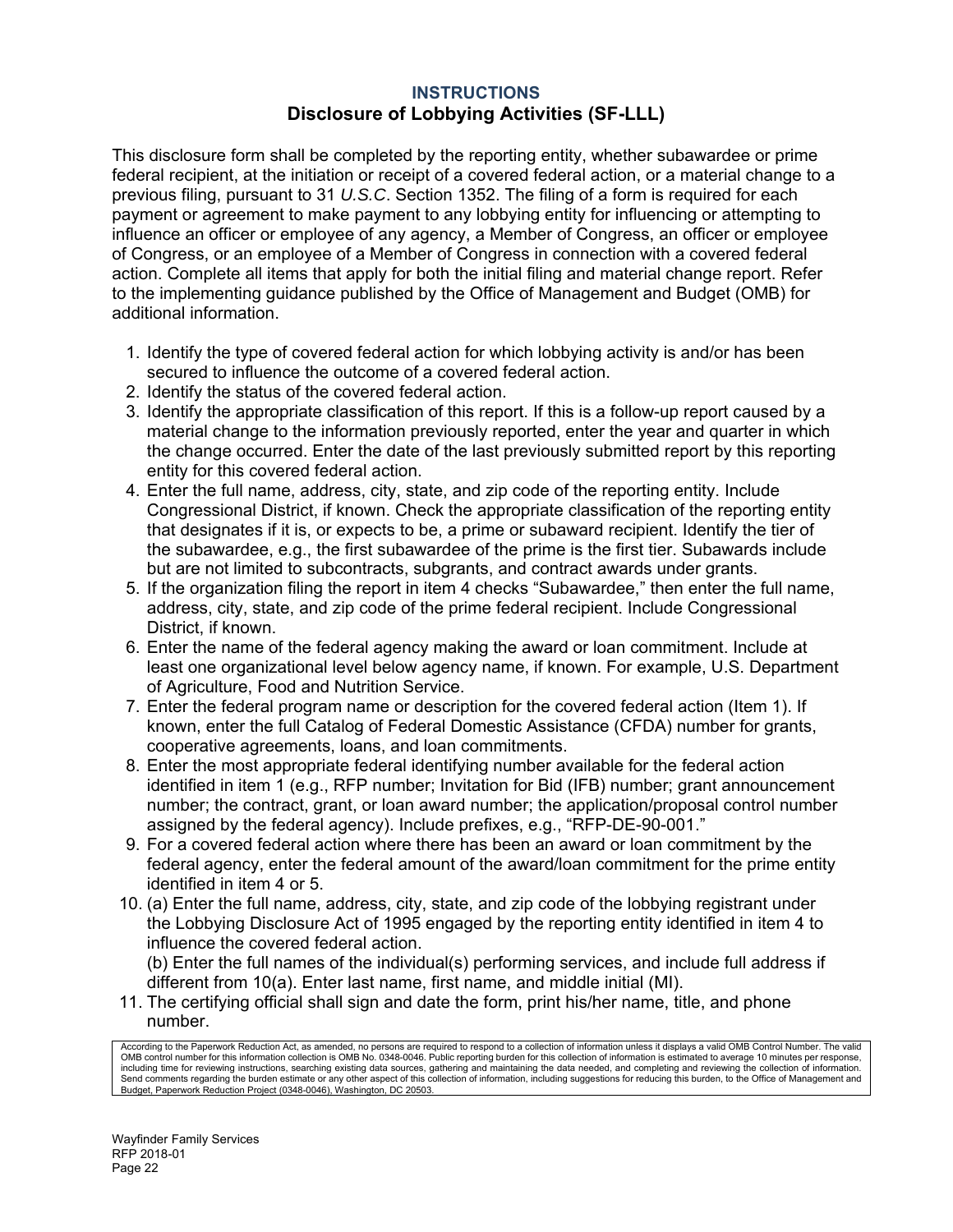### **Debarment, Suspension, and Other Responsibility Matters**

As required by Executive Order 12549, Debarment and Suspension, and implemented at 7 *CFR*, Section 3017.510, for prospective participants in primary covered transactions, as defined at 7 *CFR* Section 3017.200:

- A. The contractor certifies that it and its principals:
	- (a) Are not presently debarred, suspended, proposed for debarment, declared ineligible, or voluntarily excluded from covered transactions by any federal department or agency;
	- (b) Have not within a three-year period preceding this application been convicted of or had a civil judgment rendered against them for commission of fraud or a criminal offense in connection with obtaining, attempting to obtain, or performing a public (federal, state, or local) transaction or contract under a public transaction; violation of federal or state antitrust statutes or commission of embezzlement, theft, forgery, bribery, falsification or destruction of records, making false statements, or receiving stolen property;
	- (c) Are not presently indicted for or otherwise criminally or civilly charged by a governmental entity (federal, state, or local) with commission of any of the offenses enumerated in paragraph (1)(b) of this certification; and
	- (d) Have not within a three-year period preceding this application had one or more public transactions (federal, state, or local) terminated for cause or default.
- B. Where the applicant is unable to certify to any of the statements in this certification, he or she shall attach an explanation to this application.

\_\_\_\_\_\_\_\_\_\_\_\_\_\_\_\_\_\_\_\_\_\_\_\_\_\_\_\_\_\_\_\_\_\_\_\_\_\_\_\_\_\_\_\_\_\_\_\_\_\_\_\_\_\_\_\_\_\_\_\_\_\_\_\_ Contractor/Company Name Award Number, Contract Number, or Project Name

 $\overline{\mathsf{Name}(s)}$  and Title(s) of Authorized Representatives

\_\_\_\_\_\_\_\_\_\_\_\_\_\_\_\_\_\_\_\_\_\_\_\_\_\_\_\_\_\_\_\_\_\_\_\_\_\_\_\_\_\_\_\_\_\_\_\_\_\_\_\_\_\_\_\_\_\_\_\_\_\_\_\_\_\_\_\_\_\_\_\_\_\_\_\_\_\_\_\_\_\_\_\_\_\_\_\_\_\_\_\_\_\_\_\_ Signature(s) Date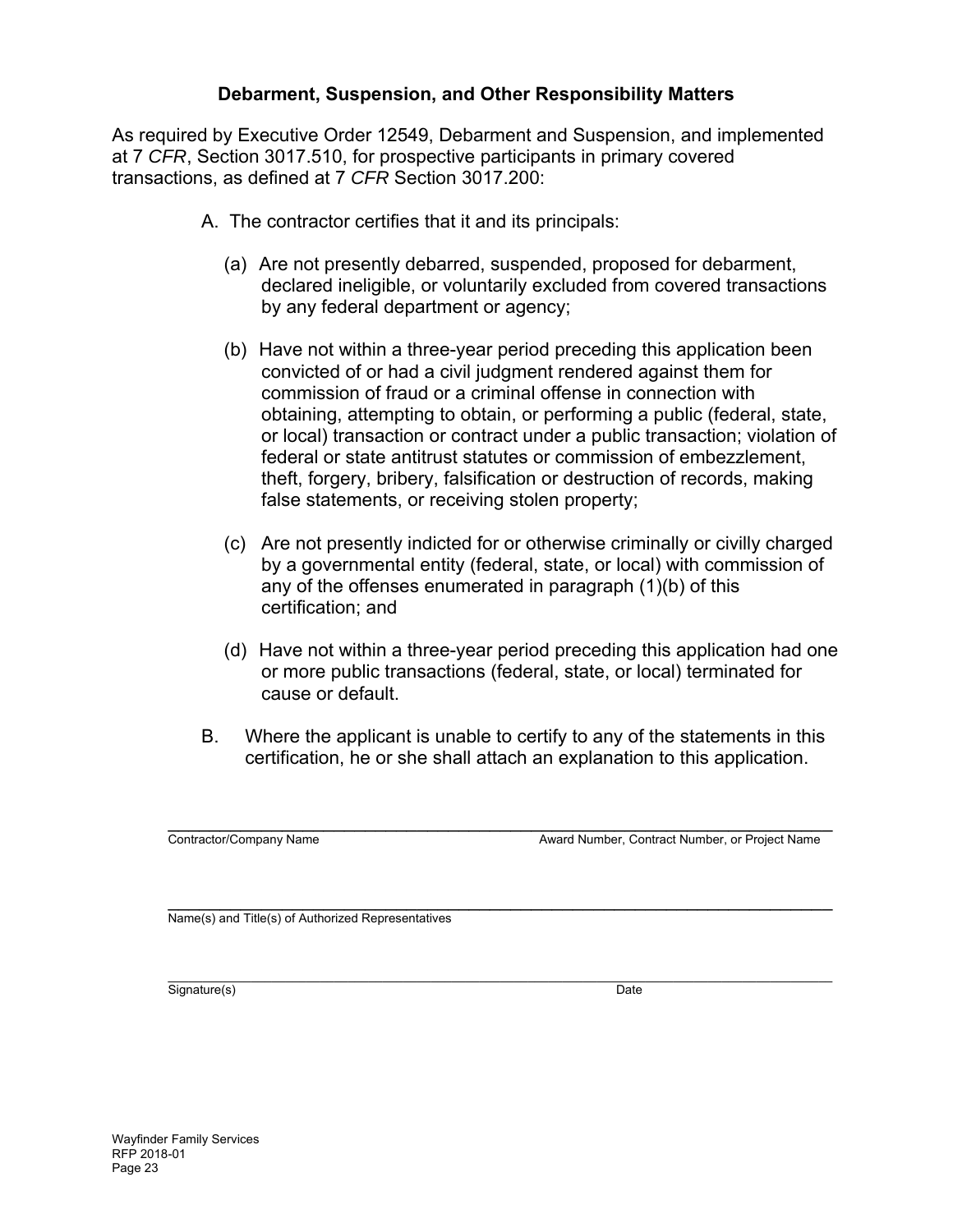### **Attachment J: Certificate of Independent Price Determination**

Both the SFA and FSMC shall execute this Certificate of Independent Price Determination.

Name of FSMC Name of SFA

- A. By submission of this offer, the offeror (FSMC) certifies and, in the case of a joint offer, each party thereto certifies as to its own organization that in connection with this procurement:
	- 1. The prices in this offer have been arrived at independently—without consultation, communication, or agreement—for the purpose of restricting competition, as to any matter relating to such prices with any other offeror or with any competitor;
	- 2. Unless otherwise required by law, the prices which have been quoted in this offer have not been knowingly disclosed by the offeror and will not knowingly be disclosed by the offeror prior to opening the case of an advertised procurement, directly or indirectly to any other offeror or to any competitor; and
	- 3. No attempt has been made or will be made by the offeror to induce any person or firm to submit, or not to submit, an offer for the purpose of restricting competition.
- B. Each person signing this offer on behalf of the offeror certifies that:
	- **1.** He or she is the person in the offeror's organization responsible within the organization for the decision as to the prices being offered herein and has not participated, and will not participate, in any action contrary to (A)(1) through (A)(3) above; or
	- **2.** He or she is not the person in the offeror's organization responsible within the organization for the decision as to the prices being offered herein, but that he or she has been authorized in writing to act as agent for the persons responsible for such decision in certifying that such persons have not participated, and will not participate, in any action contrary to (A)(1) through (A)(3) above and as their agent does hereby so certify; and he or she has not participated, and will not participate, in any action contrary to  $(A)(1)$  through  $(A)(3)$  above.

To the best of my knowledge, this vendor and its affiliates, subsidiaries, officers, directors, and employees are not currently under investigation by any governmental agency and have not in the last three years been convicted or found liable for any act prohibited by state or federal law in any jurisdiction, involving conspiracy or collusion with respect to bidding on any public contract, except as follows (provide detail):

| Signature of FSMC's                                                                                             | Title | Date |  |  |
|-----------------------------------------------------------------------------------------------------------------|-------|------|--|--|
| <b>Authorized Representative</b>                                                                                |       |      |  |  |
|                                                                                                                 |       |      |  |  |
| In accepting this offer, the SFA certifies that no representative of the SFA has taken any action that may have |       |      |  |  |
| jeopardized the independence of the offer referred to above.                                                    |       |      |  |  |
|                                                                                                                 |       |      |  |  |
|                                                                                                                 |       |      |  |  |
| Signature of SFA's                                                                                              | Title | Date |  |  |
| <b>Authorized Representative</b>                                                                                |       |      |  |  |
| Note: Accepting a Respondent's offer does not constitute award of the contract.                                 |       |      |  |  |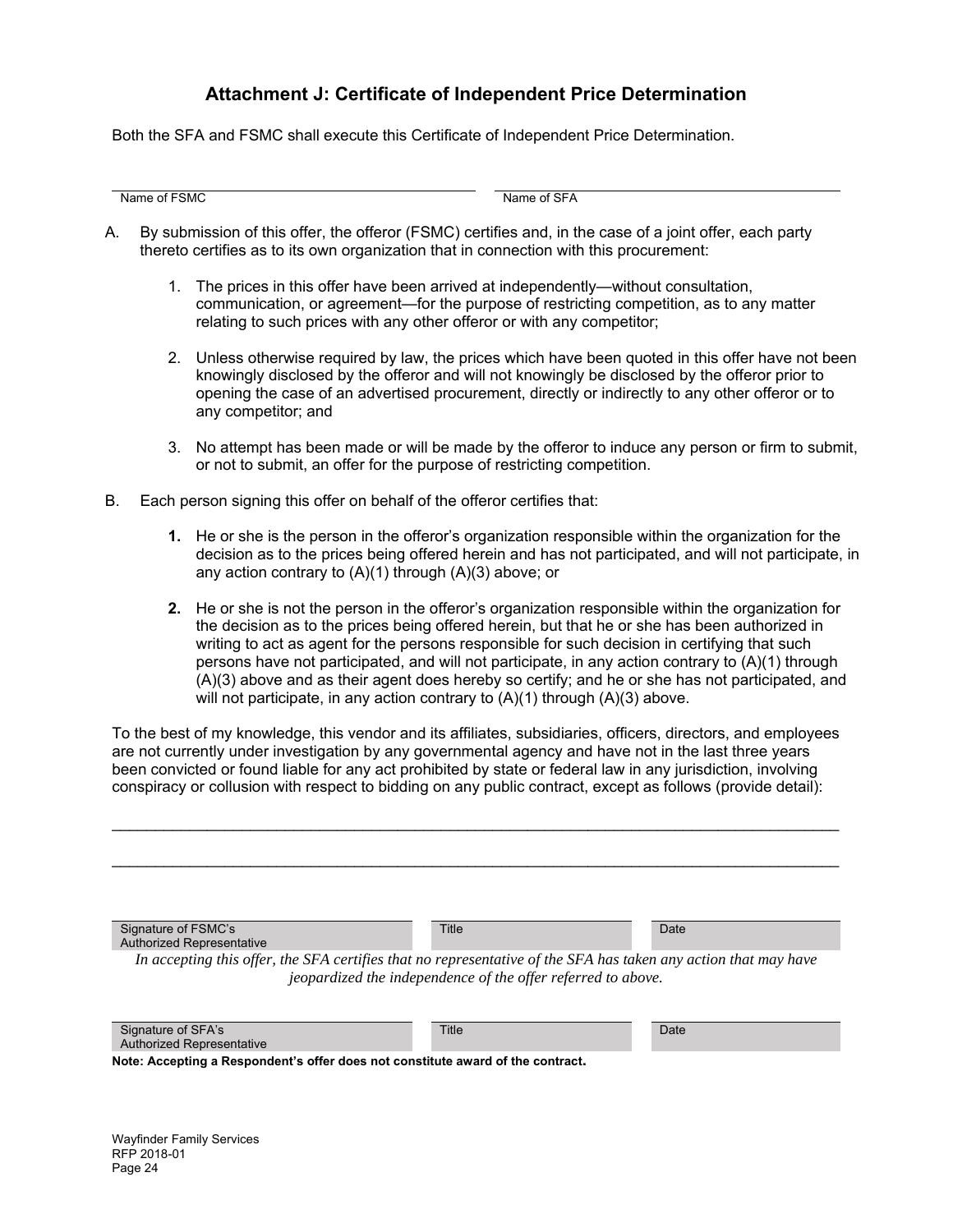# **Attachment K: 21 Day Cycle Menu**

Please attach to your Proposal

Wayfinder Family Services RFP 2018-01 Page 25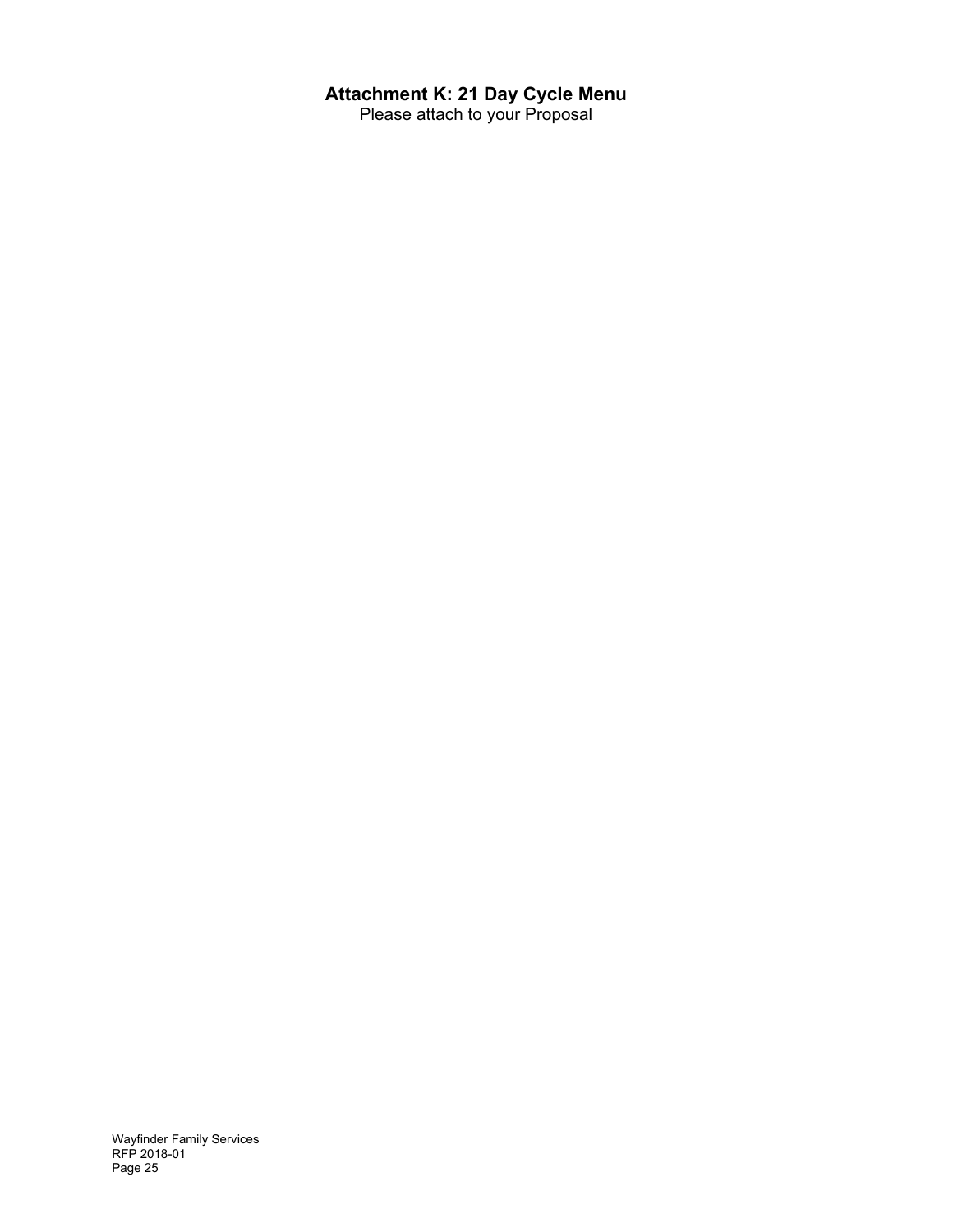

## **Exhibit 1: Model Cost-Reimbursement Plus Fixed-Price Contract**  FOOD SERVICE MANAGEMENT COMPANY

# Wayfinder Family Services FOOD SERVICE PROGRAM

5300 Angeles Vista Blvd Los Angeles, CA 90043

(323) 295-4555 Ext 257

Fax: (323) 296-0424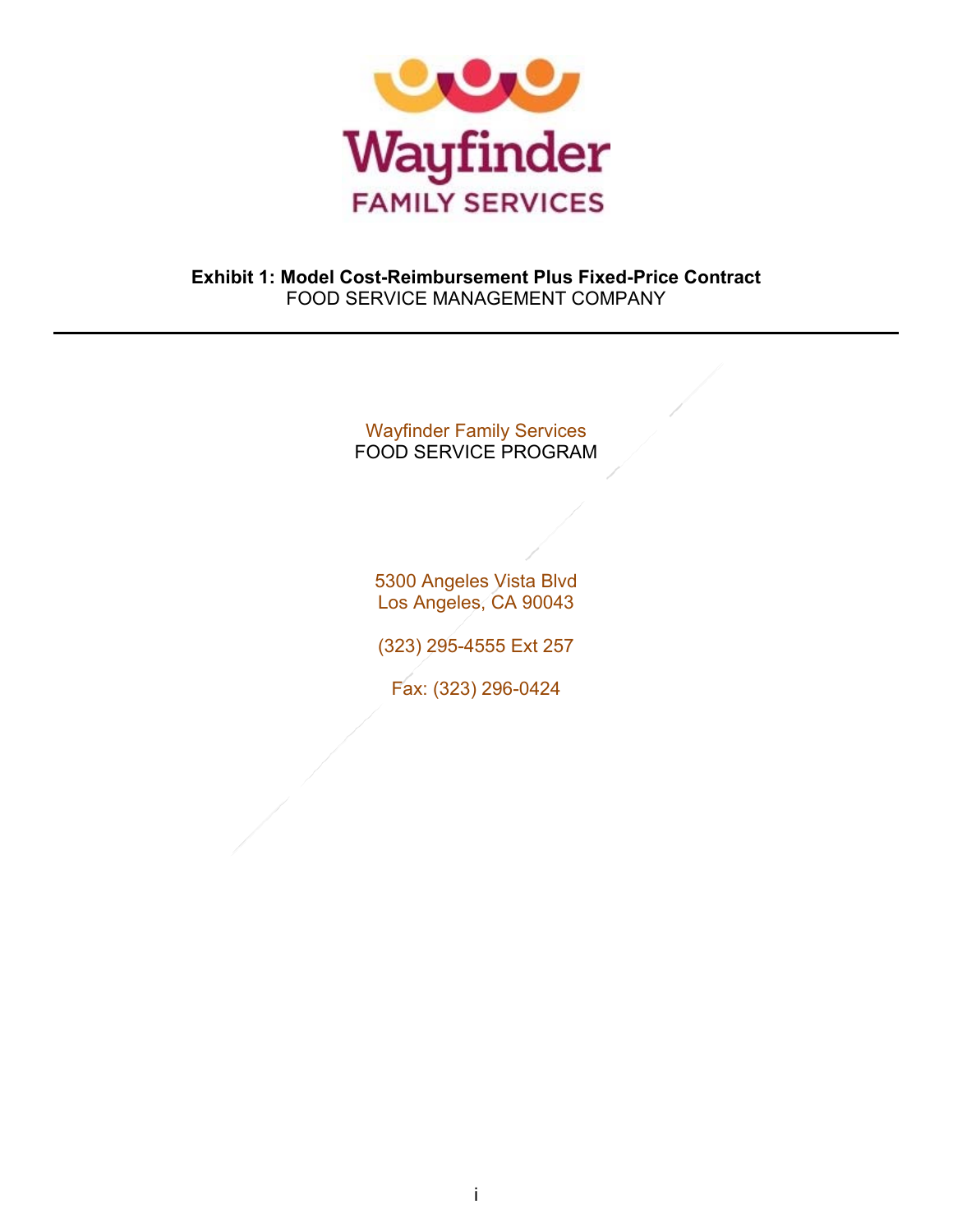

# **Model Cost-Reimbursement Plus Fixed-Price Contract**

# **Table of Contents**

| L.   |                          |  |
|------|--------------------------|--|
| ΙΙ.  |                          |  |
| III. | $\overline{\phantom{a}}$ |  |
| IV.  |                          |  |
| V.   |                          |  |
| VI.  |                          |  |
|      |                          |  |
|      |                          |  |
| IX.  |                          |  |
| Х.   |                          |  |
| XI.  |                          |  |
|      |                          |  |
|      |                          |  |
|      |                          |  |
|      |                          |  |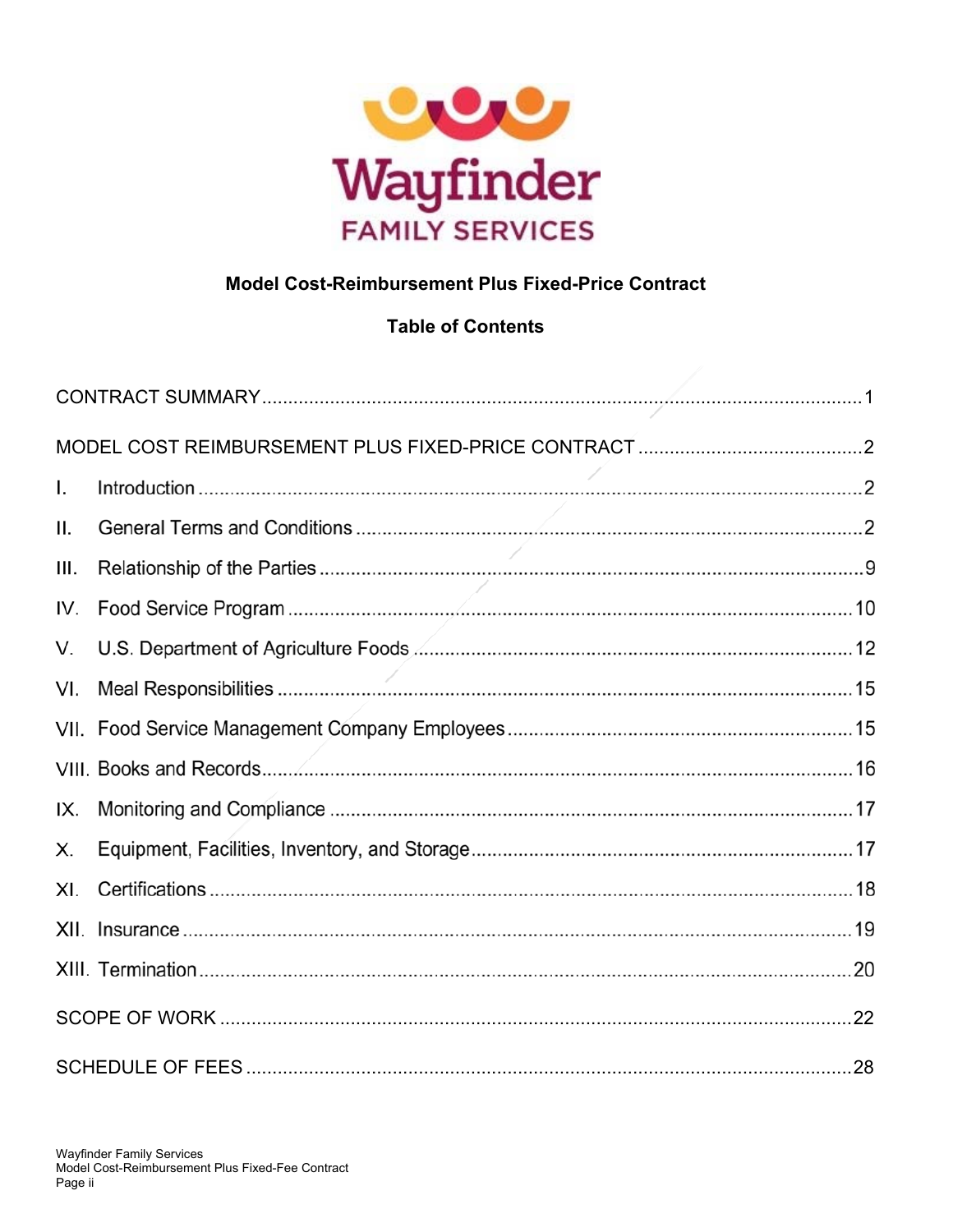# **Contract Summary**

|                              | <b>FOOD SERVICES CONTRACT</b>                                                                                                                           |                                  | <b>CONTRACT NUMBER</b>                          |
|------------------------------|---------------------------------------------------------------------------------------------------------------------------------------------------------|----------------------------------|-------------------------------------------------|
|                              |                                                                                                                                                         |                                  |                                                 |
|                              |                                                                                                                                                         |                                  | <b>REGISTRATION NUMBER</b>                      |
|                              |                                                                                                                                                         |                                  |                                                 |
| 1                            | This contract is entered into between the school food authority and the food service management company named below:                                    |                                  |                                                 |
|                              | <b>SCHOOL FOOD AUTHORITY NAME</b>                                                                                                                       |                                  |                                                 |
|                              | <b>Wayfinder Family Services</b>                                                                                                                        |                                  |                                                 |
|                              | <b>FOOD SERVICE MANAGEMENT COMPANY NAME</b>                                                                                                             |                                  |                                                 |
|                              |                                                                                                                                                         |                                  |                                                 |
| $\mathbf 2$                  | The term of this Contract is for one year, commencing on                                                                                                |                                  | September 1, 2018 and ending on August 31, 2019 |
| 3                            | The maximum dollar amount of this Contract is equal to the cost reimbursement<br>plus fixed fee:                                                        |                                  | \$                                              |
| 4                            | The parties herein agree to comply with the terms and conditions of the following exhibits, which are by this reference made a part<br>of the Contract. |                                  |                                                 |
|                              | Request for Proposal Released                                                                                                                           |                                  | Enter page(s)                                   |
|                              | <b>Contractor Proposal Received</b>                                                                                                                     |                                  | Enter page(s)                                   |
|                              | <b>Attached Terms and Conditions</b>                                                                                                                    |                                  | Enter page(s)                                   |
|                              | Exhibit A: Scope of Work                                                                                                                                |                                  | Enter page(s)                                   |
|                              | Exhibit B: Schedule of Fees                                                                                                                             |                                  | Enter page(s)                                   |
|                              |                                                                                                                                                         |                                  |                                                 |
|                              | IN WITNESS WHEREOF, the parties hereto have executed this Contract.                                                                                     |                                  |                                                 |
|                              | <b>FOOD SERVICE MANAGEMENT COMPANY</b>                                                                                                                  |                                  | California Department of Education Use          |
|                              | NAME of FSMC (if other than an individual, state whether a corporation, partnership, etc.)                                                              |                                  | Only                                            |
|                              |                                                                                                                                                         |                                  |                                                 |
|                              |                                                                                                                                                         |                                  |                                                 |
|                              | <b>BY (Authorized Signature)</b>                                                                                                                        | DATE SIGNED (do not type)        |                                                 |
| ☎                            |                                                                                                                                                         |                                  |                                                 |
|                              | PRINTED NAME AND TITLE OF PERSON SIGNING                                                                                                                |                                  |                                                 |
|                              |                                                                                                                                                         |                                  |                                                 |
| <b>ADDRESS</b>               |                                                                                                                                                         |                                  |                                                 |
|                              |                                                                                                                                                         |                                  |                                                 |
| <b>SCHOOL FOOD AUTHORITY</b> |                                                                                                                                                         |                                  |                                                 |
| <b>NAME of SFA</b>           |                                                                                                                                                         |                                  |                                                 |
|                              | Wayfinder Family Services                                                                                                                               |                                  |                                                 |
|                              | <b>BY (Authorized Signature)</b>                                                                                                                        | <b>DATE SIGNED</b> (do not type) |                                                 |
| ✍                            |                                                                                                                                                         |                                  |                                                 |
|                              | PRINTED NAME AND TITLE OF PERSON SIGNING                                                                                                                |                                  | $\Box$ Exempt per:                              |
|                              |                                                                                                                                                         |                                  |                                                 |
|                              |                                                                                                                                                         |                                  |                                                 |
|                              |                                                                                                                                                         |                                  |                                                 |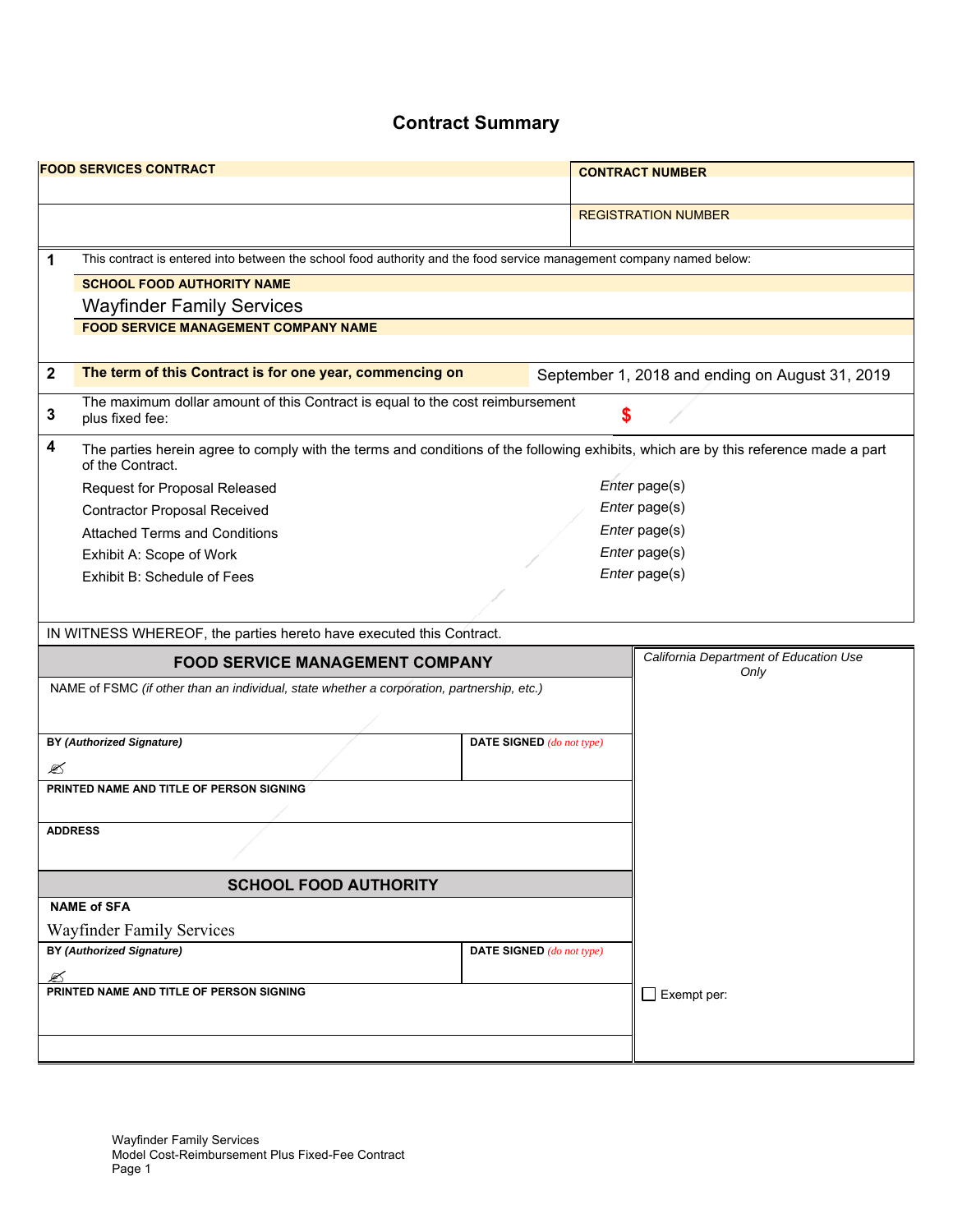## **Model Cost-Reimbursement Plus Fixed-Fee Contract**

#### L. **Introduction**

Wayfinder Family Services, hereinafter referred to as the school food authority (SFA), enters into this Contract with food service management company name, hereinafter referred to as the food service management company (FSMC) to provide food service management assistance for the SFA's food service program, hereinafter referred to as "Services." **During the term of this Contract, the FSMC will provide services to the SFA as described in the Scope of Work (Exhibit A) of this Contract.** 

#### **General Terms and Conditions**  Ш.

## **A. Term**

The term of this contract is one year. The FSMC shall commence providing Services under the Contract on September 1, 2018, and continue through August 31, 2019. After careful consideration, the SFA may annually renew this Contract for four additional one-year periods upon agreement between both parties. Execution of all contracts and amendments is contingent on approval by the California Department of Education (CDE). The SFA may cancel this Contract upon notification from the CDE that it or any part of the bidding process has been determined noncompliant with state and federal laws and regulations (Title 7, *Code of Federal Regulations* [*7 CFR*], Section 210.16[d]).

# **B. Designated Contract Liaisons**

| <b>SFA Liaison for Services</b> |  |             | <b>FSMC Liaison for Services</b> |             |  |
|---------------------------------|--|-------------|----------------------------------|-------------|--|
| Name:                           |  |             | Name:                            |             |  |
| Title:                          |  |             | Title:                           |             |  |
| Phone:                          |  | Cell Phone: | Phone:                           | Cell Phone: |  |
| Fax:                            |  | E-mail:     | Fax:                             | E-mail:     |  |

Respondents shall serve or deliver by postal mail all legal notices to:

| <b>SFA</b> | <b>FSMC</b> |
|------------|-------------|
| Name:      | Name:       |
| Title:     | Title:      |
| Address:   | Address:    |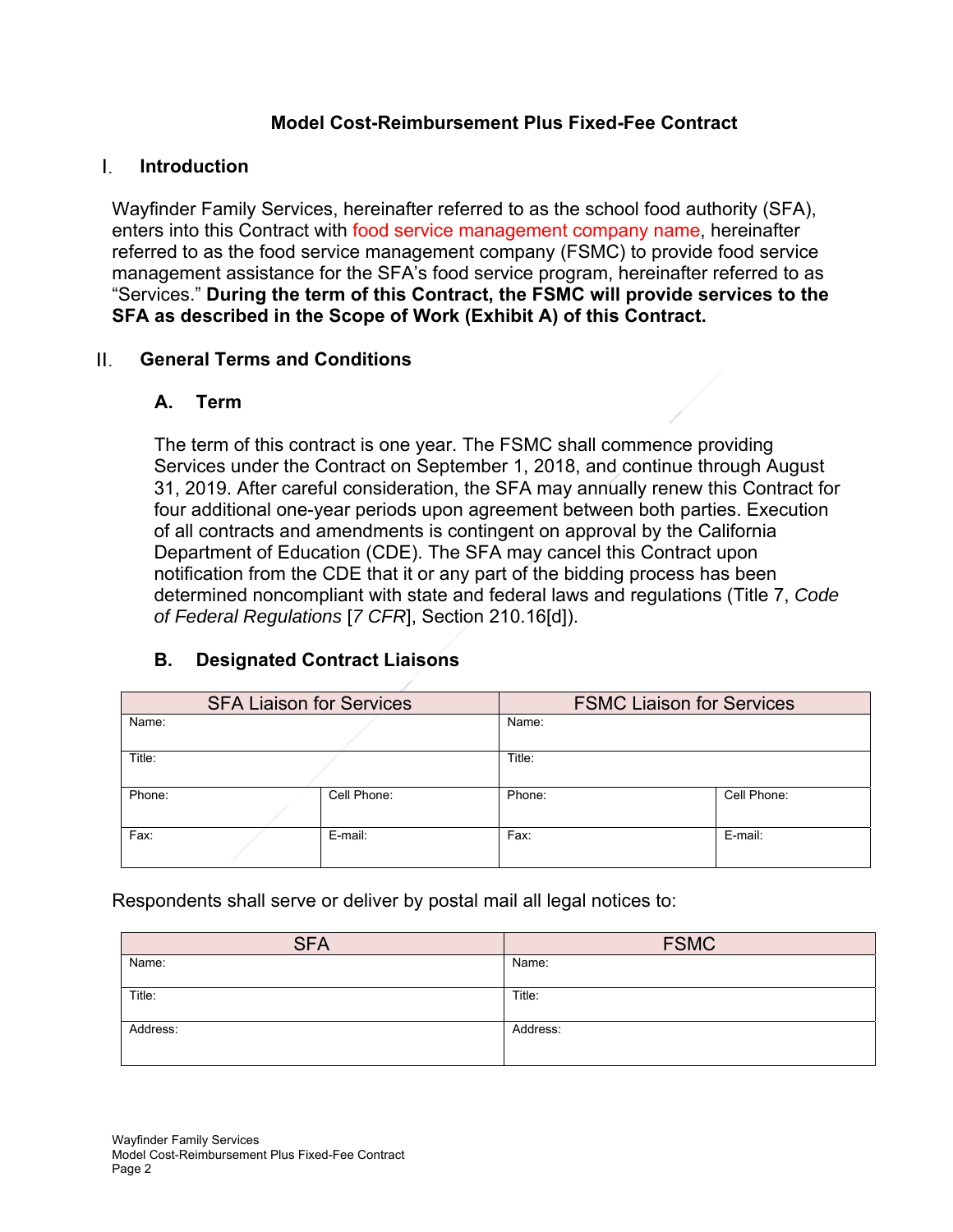# **C. Fees**

# 1. Cost-Reimbursement Plus Fixed-Fee Contracts

The SFA will reimburse the FSMC for the costs incurred by the FSMC to operate the SFA's food service program in addition to paying the fixed fee. The cost reimbursement and fixed fee are based on the detail breakdown in the Schedule of Fees (Exhibit B) of this Contract. The SFA must determine, and the FSMC shall credit the SFA for, the full value of U.S. Department of Agriculture (USDA) Foods. The FSMC's invoice will be fully compliant with procurement requirements for the National School Lunch, School Breakfast, and Special Milk Programs, set forth in Title 7, *Code of Federal Regulations* (7 *CFR*), parts 210, 215, and 220, and the USDA Food and Nutrition Service (FNS) Final Rule issued Wednesday, October 31, 2007. The FSMC shall take discounts, rebates, and other credits into account when formulating their prices for this cost-reimbursement plus fixed-fee contract (Title 2, *Code of Federal Regulations [2 CFR*], sections 200 & 400).

2. Payment Terms

The FSMC shall submit 4-week period-end invoices within seven days of the following the end of the billing cycle. The FSMC must submit detailed cost documentation with each invoice to support all charges to the SFA. Charges and expenses are included in the Schedule of Fees (Exhibit B). All costs, charges, and expenses must be mutually agreeable to the SFA and the FSMC, and must be allowable costs consistent with the cost principles in 2 *CFR*, parts 200 or 400, as applicable. The SFA will pay invoices submitted by the FSMC within fourteen days of the invoice date. The SFA will pay invoices received by its accounting department by the fourteenth day, if the invoices pass the SFA's audit (7 *CFR*, sections 210.14[a] 210.19[a], 210.21[c][3]). The SFA will notify the FSMC of invoices that do not pass audit, which the SFA will not pay until the invoices have passed audit, with no penalty accruing to the SFA (7 *CFR*, sections 210.19[a][1], 210.14[a], 210.21[f]).

3. Interest, Fines, Penalties, and Finance Charges

Interest, fines, penalties, and finance charges that may accrue under this contract are not allowable expenses to the nonprofit school food service (cafeteria fund). The SFA will not pay unallowable expenses from the SFA's cafeteria fund (2 *CFR*, Section 200.449).

4. Spoiled or Unwholesome Food

The SFA shall make no payment to the FSMC for food that, in the SFA's determination, is spoiled or unwholesome at the time of delivery, does not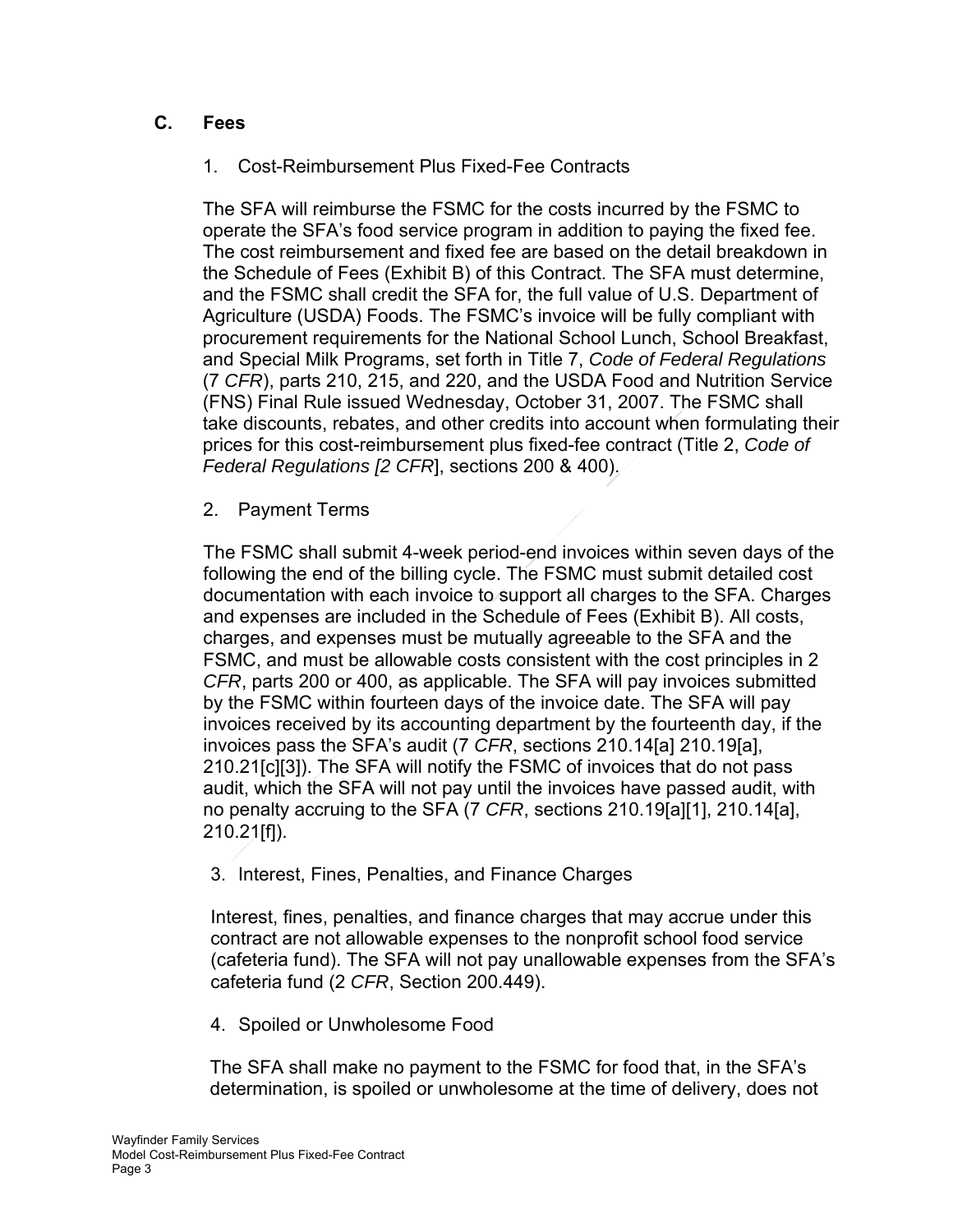meet detailed food component specifications as developed by the SFA for the meal pattern, or does not otherwise meet the requirements of this Contract (7 *CFR,* Section 210.16[c][3]).

The SFA shall make no payment to the FSMC for meals that, in the SFA's determination, are spoiled or unwholesome at the time of delivery, do not meet detailed food component specifications as developed by the SFA for the meal pattern, or do not otherwise meet the requirements of this Contract (7 *CFR,* Section 210.16[c][3]).

# **D. Contract Cost Adjustment**

The renegotiation of price terms under this Contract is permitted only upon the occurrence of unpredictable, unexpected conditions beyond the control of both parties. If those conditions create a significant and material change in the financial assumptions upon which the price terms of this contract were based, then those price terms so affected may be renegotiated by both parties. Renegotiation of price terms under such conditions must be mutual and both parties must agree on any changes in price terms. Any adjustments so negotiated and agreed upon must accurately reflect the change in conditions. The occurrence of contingencies that are foreseeable and predictable, but not certain, should be calculated into the defined price terms, to the extent possible, with the goal of minimizing the need for renegotiation of price terms during the term of the Contract. Substantive changes of the Contract will require the SFA to rebid the Contract (2 *CFR*, Section 200.32[b][5]).

# **E. Availability of Funds**

Every payment obligation of the SFA under this Contract is conditioned upon the availability of funds appropriated or allocated for the payment of such obligation. The SFA may terminate this Contract at the end of the period for which funds are available if funds are not allocated and available for the continuance of this Contract. In the event the SFA exercises this provision, no liability shall accrue to the SFA and the SFA shall not be obligated or liable for any future payments or for any damages resulting from termination under this provision.

# **F. Timeliness**

Time is of the essence in this Contract.

# **G. Approval**

This Contract has no force or effect until it is signed by both parties and is approved by the CDE (7 *CFR*, Section 210.19 [a][5]).

# **H. Amendment**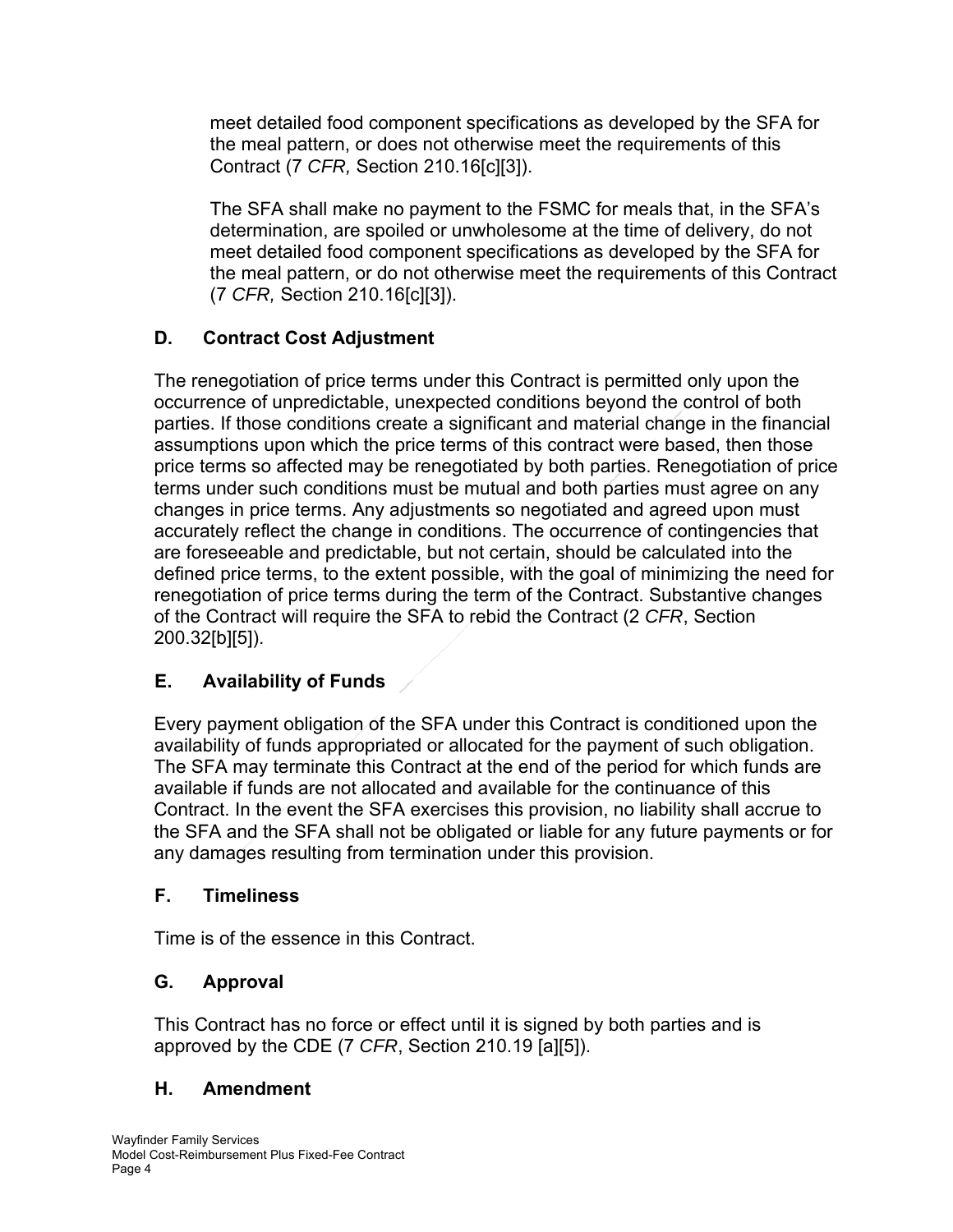No amendment or variation of the terms of this Contract shall be valid unless made in writing, signed by both parties, and approved by the CDE. Any oral understanding or agreement not incorporated into the Contract in writing and approved by the CDE is not binding on either party (7 *CFR*, Section 210.19[a][5]).

# **I. Substantive Changes to Contract**

Any change to this Contract that results in a material change or any proposed renewals of this Contract may, at the determination of the CDE, either void this Contract or require the SFA to rebid the Contract. Following are examples of substantive changes that could require the SFA to rebid the Contract (7 *CFR*, Section 200.3245 [b][5]):

- The addition of a program
- A major shift in responsibilities for FSMC/SFA staff
- A modification that changes the scope of the Contract or increases the price of the Contract by more than the applicable federal, state, or local small purchase threshold (2 *CFR*, Section 200.324 [B][4])

# **J. Subcontract/Assignment**

No provision of this Contract shall be assigned or subcontracted without prior written approval of the SFA.

# **K. Written Commitments**

Any written commitment by the FSMC relative to the services herein shall be binding upon the FSMC. Failure of the FSMC to fulfill any such commitment shall render the FSMC liable for damages due to the SFA. Such written commitments include, but are not limited to:

- Any warranty or representation made by the FSMC in any publication, drawing, or specifications accompanying or referred to in the proposal pertaining to the responsiveness of the proposal
- Any written notifications, affirmations, or representations made by the FSMC in, or during the course of, negotiations that are incorporated into a formal amendment to the proposal

# **L. Trade Secrets/Copyrights**

The FSMC and SFA shall designate any information they consider confidential or proprietary—including recipes, surveys and studies, management guidelines,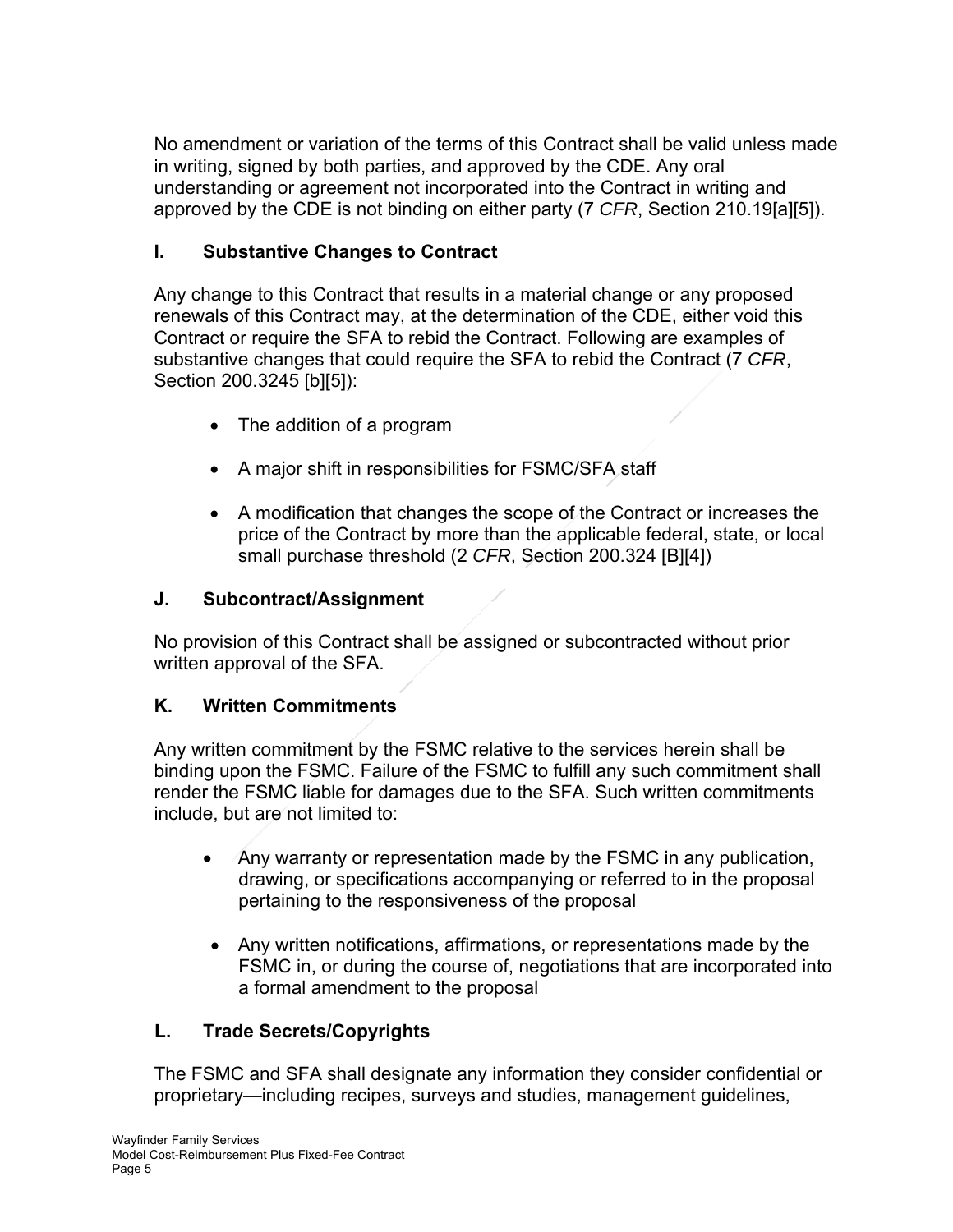operational manuals, and similar documents—that the SFA and FSMC regularly use in the operation of their business or that they develop independently during the course of this Contract. Information so designated and identified shall be treated as confidential by the FSMC and the SFA, and the FSMC and the SFA shall exercise the same level of care in maintaining the confidences of the other party as they would employ in maintaining their own confidences, unless disclosure is otherwise required under the law. All such materials shall remain the exclusive property of the party that developed them and shall be returned to that party immediately upon termination of this Contract. Notwithstanding, the federal awarding agency reserves a royalty-free, nonexclusive, and irrevocable license to reproduce, publish, or otherwise use, and authorize others to use, the following for federal government purposes:

- The copyright in any work developed under a federal grant, subgrant, or contract under a grant or subgrant (7 *CFR*, Section 200.315)
- Any rights of copyright to which a grantee, subgrantee, or a contractor purchases ownership with federal grant support (2 *CFR*, Section 200.315[B])

# **M. Severability**

Should any provision(s) of this Contract be declared or found to be illegal, unenforceable, ineffective, and/or void, then each party shall be relieved of any obligations arising from such provision(s). The balance of this Contract, if capable of performance, shall remain and continue in full force and effect.

# **N. Counterparts**

This Contract may be executed in counterparts, each of which shall be deemed an original, but all of which together will constitute one and the same instrument.

# **O. Silence/Absence/Omission**

Any silence, absence, or omission from the Contract specifications concerning any point shall mean that only the best commercial practices are to prevail. Only those materials (e.g., food, supplies, etc.) and workmanship of a quality that would normally be specified by the SFA are to be used.

# **P. Indemnification**

The FSMC shall indemnify and hold harmless the SFA, or any employee, director, agent, or Board Member of the SFA, from and against all claims, damages, losses, and expenses (including attorney's fees and court costs incurred to defend litigation), and decrees or judgments whatsoever arising from any and all injuries, including death or damages to or destruction of property resulting from the FSMC's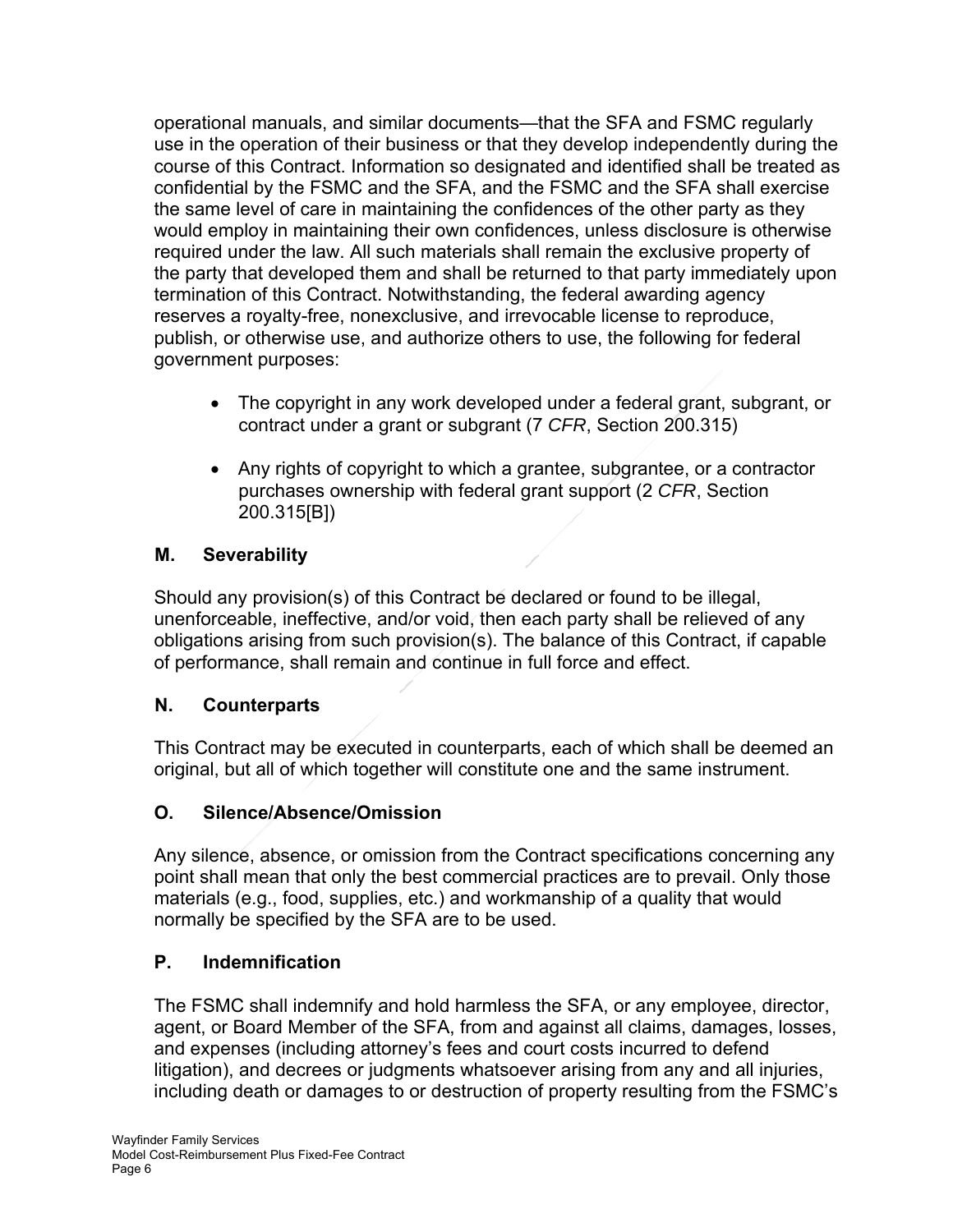acts or omissions, willful misconduct, negligence, or breach of the FSMC's obligations under this Contract by the FSMC, its agents, employees, or other persons under its supervision and direction.

The FSMC shall not be required to indemnify or hold harmless the SFA from any liability or damages arising from the SFA's sole acts or omissions.

# **Q. Penalties**

For the breach of the Contract and associated benefits:

If the FSMC causes the breach, the FSMC assumes liability for any and all damages, including excess cost to the SFA in procuring similar services, and is liable for administrative, contractual, and legal remedies, as applicable.

# **R. Small and Minority Businesses - Prime Contractors and Subcontractors**

(a) The non-Federal entity must take all necessary affirmative steps to assure that minority businesses, women's business enterprises, and labor surplus area firms are used when possible. (b) Affirmative steps must include: (1) Placing qualified small and minority businesses and women's business enterprises on solicitation lists; (2) Assuring that small and minority businesses, and women's business enterprises are solicited whenever they are potential sources; (3) Dividing total requirements, when economically feasible, into smaller tasks or quantities to permit maximum participation by small and minority businesses, and women's business enterprises; (4) Establishing delivery schedules, where the requirement permits, which encourage participation by small and minority businesses, and women's business enterprises; (5) Using the services and assistance, as appropriate, of such organizations as the Small Business Administration and the Minority Business Development Agency of the Department of Commerce; and (6) Requiring the prime contractor, if subcontracts are to be let, to take the affirmative steps listed in paragraphs (1) through (5) of this section. (2 *CFR*, Part 200.321[a][b][1-6])

# **S. Were the following provisions included per Appendix II to 2 Part 200:**

- a) Equal Employment Opportunity (for contracts in excess of \$10,000)?
- b) Davis Bacon Act (for construction contracts in excess of \$2,000)?
- c) Rights to Inventions Made Under a Contract or Agreement (if applicable)?
- d) Byrd Anti-Lobbying Amendment [31 U.S.C. 1352) (Appendix II to 2 CFR, Part 200 (for contracts worth \$100,000 or more]?

# **T. Force Majeure**

1. Neither party shall be liable to the other for delay in, or failure of, performance nor shall any such delay in, or failure of, performance constitute default if such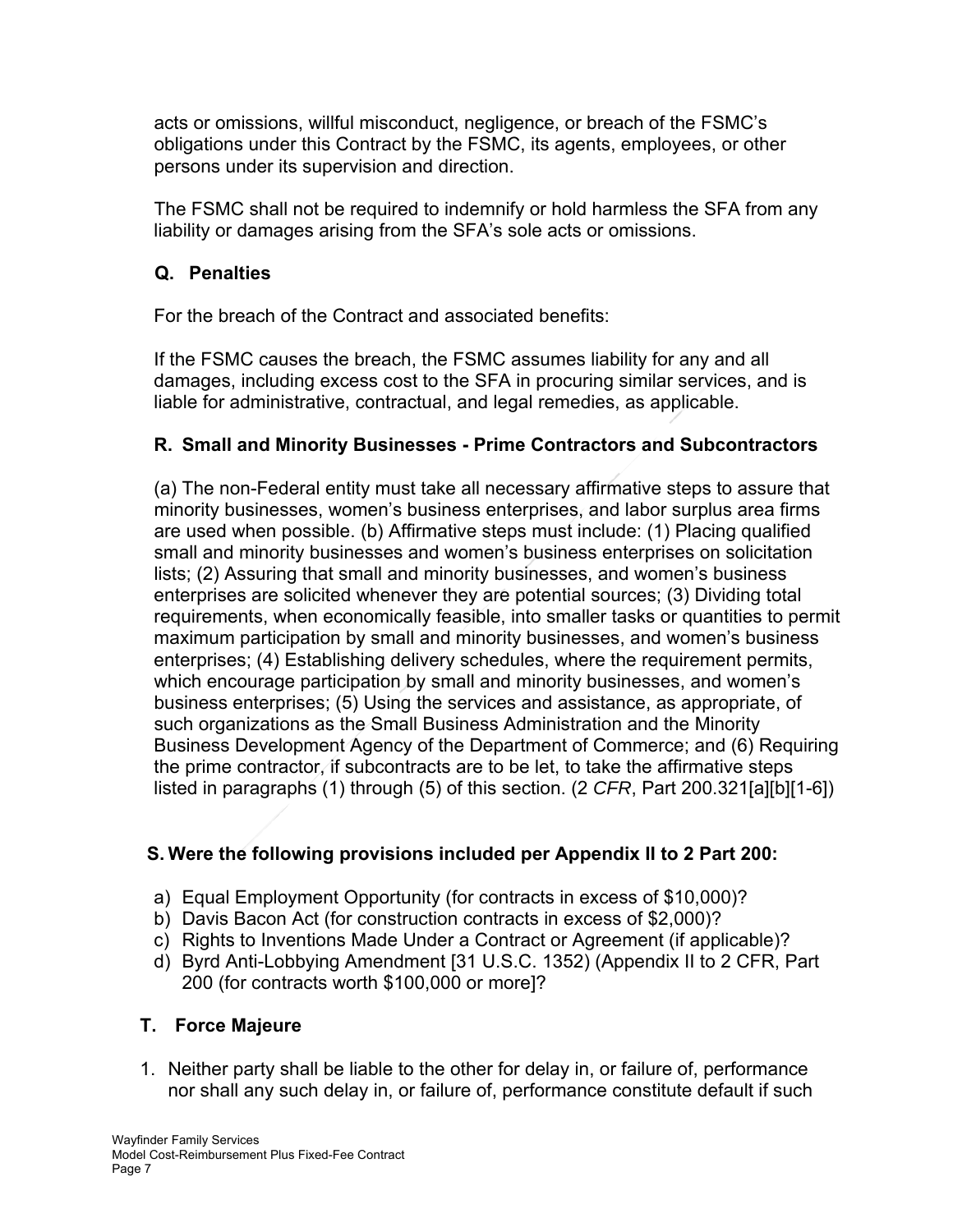delay or failure is caused by force majeure. Force majeure means an occurrence that is beyond the control of the party affected and occurs without its fault or negligence. Force majeure may include, but is not restricted to, acts of God, the public enemy, acts of the state in its sovereign capacity, fires, floods, power failure, disabling strikes, epidemics, quarantine restrictions, and freight embargoes.

- 2. Force majeure does not include any of the following occurrences:
	- Late delivery of equipment or materials caused by congestion at a manufacturer's plant or elsewhere, or an oversold condition of the market
	- Late performance by a subcontractor, unless the delay arises out of a force majeure occurrence
	- Inability of either the FSMC or any of its subcontractors to acquire or maintain any required insurance, bonds, licenses, or permits
- 3. If either party is delayed at any time in the progress of work by force majeure, the delayed party shall notify the other party in writing of such delay, as soon as practicable and no later than the following work day or the commencement thereof, and shall specify the causes of such delay. Such notice shall be delivered by hand or sent by postal mail with a certified return receipt requested and shall make a specific reference to this article, thereby invoking its provisions. The delayed party shall cause such delay to cease as soon as practicable and shall notify the other party in writing when it has done so. The time for completion shall be extended by contract amendment, as long as the amended period does not violate 7 *CFR* Section 210.16(d).
- 4. Any delay or failure in performance by either party caused by force majeure shall not constitute default, nor give rise to any claim for damages or loss of anticipated profits.

# **U. Nondiscrimination**

Both the SFA and FSMC agree that no child who participates in the National School Lunch Program (NSLP), School Breakfast Program (SBP), Summer Food Service Program (SFSP), or Child and Adult Care Food Program (CACFP) will be discriminated against on the bases of race, color, national origin, age, disability, sex, gender identity, religion, reprisal, and where applicable, political beliefs, marital status, familial or parental status, sexual orientation, or all or part of an individual's income derived from any public assistance program or protected genetic information in employment or in any program or activity conducted or funded by the USDA. (Not all prohibited bases will apply to all programs and/or employment activities (2 *CFR*, Section 210.23[b])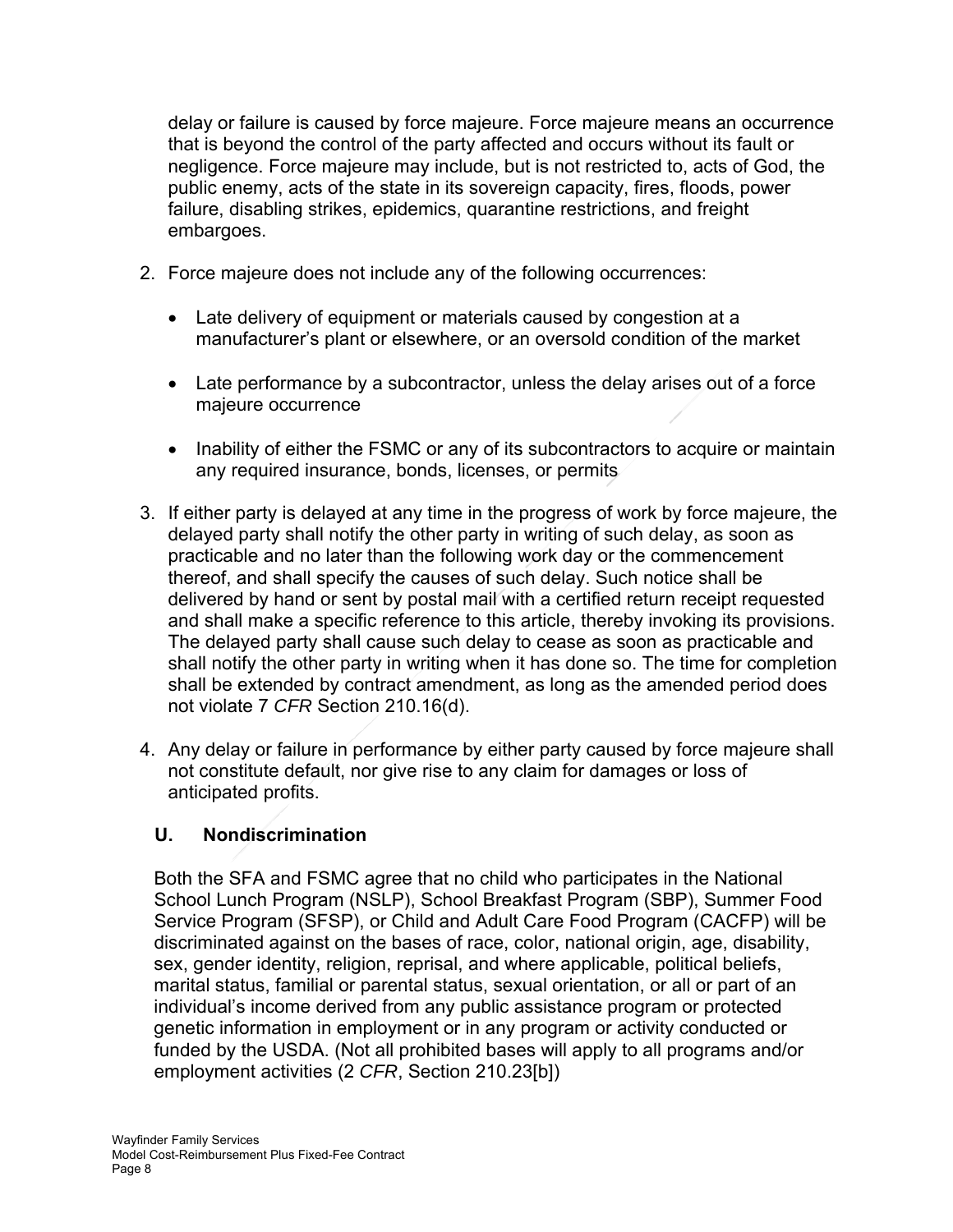# **V. Compliance with the Law**

The FSMC shall comply with all laws, ordinances, rules, and regulations of all applicable federal, state, county, and city governments, bureaus, and agencies regarding purchasing, sanitation, health, and safety for the food service operations and shall procure and maintain all necessary licenses and permits. The SFA shall cooperate, as necessary, in the FSMC's compliance efforts.

The FSMC shall comply with 2 *CFR,* Part 200, 7 *CFR,* parts 210 (NSLP), 220 (SBP), as applicable, 250 (Donation of Foods for Use in the United States, its Territories and Possessions and Areas Under its Jurisdiction, USDA FNS Instructions and policy, federal laws and regulations, California *Education Code* (*EC*), and California laws and regulations, where applicable.

# **W. Choice of Law**

This Contract shall be construed under the laws of the state of California, where applicable, without giving effect to the principles of conflict of laws. Any action or proceeding arising out of this Contract shall be heard in the appropriate courts in California.

# **X. Advice of Counsel**

Each party acknowledges that, in executing this Contract, such party has had the opportunity to seek the advice of independent legal counsel and has read and understood all of the terms and provisions of this Contract (California *Education*  Code [*EC*], Section 45103.5[b]).

# **III. Relationship of the Parties**

- **A.** The FSMC's relationship with the SFA will be that of an independent contractor and not that of an employee of or supervisor for the SFA. The FSMC will not be eligible for any employee benefits, nor will the SFA make deductions from payments made to the FSMC for taxes; all of which will be the FSMC's responsibility. The FSMC agrees to indemnify and hold the SFA harmless from any liability for, or assessment of, any such taxes imposed on the SFA by relevant taxing authorities. The FSMC will have no authority to enter into contracts that bind the SFA or create obligations on the part of the SFA (*EC* Section 45103.5).
- **B.** Where the SFA is a public school district or program operated by the county Office of Education, the FSMC, as an independent contractor, shall have no authority to supervise food service classified personnel operating the NSLP, SBP, or Afterschool Meal Supplements (AMS) under the NSLP (*EC* Section 45103.5).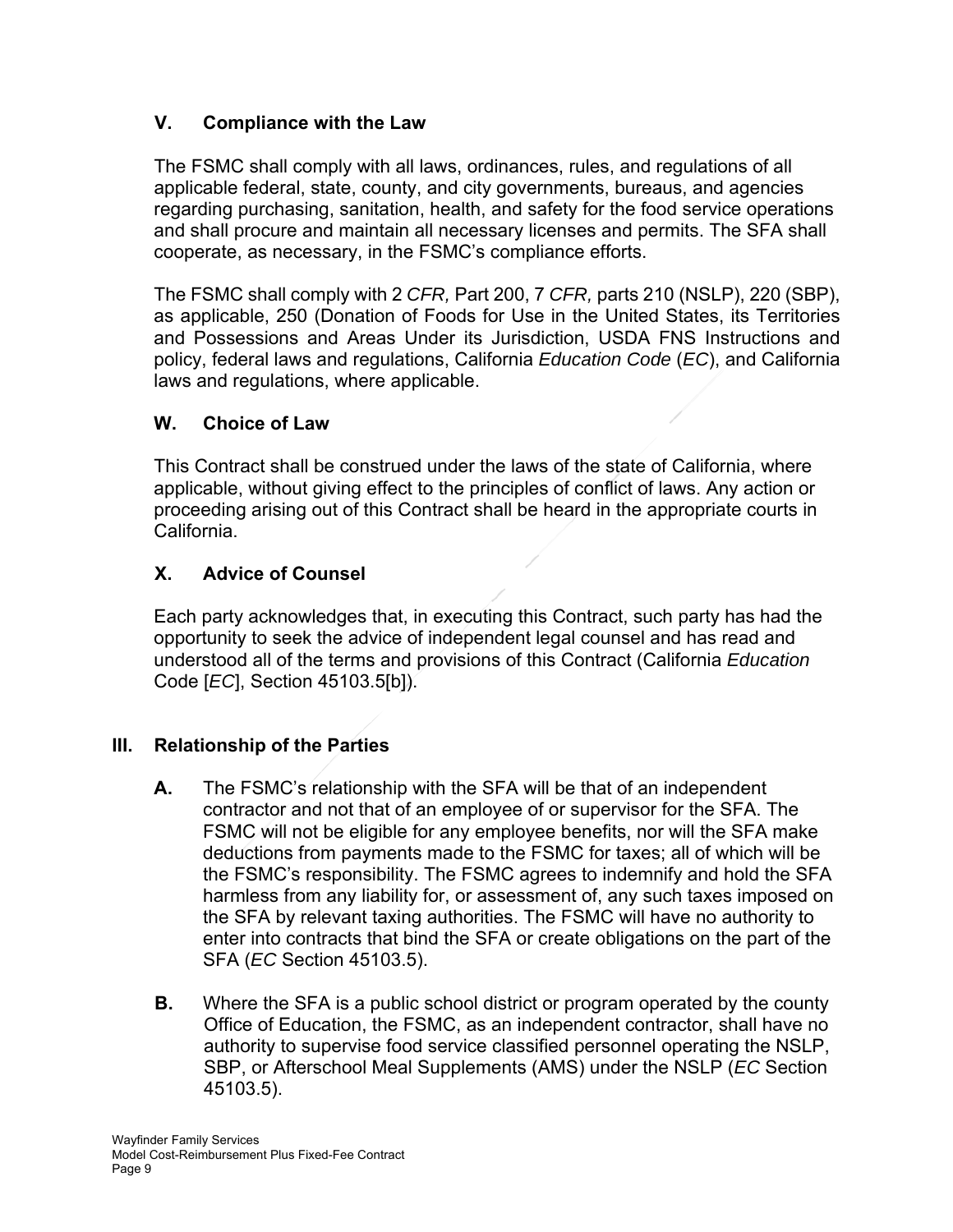- **C.** All services to be performed by the FSMC will be as agreed between the FSMC and the SFA. The FSMC will be required to report to the SFA concerning the services performed under this Contract. The SFA shall determine the nature and frequency of these reports.
- **D.** The SFA is the responsible authority, without recourse to USDA or CDE, for the settlement and satisfaction of all contractual and administrative issues arising in any way from this Contract. Such authority includes, but is not limited to, source evaluation, protests, disputes, claims, or other matters of a contractual nature.

#### IV. **Food Service Program**

# **A. Food Service Management Company Responsibilities**

- 1. The SFA participates in the National School Lunch Program and School Breakfast Program and is required to use the nonprofit food service funds, to the maximum extent practicable, to buy domestic commodities or products for Program meals. The Buy American provision defines a 'domestic commodity or product' as one that is either produced in the U.S. or is processed in the U.S. substantially (51% or more by weight or volume) using agricultural commodities that are produced in the U.S. as provided in 7 *CFR*, Section 210.21(d).
- 2. The SFA participates in meal programs that require the use the nonprofit food service funds, to the maximum extent practicable, to buy domestic commodities or products for Program meals. A 'domestic commodity or product' is defined as one that is either produced in the U.S. or is processed in the U.S. substantially (51% or more by weight or volume) using agricultural commodities that are produced in the U.S. as provided in 7 CFR 210.21(d) and 220.16[d]).
- 3. The respondent will document why a non-domestic food is being substituted for domestic foods. The documentation is intended to indicate if the alternative food is due to the cost of domestic is significant higher than non-domestic foods and/or the domestic foods is not produce or manufactured in sufficient and reasonable available quantities of a satisfactory quantity. The Respondent will provide documentation justifying their use of exceptions to the Buy American Provision.
- 4. The FSMC will provide certification of domestic origin for products which do not have country of origin labels. If the percentage is less than 51% then the Respondent will notify the SFA of the non-domesticity of the process end product.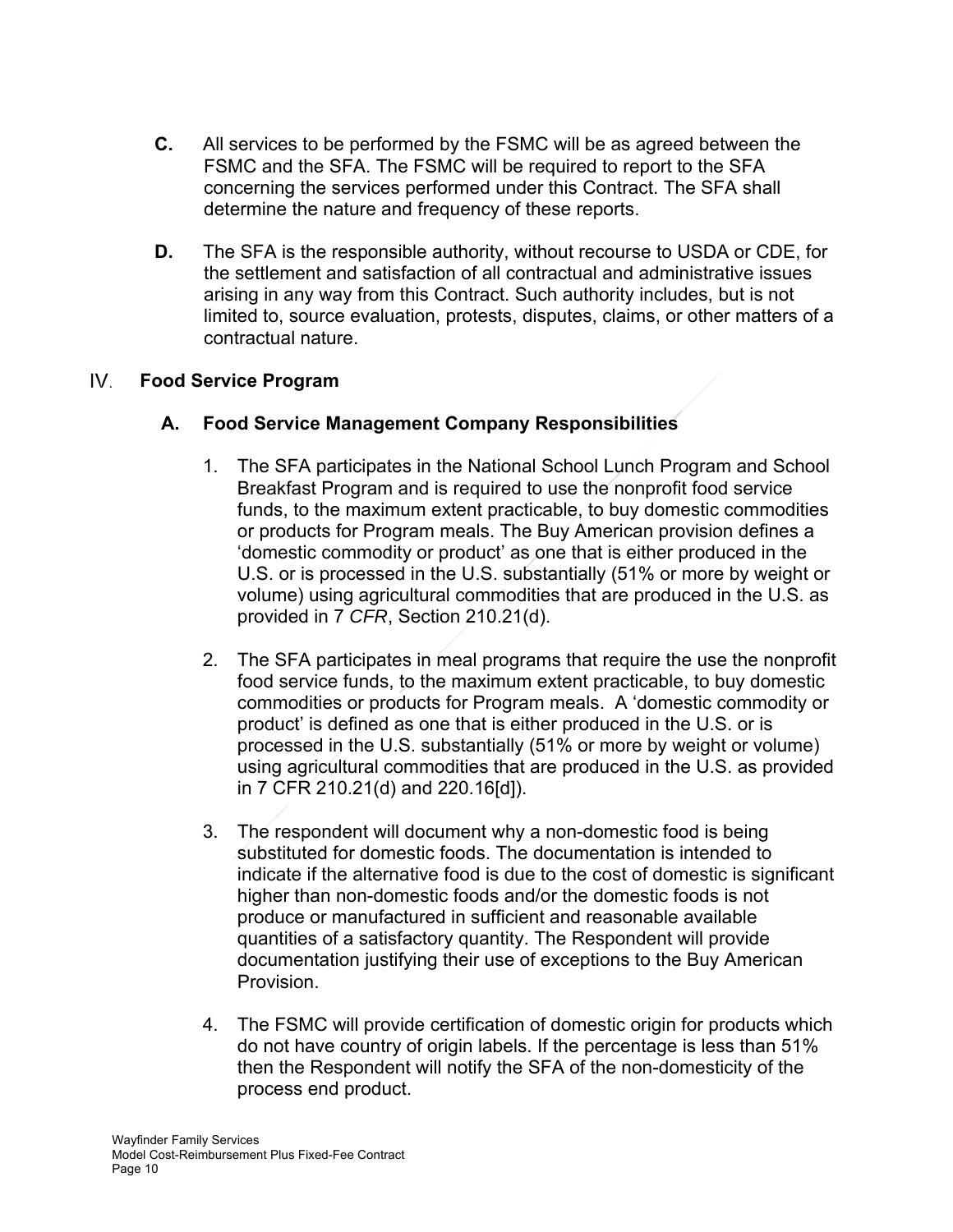# **B. School Food Authority Responsibilities**

- 1. The SFA shall ensure that the food service operation is in conformance with the SFA's Permanent Single Agreement with the CDE and will monitor the food service operation through periodic on-site visits (7 *CFR*, sections 210.16[a][2] and 210.16[a][3]).
- 2. The SFA shall retain control of the quality, extent, and general nature of the food service program and establish all program and nonprogram meal and a la carte prices (7 *CFR*, sections 210.9[b][1] and 210.16[a][4]).
- 3. SFAs with more than one school shall perform no less than one on-site review of the lunch counting and claiming system employed by each school under its jurisdiction. The on-site review shall take place prior to February 1 of each school year. Further, if the review discloses problems with a school's meal counting or claiming procedures, the SFA shall ensure that the school implements corrective action and, within 45 days of the review, conduct a follow-up on-site review to determine that the corrective action resolved the problem. Each on-site review shall ensure that the school's claim is based on the counting system authorized by the CDE under 7 *CFR,* Section 210.7(c) and that the counting system, as implemented, yields the actual number of reimbursable free, reducedprice, and paid lunches respectively, served for each day of operation (7 *CFR,* Section 210.8[a][1]).
- 4. The SFA shall retain control of the nonprofit school service account and overall financial responsibility for the nonprofit food service operation; the quality, extent, and the general nature of its food service; and the prices children are charged for meals (7 *CFR,* Section 210.16[a][4]).
- 5. The SFA shall retain responsibility for developing the meal pattern for students with disabilities, when their disability restricts their diet, and for those students without disabilities who are unable to consume the regular lunch because of medical or other special dietary needs (7 *CFR,* Section 210.10[m]).
- 6. The SFA shall retain signature authority for the food services application, agreements, Free and Reduced-Price Policy Statement, monthly Claim for Reimbursement, reports, program renewal, the verification of applications, letters to households, and all correspondence to the CDE relating to the food service program (7 *CFR,* Section 210.16[a][5]).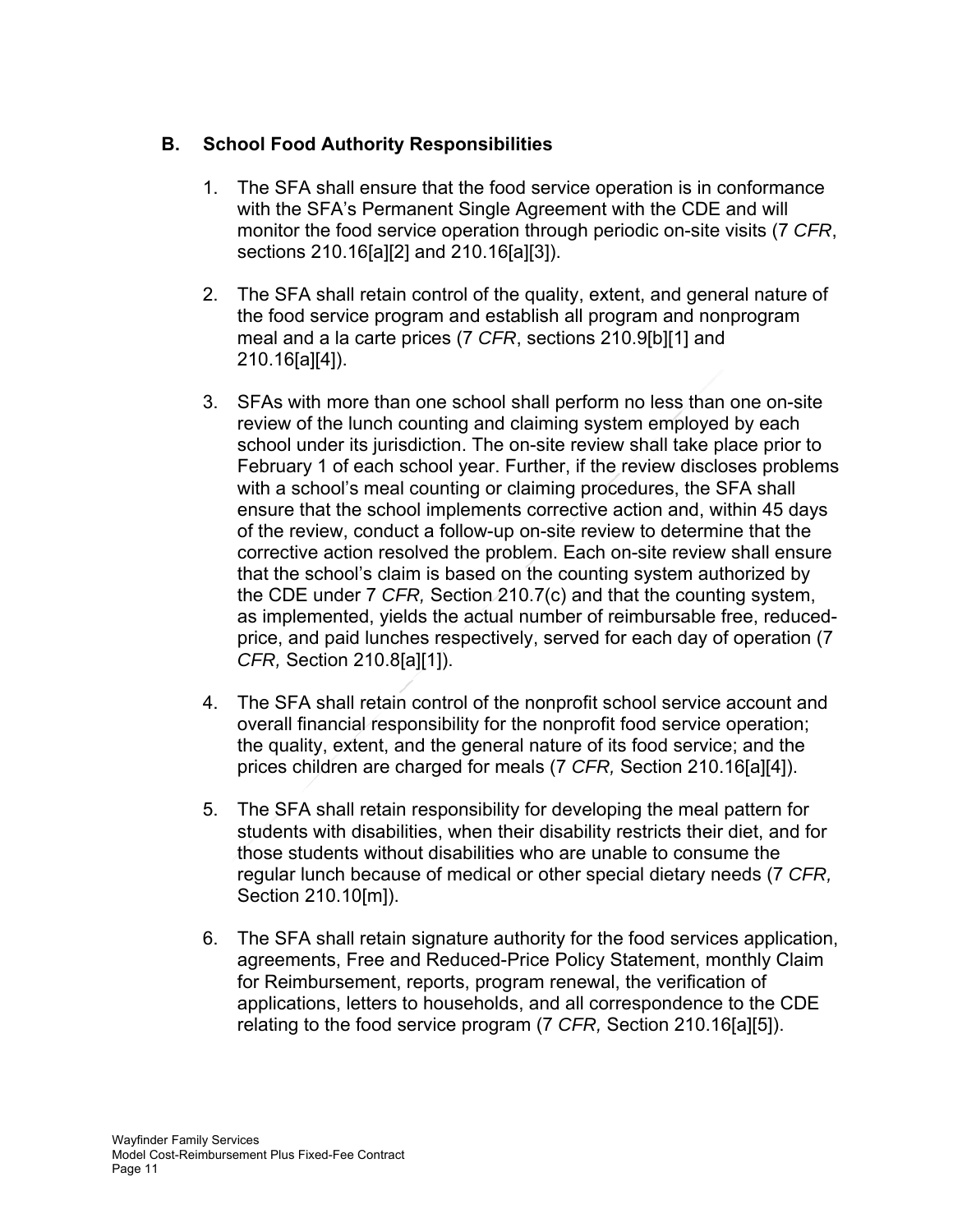- 7. The SFA shall retain signature authority and be responsible for all contractual agreements entered into in connection with the food service program (7 *CFR* Section 210.21).
- 8. The SFA shall be responsible for the establishment and maintenance of the free and reduced-price meals eligibility roster (*EC* Section 49558).
- 9. The SFA shall be responsible for the development, distribution, and collection of the letter to households and Application for Free and Reduced-Price Meals and/or Free Milk. (*EC* Section 49558 and 7 *CFR,* Section 245.6).
- 10. If the SFA uses direct certification of eligibility, the SFA shall be responsible for obtaining the direct certification list at least annually (*EC* Section 49558).
- 11. The SFA shall be responsible for the determination of eligibility for free and reduced-price meals and shall disclose the eligibility status of individual students or confidential information provided on the application for free or reduced-price meals to the FSMC, to the extent that such information is necessary for the FSMC to fulfill its obligations under this Contract. The FSMC will not disclose the eligibility status of individual students or confidential information provided.
- 12. The SFA shall be responsible for conducting any hearings related to determinations regarding free and reduced-price meal eligibility (*EC* Section 49558 and 7 *CFR,* Section 245.7).
- 13. The SFA shall be responsible for verifying applications for free and reduced-price meals as required by federal regulations (7 *CFR,* sections 245.6 and 245.6a).
- 14. The SFA shall establish and maintain an advisory board composed of parents, teachers, and students to assist with menu planning (7 *CFR,* Section 210.16[a][8]).
- 15. The SFA shall maintain applicable health certification and ensure that all state and local regulations are being met at an SFA facility (7 *CFR,* Section 210.16[a][7]).

#### V. **U.S. Department of Agriculture Foods**

# **A. Food Service Management Company Responsibilities**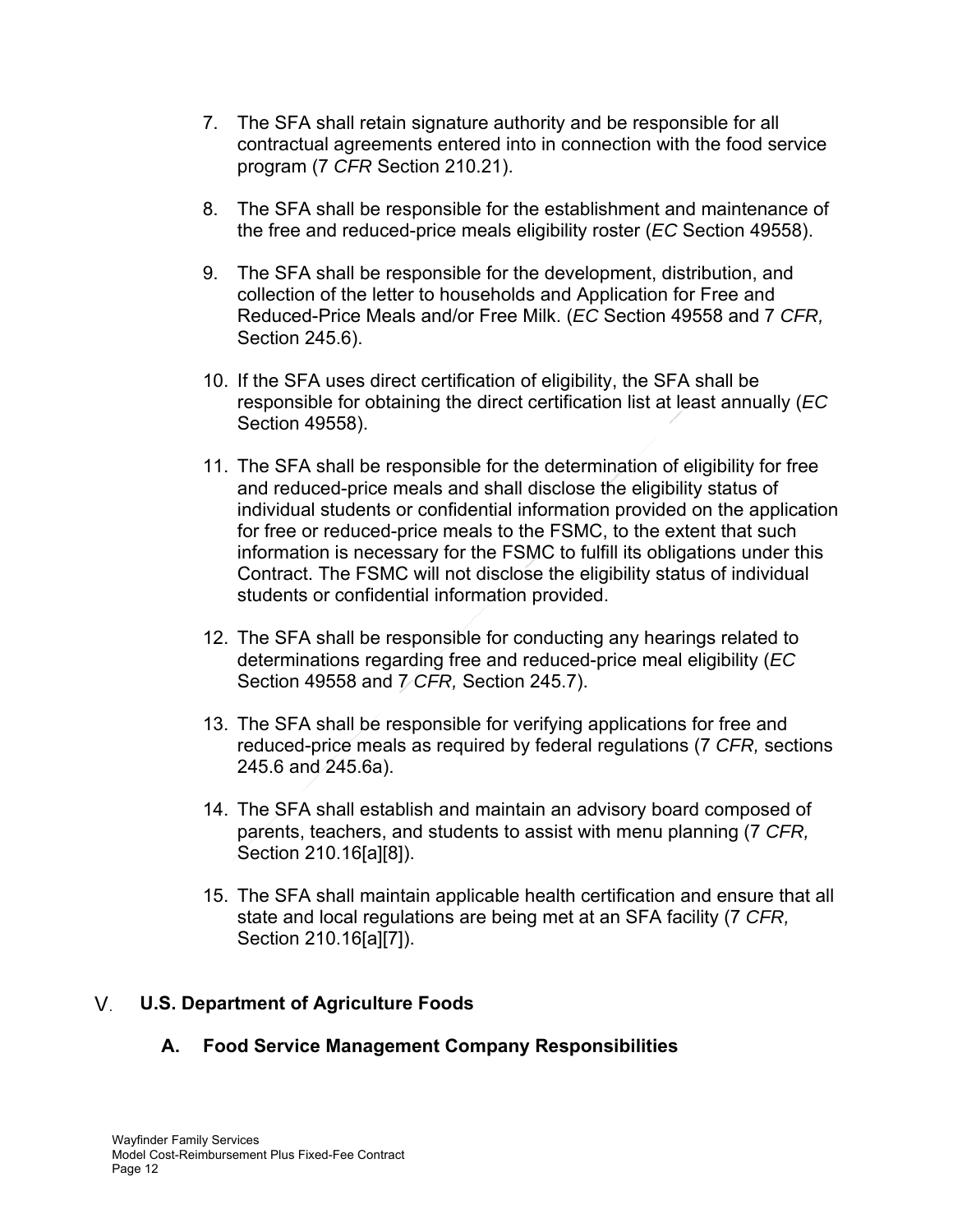- 1. The FSMC shall fully use, to the maximum extent possible, USDA Foods made available by the SFA solely for the purpose of providing benefits for the SFA's nonprofit school food program (7 *CFR,* Section 210.16[a][6]).
- 2. In accordance with 7 *CFR* Section 250.53, the FSMC shall comply with the following provisions relating to the use of USDA Foods, as applicable:
	- a. The FSMC must credit the SFA for the value of all USDA Foods (including both entitlement and bonus foods) received for use in the SFA's meal service in the school year or fiscal year. The credit must include the value of USDA Foods contained in processed end products if the FSMC procures processed end products on behalf of the SFA, or acts as an intermediary in passing on the USDA Food value of processed end products to the SFA (7 *CFR,* Section 250.51[a])
	- b. The FSMC shall account for the full value of USDA Foods (7 *CFR,* Section 250.51) by:
		- i) Subtracting the value of all USDA Foods received for use in the SFA's food service from the SFA's (monthly/quarterly) invoice, and
		- ii) Using the Average Price File for the school year that the USDA Foods are received by the SFA. This listing is available from the USDA Food Distribution Web page at http://www.fns.usda.gov/fdd/processor-pricing-reports
- 3. The FSMC will be responsible for any activities relating to USDA Foods in accordance with 7 *CFR,* Section 250.50(d)(2), (3), and (4), and will ensure that such activities are performed in accordance with the applicable requirements in 7 *CFR,* Part 250.
- 4. The FSMC shall accept liability for any negligence on its part that results in any loss of, improper use of, or damage to USDA Foods (7 *CFR*, Section 250.13[e]).
- 5. The FSMC must use all donated ground beef and ground pork products, and all processed end products, in the SFA's food service (7 *CFR,* Section 250.51[d]).
- 6. In accordance with 7 *CFR* Section 250.51(d), the FSMC may, in most cases, use commercially purchased foods of the same generic identity, of U.S. origin and of equal or better quality, in place of donated foods.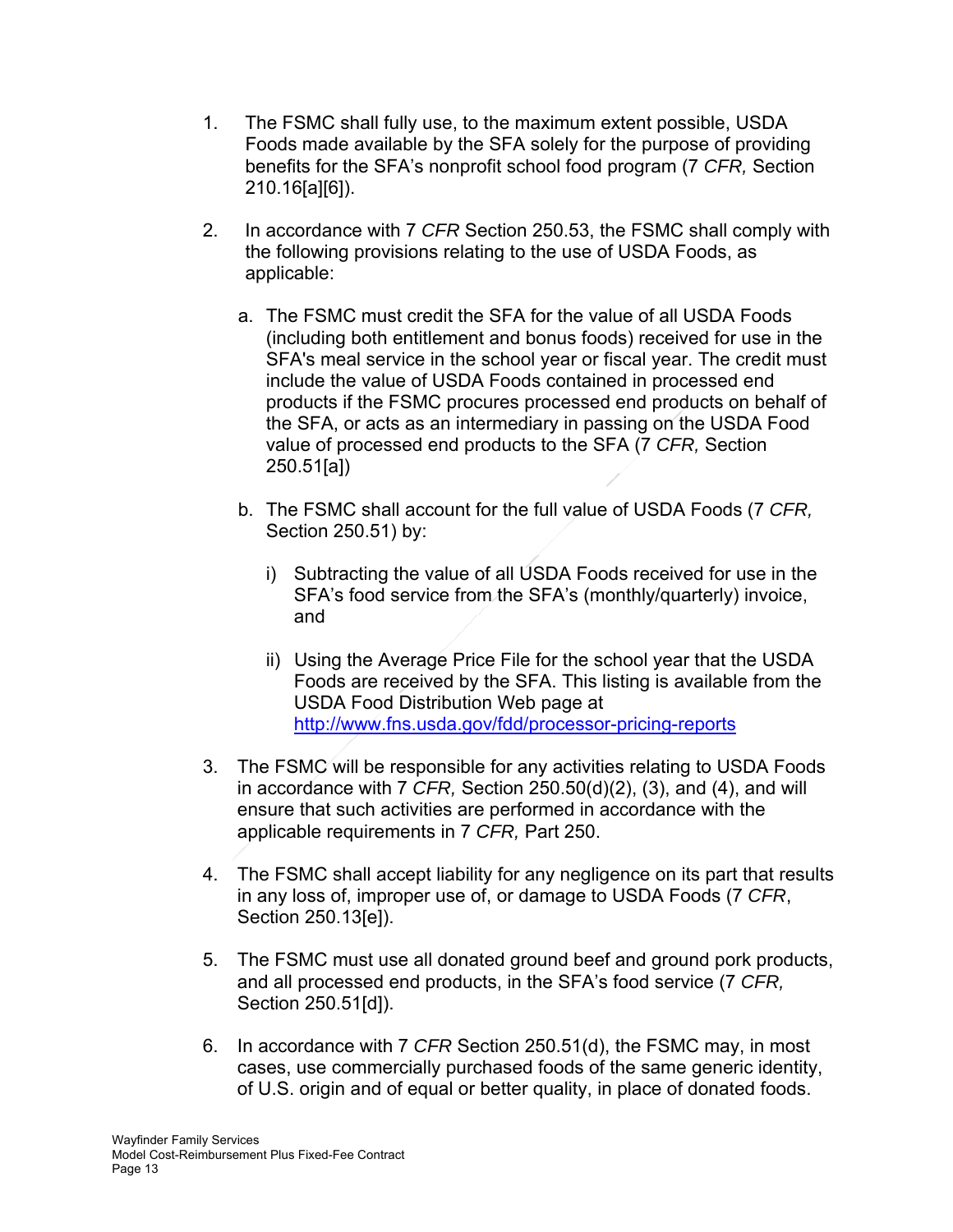Exceptions are donated ground beef, donated ground pork, and all processed end products, which contain donated foods that may not be replaced with commercial substitutes. The SFA must ensure that such substitution has been made and that it has received credit for the value of all donated foods received, in accordance with review requirements in 7 *CFR,* Section 250.54(c).

- 7. According to 7 *CFR*, Section 250.53(a)(7), the FSMC shall ensure that the processing agreement's value will be used in crediting the SFA for the value of USDA Foods contained in end products.
- 8. The FSMC will provide assurance that it will not itself enter into the processing agreement with the processor required in subpart C of 7 *CFR* Part 250.
- 9. The FSMC will provide assurance that it will comply with the storage and inventory requirements for USDA Foods (7 *CFR*, Section 250.53[a][9]).
- 10. The distributing agency, subdistributing agency, the CDE, SFA, the Comptroller General, the USDA, or their duly authorized representatives, may perform on-site reviews of the FSMC's food service operation, including the review of records, to ensure compliance with requirements for the management and use of USDA Foods (7 *CFR*, Section 250.53[a][10])
- 11. The FSMC will maintain records to document its compliance with requirements relating to USDA Foods, in accordance with 7 *CFR,* Section 250.54(b).
- 12. Any extensions or renewals of the Contract, if applicable, are contingent upon the fulfillment of all Contract provisions relating to USDA Foods (7 *CFR*, Section 250.53[a][12]).

# **B. School Food Authority Responsibilities**

- 1. The SFA shall retain title to all USDA Foods and ensure that all USDA Foods received by the SFA and made available to the FSMC accrue only for the benefit of the SFA's nonprofit school food service and are fully used therein (7 *CFR,* Section 210.16[a][6]).
- 2. The SFA shall accept and use, in as large quantities as may be efficiently used in its nonprofit food service program, such foods as may be offered as a donation by USDA (7 *CFR*, Section 210.9[b][15]).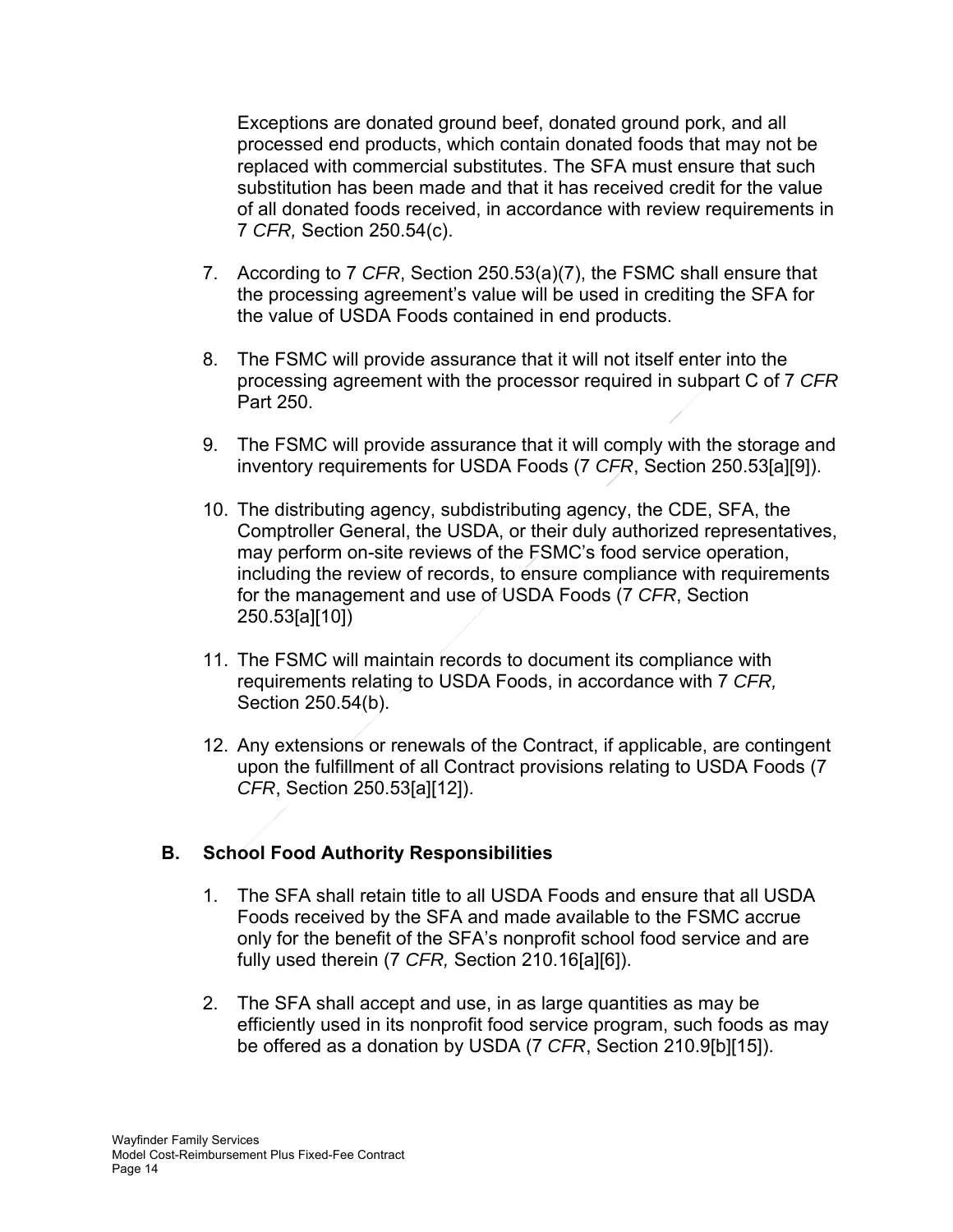3. The SFA will maintain records to document its compliance with requirements relating to USDA Foods and conduct reconciliation (at least annually and upon termination of the Contract) to ensure that the FSMC has credited the value of all USDA Foods in accordance with 7 *CFR,* sections 250.54(a) and (c).

#### VI. **Meal Responsibilities**

# **A. The FSMC shall (7** *CFR***, Section 250.549[a] and [c]):**

- 1. Serve meals on such days and at such times as requested by the SFA.
- 2. Offer free, reduced-price, and paid reimbursable meals to all eligible children through the SFA's food service program (7 *CFR*, Section 250[a] and  $[c]$ ).
- 3. Provide meals through the SFA's food service program that meet the requirements as established in 7 *CFR*, Part 210.

#### VII. **Food Service Management Company Employees**

**A.** The FSMC shall only place employees for work in the SFA that meet the minimum professional standards outlined in 7 *CFR*, Section 210.30 which can be viewed at the following Web page: http://www.fns.usda.gov/sites/default/files/cn/pofstandards\_flyer.pdf.

The SFA shall ensure that all employees the FSMC proposes for placement meet the minimum professional standards. The FSMC shall ensure their employees take the required annual training as outlined in the professional standards. The FSMC shall track the trainings completed by each employee and maintain documentation to validate that training was completed. The FSMC shall remove from the SFA premises any employee who fails to take the required training.

The FSMC shall provide the SFA with a list of employees and evidence that they meet the professional standards.

- **A.** The SFA reserves the right to interview and approve the on-site food service consultant(s)/employee(s).
- **B.** The FSMC shall provide the SFA with a schedule of employees, positions, assigned locations, salaries, and work hours. The FSMC will provide specific locations and assignments to the SFA [*Enter* number of weeks here] calendar weeks prior to the commencement of operation.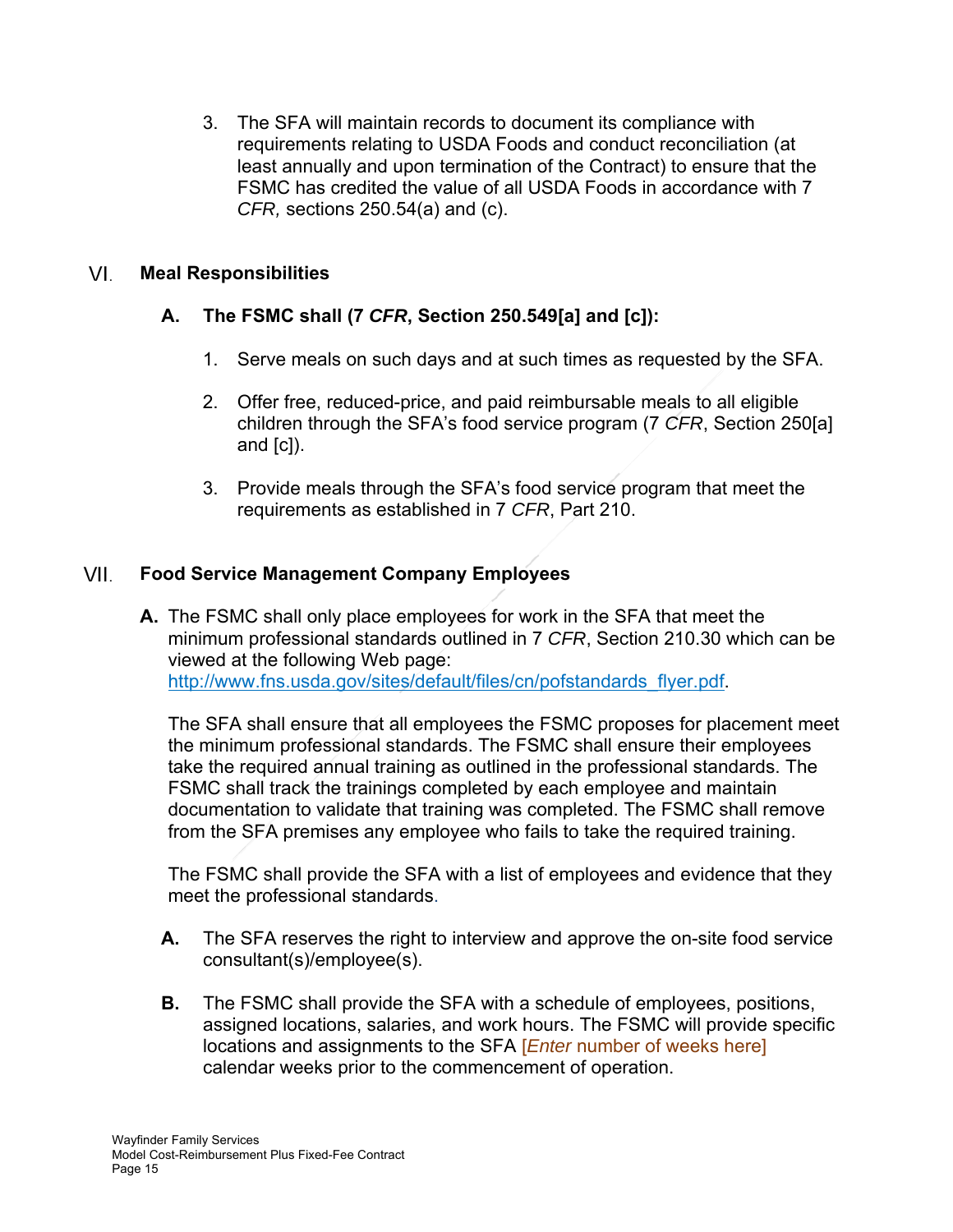- **C.** The FSMC shall comply with all wage and hours of employment requirements of federal and state laws. The FSMC will be responsible for supervising and training their personnel.
- **D.** The FSMC agrees to assume full responsibility for the payment of all contributions and assessments, both state and federal, for all of its employees engaged in the performance of this Contract.
- **E.** The FSMC agrees to furnish the SFA, upon request, a certificate or other evidence of compliance with state and federal laws regarding contributions, taxes, and assessments on payroll.
- **F.** The FSMC will be solely responsible for all personnel actions regarding employees on its respective payroll. The FSMC shall withhold and/or pay all applicable federal, state, and local employment taxes and payroll insurance with respect to its employees, insurance premiums, contributions to benefit and deferred compensation plans, licensing fees, and workers' compensation costs, and shall file all required documents and forms. The FSMC shall indemnify, defend, and hold the SFA harmless from and against any and all claims, liabilities, and expenses related to, or arising out of, the indemnifying party's responsibilities set forth herein.

#### **Books and Records**  VIII.

- **A.** The SFA and the FSMC must provide all documents as necessary for an independent auditor to conduct the SFA's single audit. The FSMC shall maintain such records as the SFA will need to support its Claims for Reimbursement. Such records shall be made available to the SFA upon request and shall be retained in accordance with 7 *CFR,* Section  $210.16(c)(1)$ .
- **B.** The SFA and the FSMC shall, upon request, make all accounts and records pertaining to the nonprofit food service program available to the CDE and USDA FNS for audit or review at a reasonable time and place. Each party to this Contract shall retain such records for a period of three (3) years after the date of the final Claim for Reimbursement for the fiscal year in which this Contract is terminated, unless any audit findings have not been resolved. If audit findings have not been resolved, then records shall be retained beyond the three-year period as long as required for resolution of issues raised by the audit (7 *CFR,* Section 200.336[a]).
- **C.** The FSMC shall not remove state or federally required records from the SFA premises upon contract termination.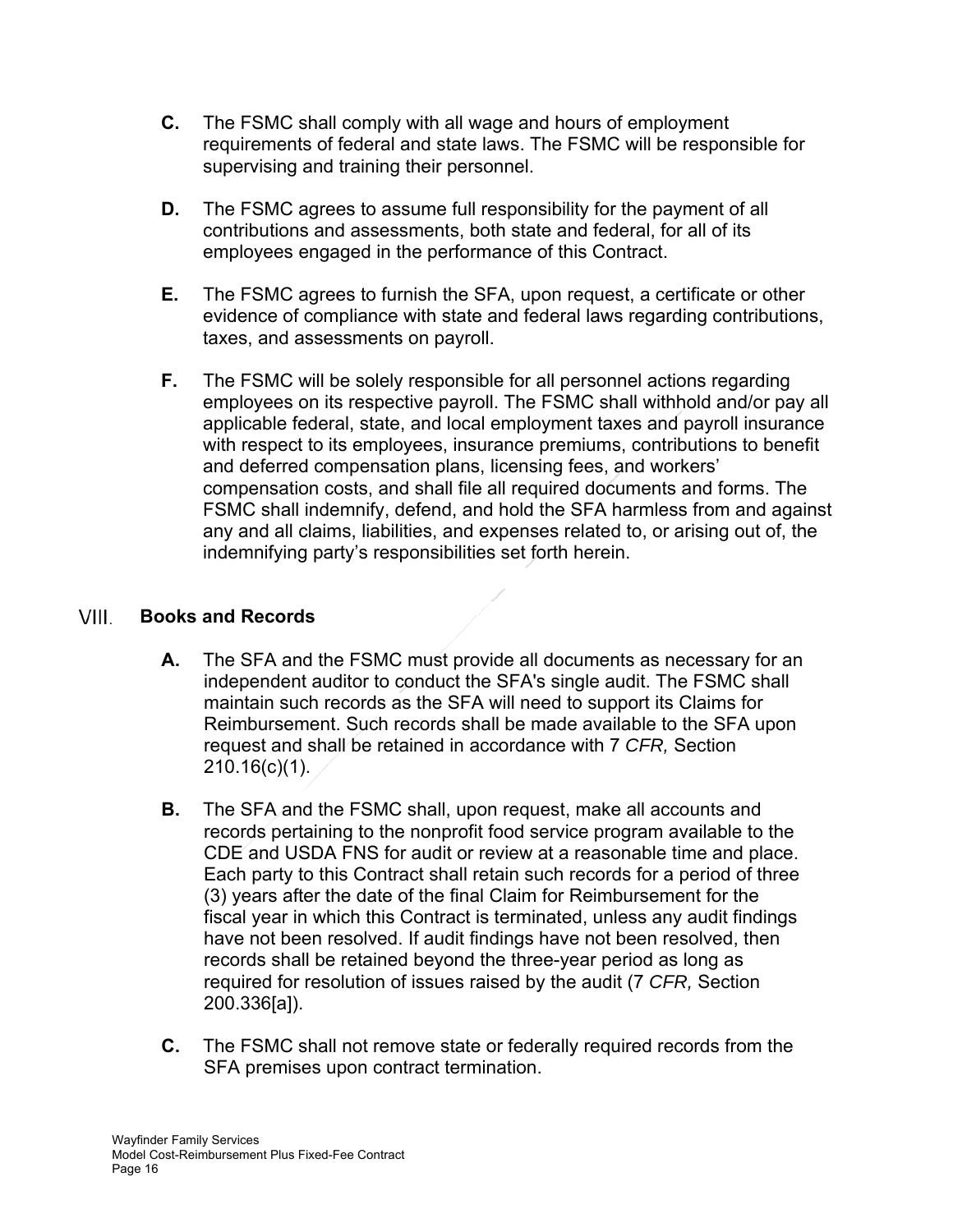**D.** The SFA and the FSMC shall allow the CDE, USDA, the Comptroller General of the United States, or any of their duly authorized representatives access to any books, documents, papers, and records of the FSMC that are directly pertinent to the Contract for the purpose of making any audit, examination, excerpts, and transcriptions (2 *CFR,* Section 200.336[a]).

#### $IX$ **Monitoring and Compliance**

- **A.** The FSMC shall monitor the food service operation of the SFA through periodic on-site visits in order to develop recommendations for improvement of the food service program.
- **B.** The FSMC warrants and certifies that in the performance of this Contract it will comply with all applicable statutes, rules, regulations, and orders of the United States and the state of California.
- **C.** The SFA shall establish internal controls that ensure the accuracy of lunch counts prior to the submission of the monthly Claim for Reimbursement in accordance with 7 *CFR,* Section 210.8(a). At a minimum, these internal controls shall include all of the following:
	- An on-site review of the lunch counting and claiming system employed by each school within the jurisdiction of the SFA (7 *CFR,* Section 210.8[a][1])
	- Comparisons of daily free, reduced-price, and paid lunch counts against data that will assist with the identification of lunch counts in excess of the number of free, reduced-price, and paid lunches served each day to children eligible for such lunches
	- A system for following up on lunch counts that suggest the likelihood of lunch counting problems.

#### X. **Equipment, Facilities, Inventory, and Storage**

- **A.** The SFA will make available to the FSMC, without any cost or charge, area(s) of the premises agreeable to both parties in which the FSMC shall render its services. The SFA shall provide the FSMC with local telephone service. The SFA shall not be responsible for loss or damage to equipment owned by the FSMC and located on the SFA's premises.
- **B.** The FSMC shall notify the SFA of any equipment belonging to the FSMC on the SFA's premises within 10 days of its placement on the SFA's premises.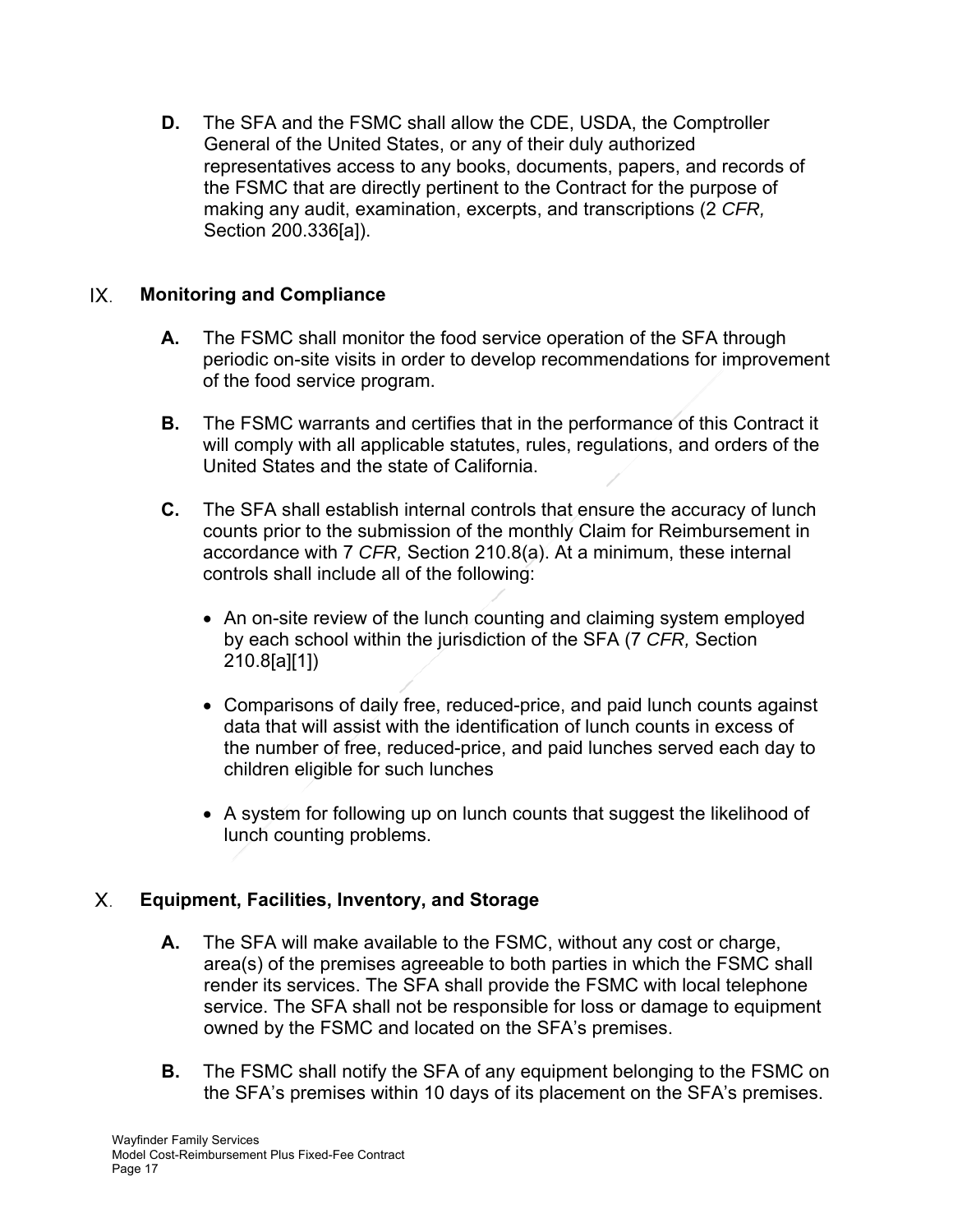- **C.** The premises and equipment provided by the SFA for use in its nonprofit food service program shall be in good condition and maintained by the SFA to ensure compliance with applicable laws concerning building conditions, sanitation, safety, and health including, without limitation, Occupational Safety and Health Administration regulations. The SFA further agrees that any structural or nonstructural modifications or alterations to the workplace or the premises necessary to comply with any statute or governmental regulation shall be the responsibility of the SFA and shall be at the SFA's expense. This provision shall survive termination of this Contract.
- **D.** The SFA shall have access, with or without notice, to all of the SFA's facilities used by the FSMC for purposes of inspection and audit.
- **E.** Ownership of the beginning inventory of food and supplies shall remain with the SFA.
- **F.** All USDA Foods shall remain with the SFA (7 *CFR*, Section 210.16[a][6]).
- **G.** Ownership of all nonexpendable supplies and capital equipment shall remain with the SFA. However, the FSMC must take such measures as may be reasonably required by the SFA for protection against loss, pilferage, and/or destruction.

#### XI. **Certifications**

- **A.** The FSMC warrants and certifies that in the performance of this Contract, it will comply with the rules and regulations of the CDE and the USDA, and any additions or amendments thereto, including but not limited to 2 *CFR,* Part 200 and 7 *CFR*, parts 210, 215, 220, 225, 245, 250, and USDA FNS Instruction and policy, as applicable. The FSMC agrees to indemnify the SFA and the CDE against any loss, cost, damage, or liability by reason of the FSMC's violation of this provision.
- **B.** The FSMC shall comply with Title VI of the Civil Rights Act of 1964, as amended; USDA regulations implementing Title IX of the Education Amendments; Section 504 of the Rehabilitation Act of 1973; and any additions or amendments to any of these regulations.
- **C.** The SFA and FSMC shall comply with all applicable standards, orders, or regulations issued, including:
	- Section 306 of Clean Air Act (42 *U.S.C.* 1847[h]): http://www.gpo.gov/fdsys/pkg/USCODE-2013-title42/pdf/USCODE-2013 title42-chap85-subchapIII-sec7602.pdf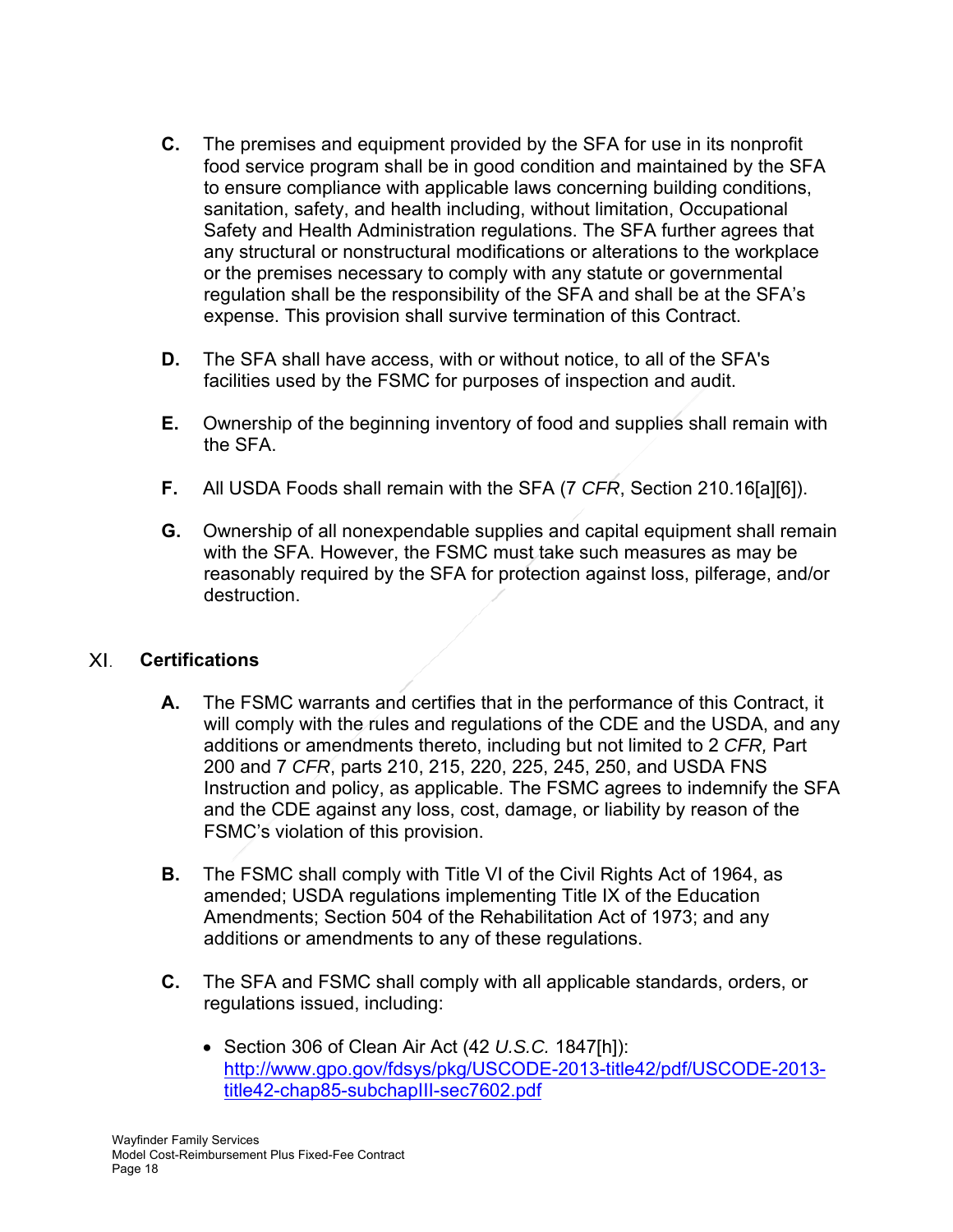- Section 508 of the Clean Water Act (33 *U.S.C.* 1368): http://www.gpo.gov/fdsys/pkg/USCODE-2013-title33/pdf/USCODE-2013 title33-chap26.pdf
- Executive Order 11738: http://www.epa.gov/isdc/eo11738.htm
- Environmental Protection Agency (EPA) regulations at Title 40, *Code of Federal Regulations*, Part 15, et seq. (http://www.ecfr.gov/cgi-bin/textidx?SID=9ed90ed6fc9c89c5c8465c743584c79a&tpl=/ecfrbrowse/Title40/4 0tab 02.tpl). Environmental violations shall be reported to the USDA and the U.S. EPA Assistant Administrator for Enforcement, and the FSMC agrees not to use a facility listed on the EPA's List of Violating Facilities
- **D.** Debarment Certification

The USDA Certification Regarding Debarment must accompany each subsequent four (4) additional one-year renewals (2 *CFR*, sections 180 and 417). Contract renewals that do not include this certification will not be accepted for consideration.

**E.** Lobbying

The Certification Regarding Lobbying and a Disclosure of Lobbying Activities form (2 *CFR*, Section 418) must accompany each subsequent four (4) additional one-year renewals (2 *CFR*, sections 180 and 417). Contract renewals that do not include this certification will not be accepted for consideration.

**F.** Energy Policy and Conservation Act: http://legcounsel.house.gov/Comps/EPCA.pdf.

The SFA and the FSMC shall recognize mandatory standards and policies relating to energy efficiency which are contained in the state conservation plan issued in compliance with the Energy Policy and Conservation Act.

**G.** Contract Work Hours and Safety Standards Act Compliance: http://www.dol.gov/compliance/laws/comp-cwhssa.htm . FSMC will comply with Sections 103 and 107 of the Contract Work Hours and Safety Standard Act.

#### XII. **Insurance**

The parties shall maintain the following insurances: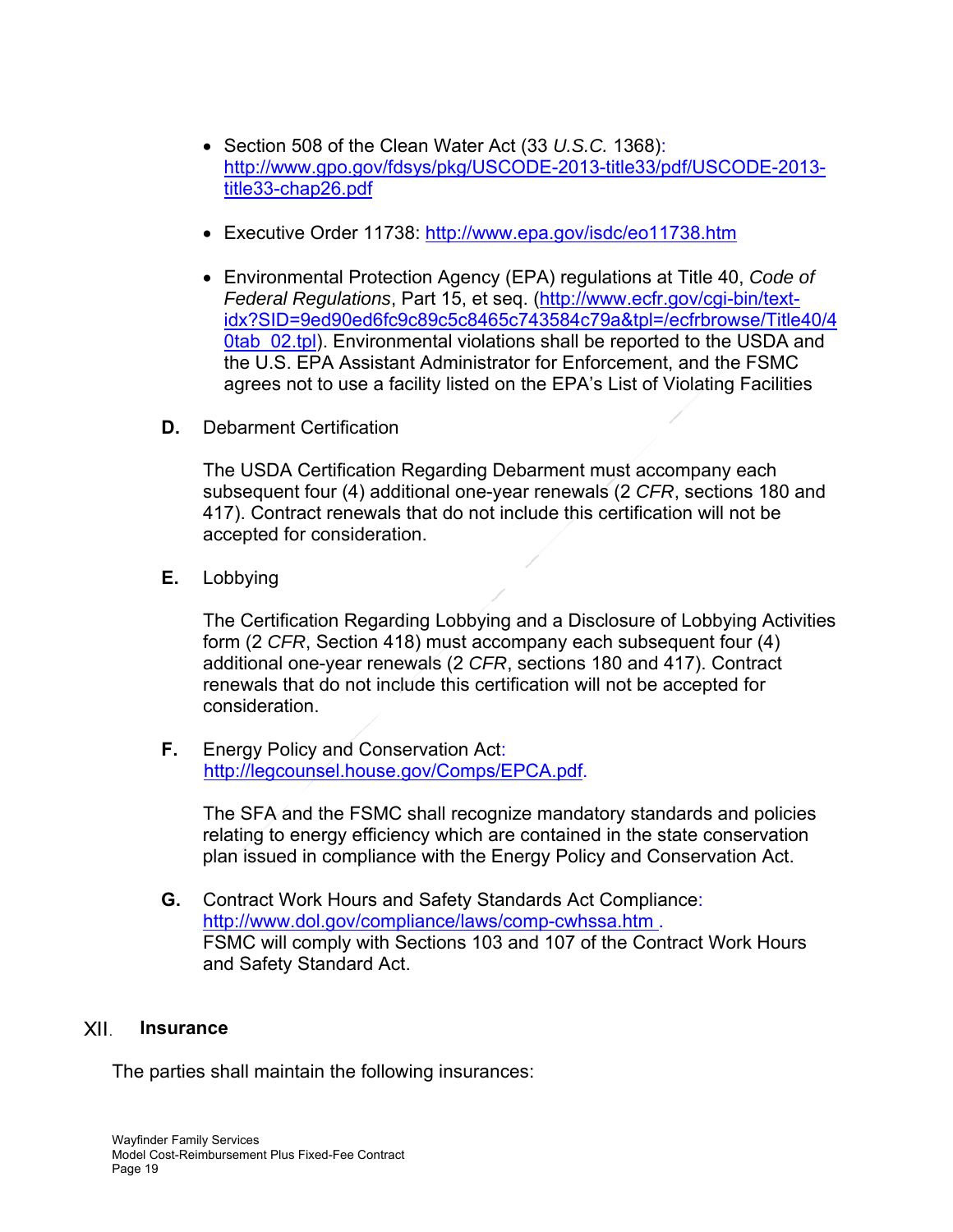**A.** Workers' Compensation Insurance

Each party shall maintain Workers' Compensation Insurance coverage as required by state law, and Employers' Liability in the amount of one million dollars (\$1,000,000.00) for each accident covering all employees employed in connection with child nutrition program operations.

**B.** Comprehensive or Commercial Insurance

The FSMC shall maintain during the term of this Contract, for protection of the SFA and the FSMC, Comprehensive or Commercial General Bodily Injury and Property Damage Liability Insurance with a Combined Single Limit of not less than five million dollars (\$4,000,000.00) for each occurrence, including, but not limited to, Personal Injury Liability, Broad Form Property Damage Liability on the FSMC-owned property, Blanket Contractual Liability, and Products Liability, covering only the operations and activities of the FSMC under the Contract and, upon request, shall provide the SFA with a certificate evidencing such policies. The insurance policies shall contain covenants by the issuing company that the policies shall not be canceled without 30 days prior written notice of cancellation to the SFA. With the exception of Workers' Compensation Insurance, the SFA shall be named as an additional insured under the FSMC's policies of insurance to the extent the SFA is indemnified pursuant to this Contract.

**C.** Property Insurance

The SFA shall maintain, or cause to be maintained, a system of coverage either through purchased insurance, self-insurance, or a combination thereof to keep the buildings, including the premises, and all property contained therein insured against loss or damage by fire, explosion, or other cause normally covered by standard broad form property insurance.

#### $XIII.$ **Termination**

Either party may terminate this Contract at any time upon 60-days' written notice (7 *CFR,* Section 210.16[d]).

Either party may cancel for cause with a 60-day notification if either party breaches a provision of this Contract (7 *CFR*, Section 210.16[d)]) The nonbreaching party shall give the other party notice of such cause. If the cause is not remedied within 10 days, the nonbreaching party shall give a 60-day notice to the breaching party of their intent to terminate this Contract upon expiration of the 60-day period (2 *CFR*, Section 200.339[a][3]). This Contract may be terminated, in whole or in part, for convenience by the SFA with the consent of the FSMC, in which case the two parties shall agree upon the termination conditions, including the effective date and, in the case of partial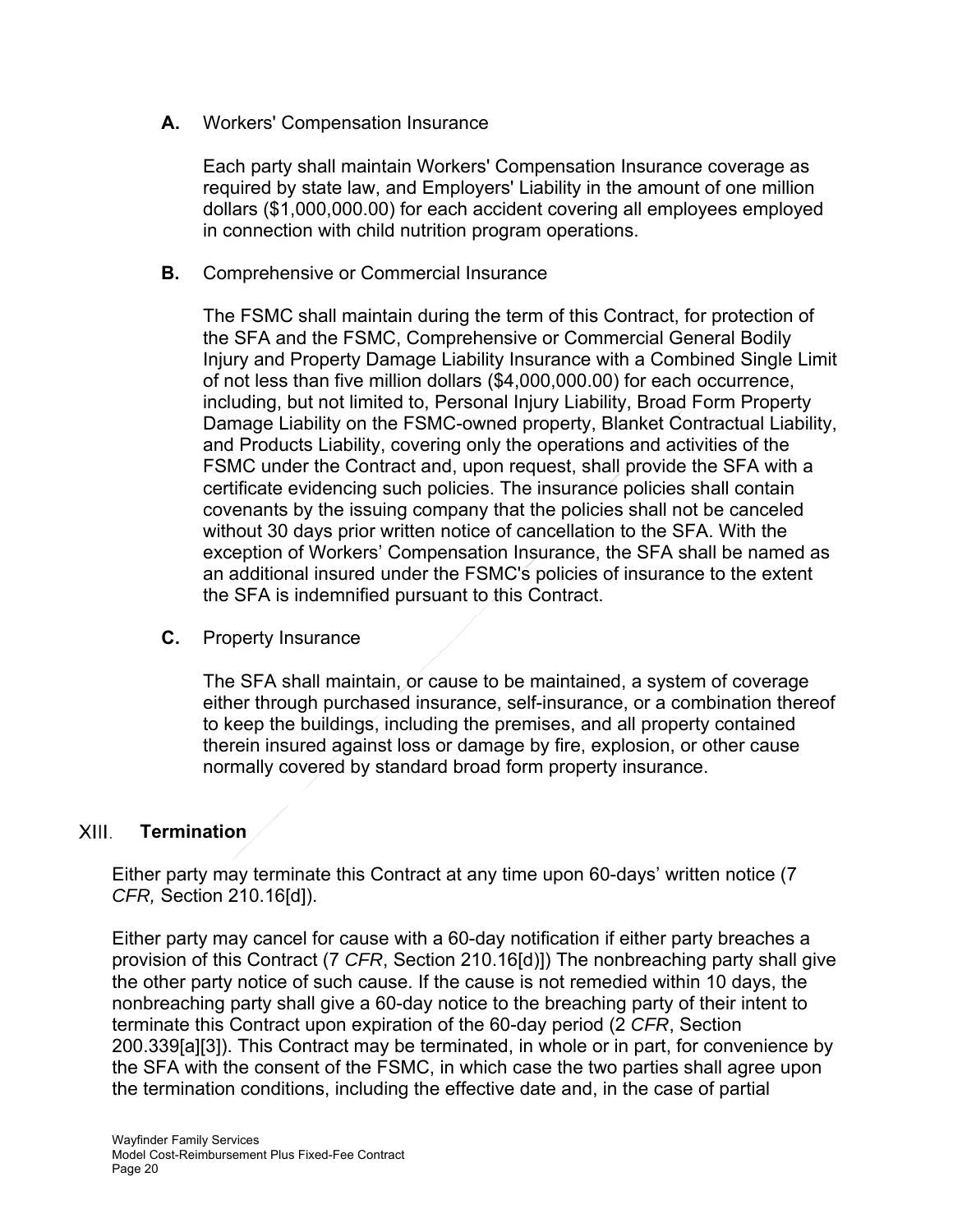termination, the portion to be terminated (2 *CFR*, Part 200). The Contract may also be terminated, in whole or in part, by the FSMC upon written notification to the SFA, setting forth the reasons for such termination, the effective date, and, in the case of partial termination, the portion to be terminated. However, in the case of a partial termination, if the SFA determines that the remaining portion of the Contract will not accomplish the purposes for which the Contract was made, the SFA may terminate the Contract in its entirety under 2 *CFR*, Part 200, Appendix II(B). The rights of termination referred to in this Contract are not intended to be exclusive and are in addition to any other rights or remedies available to either party at law or in equity.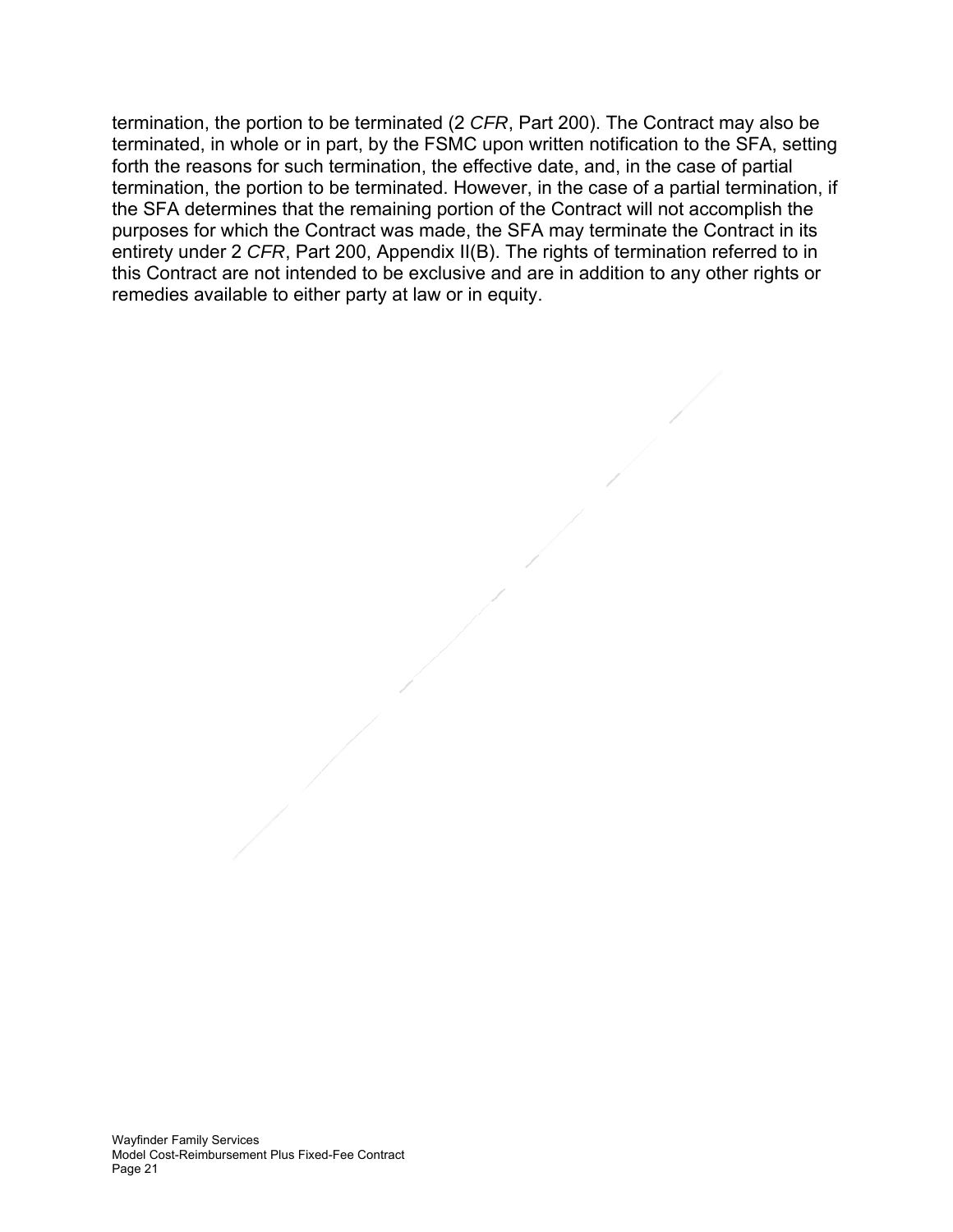# **Scope of Work**

# **1. Overview of Wayfinder Family Services Food Service Program**

- A. Scale. Wayfinder Family Services has the capacity to house 80 residents and take on an additional 40 day-treatment students. On-duty staff are allowed to eat free meals during their shift. The food service prepares approximately 146,000 meals and 72,500 snacks annually The SFA also houses an additional 30 residents in 5 group homes around the community. The FSMC is responsible to prepare and package all meals and snacks for these residents.
- **B.** Financial Goals. The SFA would like the chosen FSMC to provide the highest quality American made/grown products, produced on-site, from scratch as much as feasible within the most cost effective and waste reductive fashion.
- C. Management Goals. The FSMC will provide nutritional, high-quality meals and snacks to students and residents, accommodate special diets where medically necessary, provide occasional catered food service and improve nutritional awareness.
- D. Food Service Office and Staff. The food service office is located at 5300 Angeles Vista Blvd., Los Angeles, CA 90043. The number of food service staff is six.
- E. National School Lunch Program, School Breakfast Program and Afterschool Meal Supplements.

| <b>PROGRAM</b>                                                       | <b>GRADES</b> | <b>MAX</b><br>ENROLLMENT* | <b>AVERAGE</b><br><b>DAILY</b><br><b>PARTICIPATION</b> | <b>FULL</b><br>PAY* | FREE* | REDUCED* |
|----------------------------------------------------------------------|---------------|---------------------------|--------------------------------------------------------|---------------------|-------|----------|
| National School<br>Lunch (NSLP)                                      | $K-12$        | 95                        | 90                                                     | 21                  | 68    | 6        |
| School Breakfast<br>Program (SBP)                                    | $K-12$        | 95                        | 90                                                     | 21                  | 68    | 6        |
| <b>NSLP Afterschool</b><br><b>Meal Supplements</b><br>(AMS) (Snacks) | $K-12$        | 69                        | 69                                                     |                     | 69    |          |
| Group Homes:<br>Non-Reimbursable                                     | <b>Adults</b> | 12 <sup>2</sup>           | 12 <sup>2</sup>                                        | 12 <sup>2</sup>     |       |          |
| <b>Temporary Shelter</b><br>Care: Non-<br>Reimbursable               | $0 - 18$      | 20                        | 15                                                     | 15                  |       |          |
| <b>DPI Students: Non-</b><br>Reimbursable                            | <b>Adults</b> | 20                        | 20                                                     | 20                  |       |          |
| AATT &<br>Employment<br>Services: Non-<br>Reimburable                | <b>Adults</b> | 20                        | 20                                                     | 20                  |       |          |

### **Participation**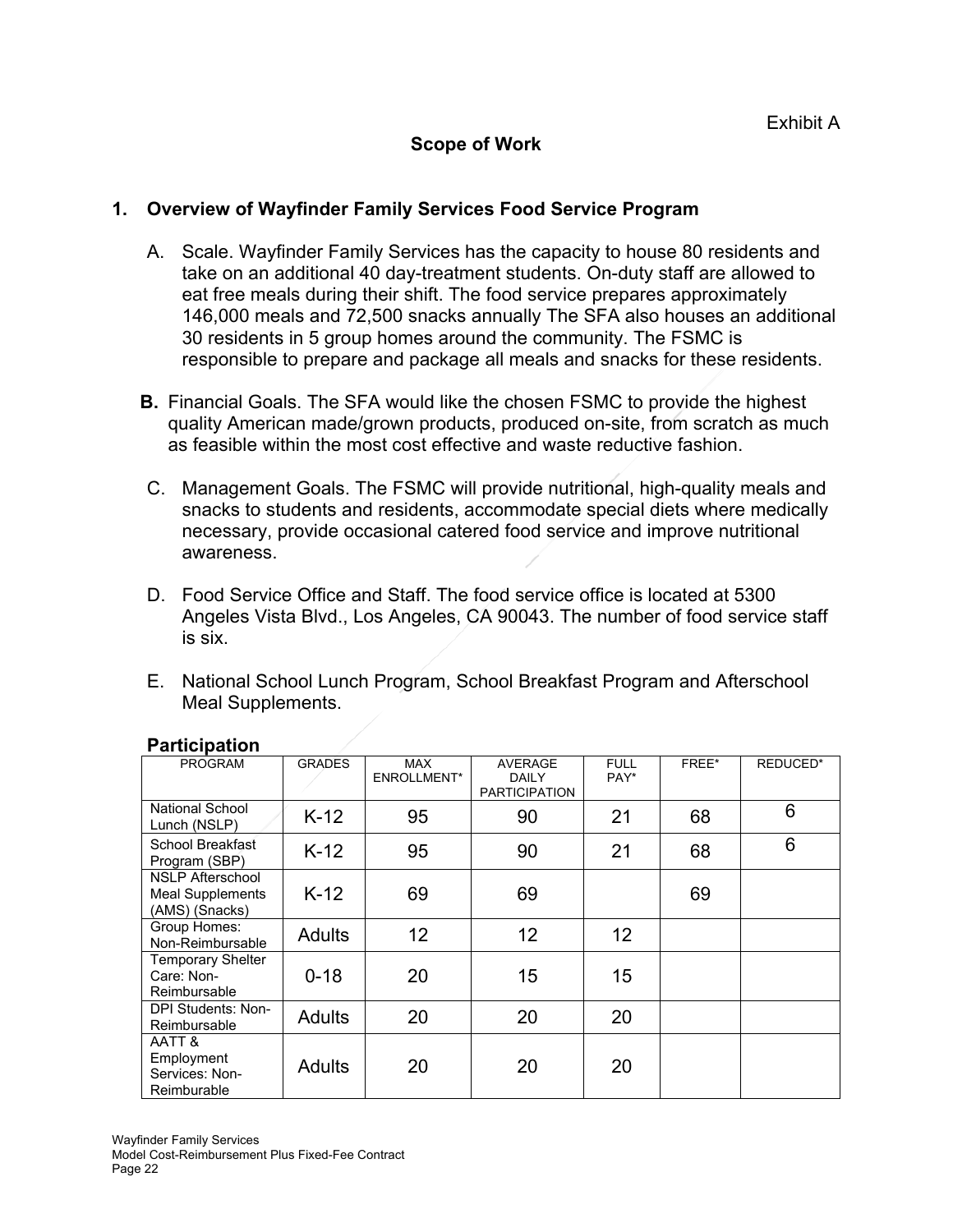| Staff: Non-<br>Reimbursable | Adults | r v | -<br>⊿<br>7 J | л<br>"<br>᠇ᢦ |  |  |
|-----------------------------|--------|-----|---------------|--------------|--|--|
|-----------------------------|--------|-----|---------------|--------------|--|--|

\*These numbers are based on full enrollment as of October 31 for the 2017 - 2018 school year. There is no guarantee these numbers will be met.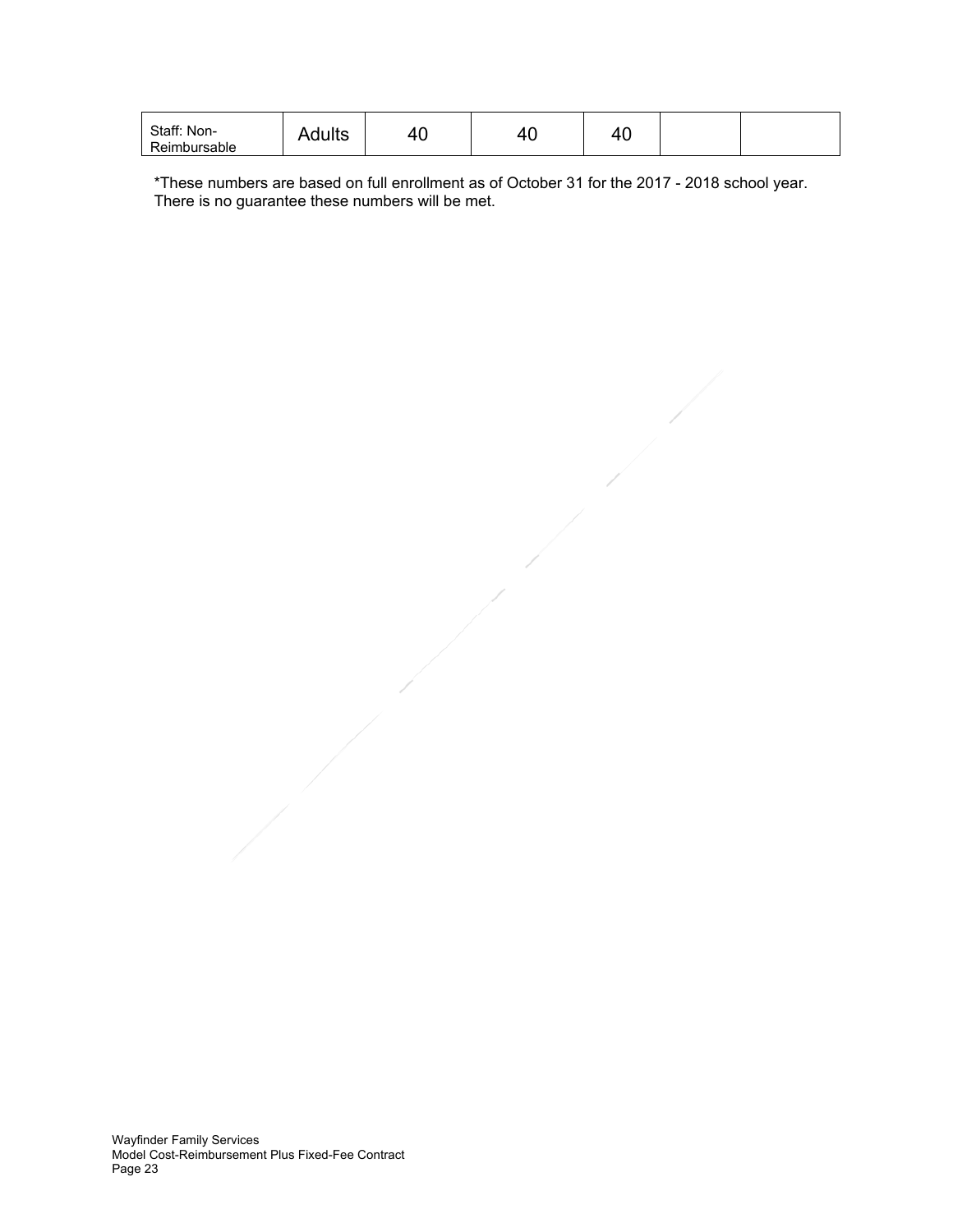# **2. Description of FSMC Responsibilities**

General: under the direction of the SFA's Administrative Services and Training Manager, the FSMC selected pursuant to this RFP will provide management and supervision of Wayfinder Family Services's food service department. The food service must be managed so as to effectively and efficiently fulfill the responsibilities described, and so as to achieve the Management Goal and Financial requirements described in section one. In addition, the FSMC will employ qualified professional to purchase, prepare and serve the meals needed.

Responsibilities of the FSMC shall include:

# **A. Purchasing of Supplies for the Food Service Program**

Recommend (or be responsible for) purchasing standards and specifications that will result in the best quality of products and services at the lowest price for the food service program**.** 

All transactions shall be conducted in a manner so as to provide maximum open and free competition as provided by statute and regulation**.** 

The grade, purchase unit, style, weight, ingredients, formulation, etc., shall be in compliance with applicable statutes and regulations**.** 

Purchase food and/or supplies (if applicable); if authorized by the SFA, the FSMC shall purchase food used by the food service operation and the purchasing of food shall not displace SFA staff or delegate responsibilities of the SFA to the FSMC**.** 

Recommend new or improved procedures for the requisition, receipt, and verification of all supplies used by the food service operation

# **B. Facility or Site Operations**

The FSMC shall recommend:

- Safety programs for employees
- Sanitation standards for housekeeping, preparation, storage, and equipment
- Adjustments to practices and operation of equipment as required
- A Food Safety Plan and participate in the development, implementation, and maintenance of said plan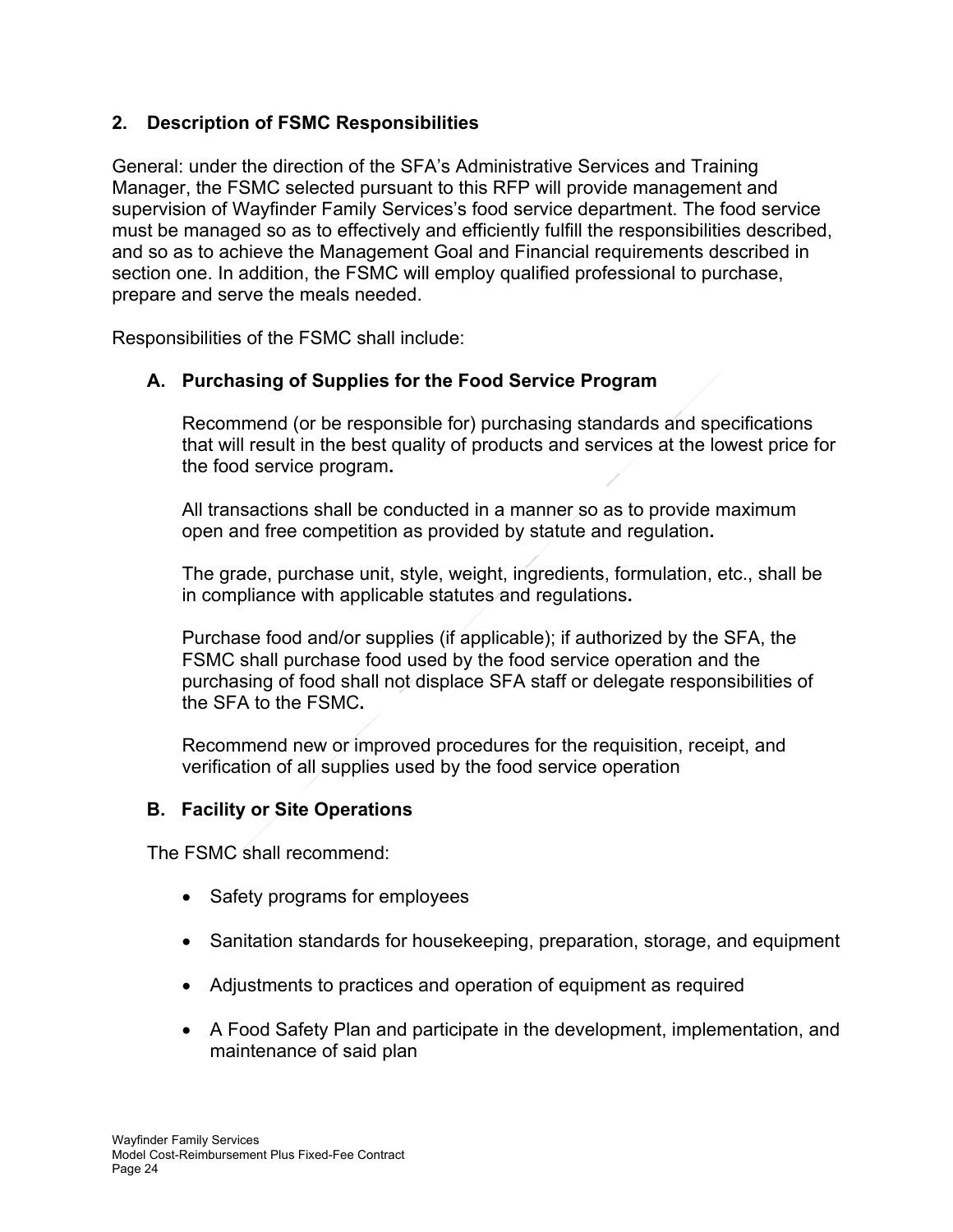- Methods to increase participation at all levels of the SFA's food service programs, improve food quality, and upgrade equipment and facilities
- Hours and number of positions at each site to meet food service operational needs

# **C. Menus**

Adhere to the 21-day cycle menu for the first 21 days of meal service; thereafter, the FSMC may only make changes with the SFA's approval (7 *CFR,* 210.16[b][1])**.** 

Provide recommendations for menu development that will result in the best quality of products and services at the lowest price for the food service program**.** 

Seek student and parent input on successful menu variation and planning.

Provide, upon request by the SFA, recommended menus to assure compliance with all applicable statutes and regulations; include menu recommendations to meet the needs of students with special dietary needs or disabilities

## **D. Quality Control**

Recommend or establish a formal structure to routinely and continuously gather input from students, staff, and parents about food services.

Recommend or establish a structure or process to routinely and continuously gather input from food service employees to ensure the most effective and efficient operation possible.

### **E. Staff**

Recommend management staff and structure that will enhance the SFA's food service programs and ensure that the SFA's food service programs are of consistent top quality and held in positive regard by students, staff, and the public.

Recommend or establish and conduct management and staff training programs that will ensure staff development, proper supervision, professional/health certification, and consistent quality control both in production and service

# **F. Records**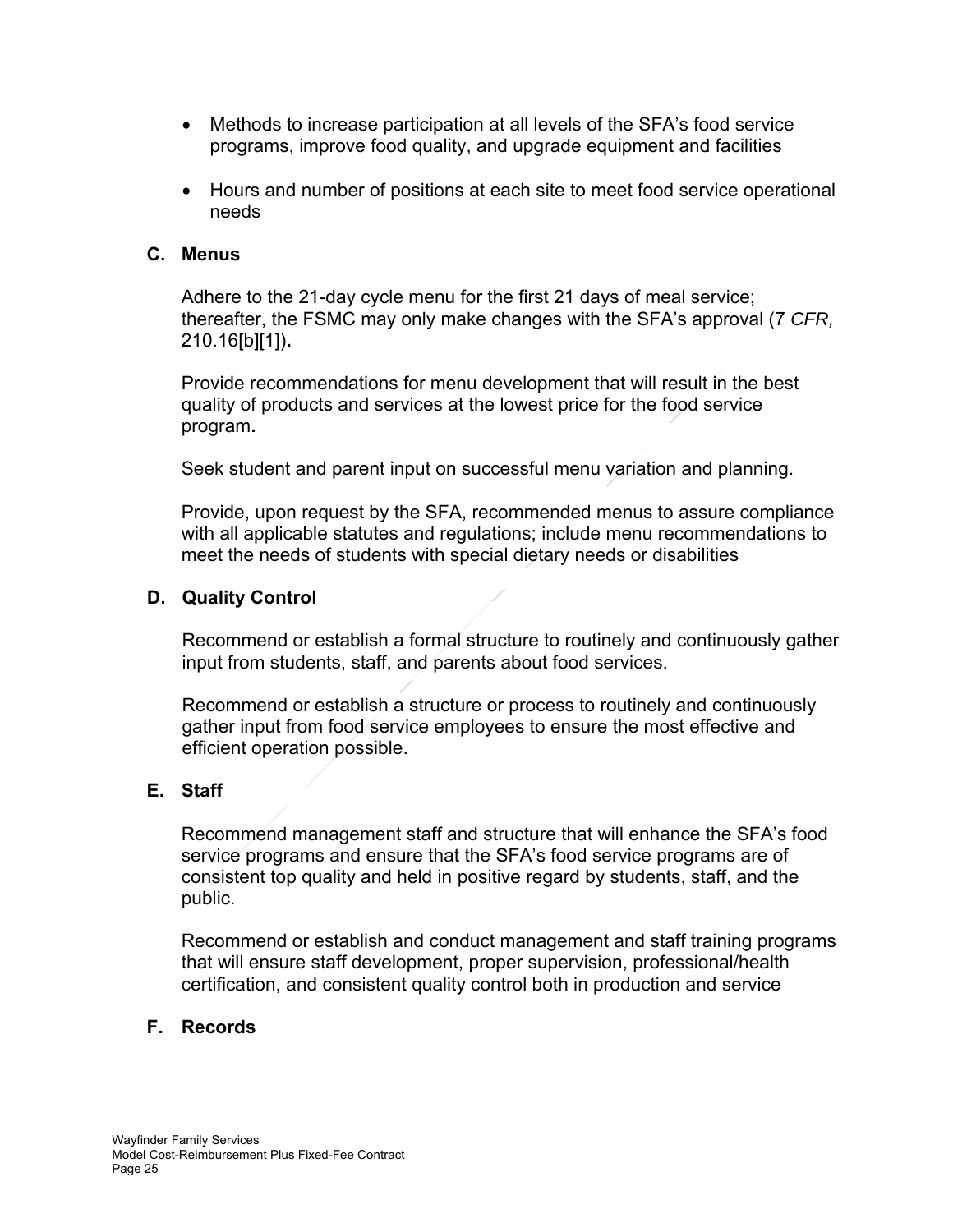Maintain full and complete financial and inventory records sufficient to meet federal and state requirements and that are in accordance with generally accepted accounting procedures.

Maintain employment records that show FSMC staff have all professional and health certifications as required by federal or state law and the SFA

# **G. Education**

Recommend actions or events to promote the nutrition education aspects of the food service program, and recommend or cooperate with efforts to merge these actions or events with classroom instruction; the FSMC will work in partnership with the SFA to educate students, parents, teachers, and the community about efforts to promote better nutrition and health.

Coordinate meeting times with the Food Service Director, other SFA staff, and parents or students to discuss ideas to improve the food service program; arrange meetings between an acceptable management representative of the FSMC and the Food Service Director, other SFA staff, and/or the school board, upon request

## **H. Reports**

Collect and provide, in the required format, information necessary for school food service claims for reimbursement from state and federal agencies and maintain records of past information; at the end of each month the number of meals to be claimed will be submitted to the SFA contact by the FSMC consultant/representative on or before the 5<sup>th</sup> of each month (7 CFR, 210.16[c][1]).

Provide the SFA with monthly operating statements and other information determined by the SFA regarding the food service programs

# **I. Point of Service**

Provide and/or implement an accurate point of service meal/milk count; such meal/milk counting system must eliminate the potential for the overt identification of free and reduced-price eligible students under 7 *CFR,* Section 245.8

### **3. Specific FSMC Tasks**

In addition to the responsibilities delineated above, The FSMC must also provide the following specific tasks:

# **A. Cottage Stocking**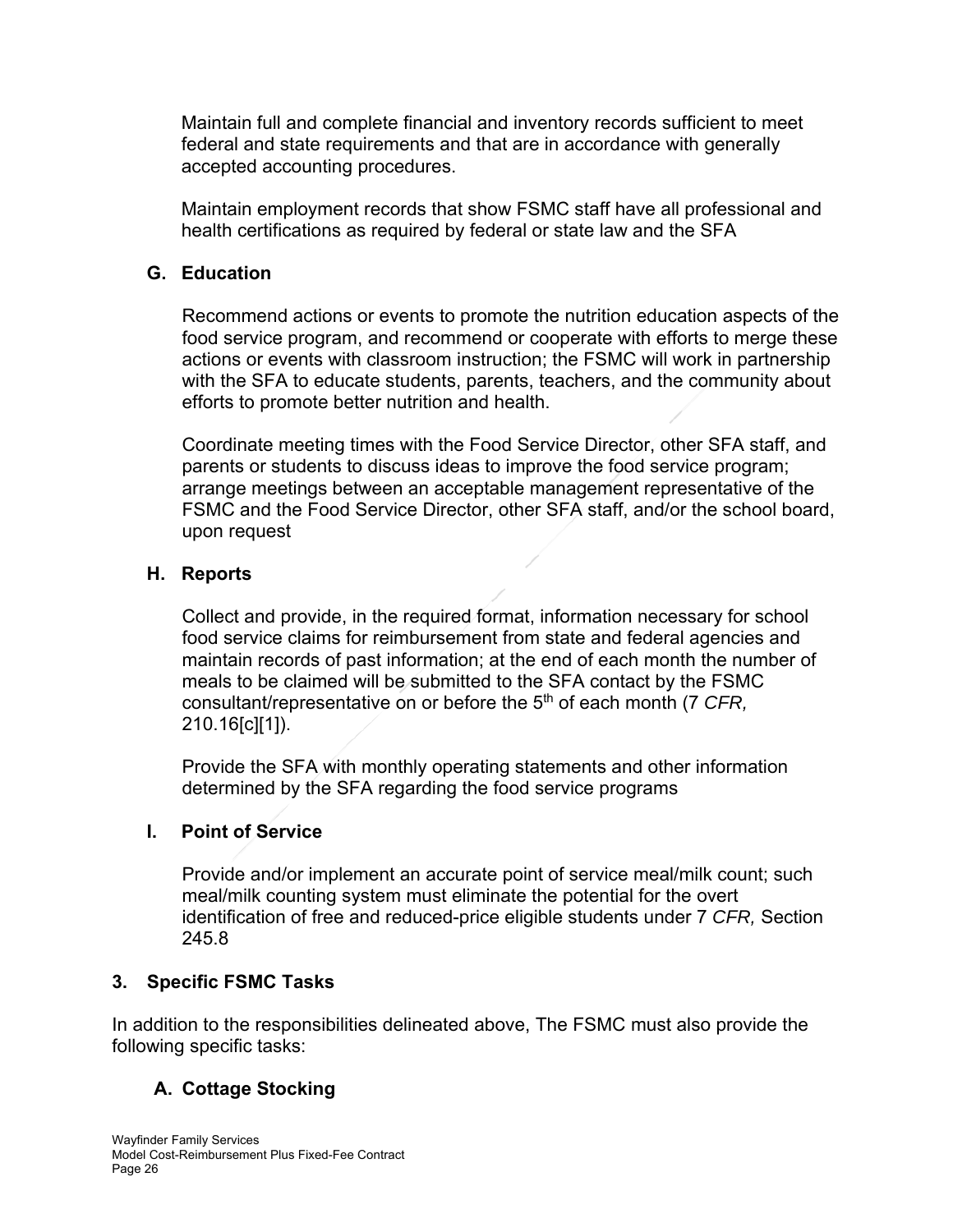FSMC is responsible to fill residential cottage stock item requests each day with snacks, stock items and breakfast components.

# **B. Catering Services for Campus Events, Meetings and Parties**

FSMC will be responsible to provide food service (snacks, continental breakfast, meals, etc.) for various events that occur on the Junior Blind of America's campus including business meetings, volunteer auxiliary meetings, resident parties, BBQ's, seminars, workshops, etc. These events are not claimed meals and are strictly paid from administrative funds.

# **C. Camp Bloomfield**

In addition to the main campus duties, the FSMC would also be required to provide on-site food management services for an agency owned camp located in Malibu. Camp Bloomfield is located at 35375 Mulholland Highway, Malibu, CA 90265. The camp is rented out for weekend groups ranging in size from 30 to 250 people. The camp also serves as a sleep-away camp for a local school district from the end of January through April. During the summer months, the camp is used for the Junior Blind of America's camp program. The FSMC will be required to coordinate and produce all menu items for these groups.